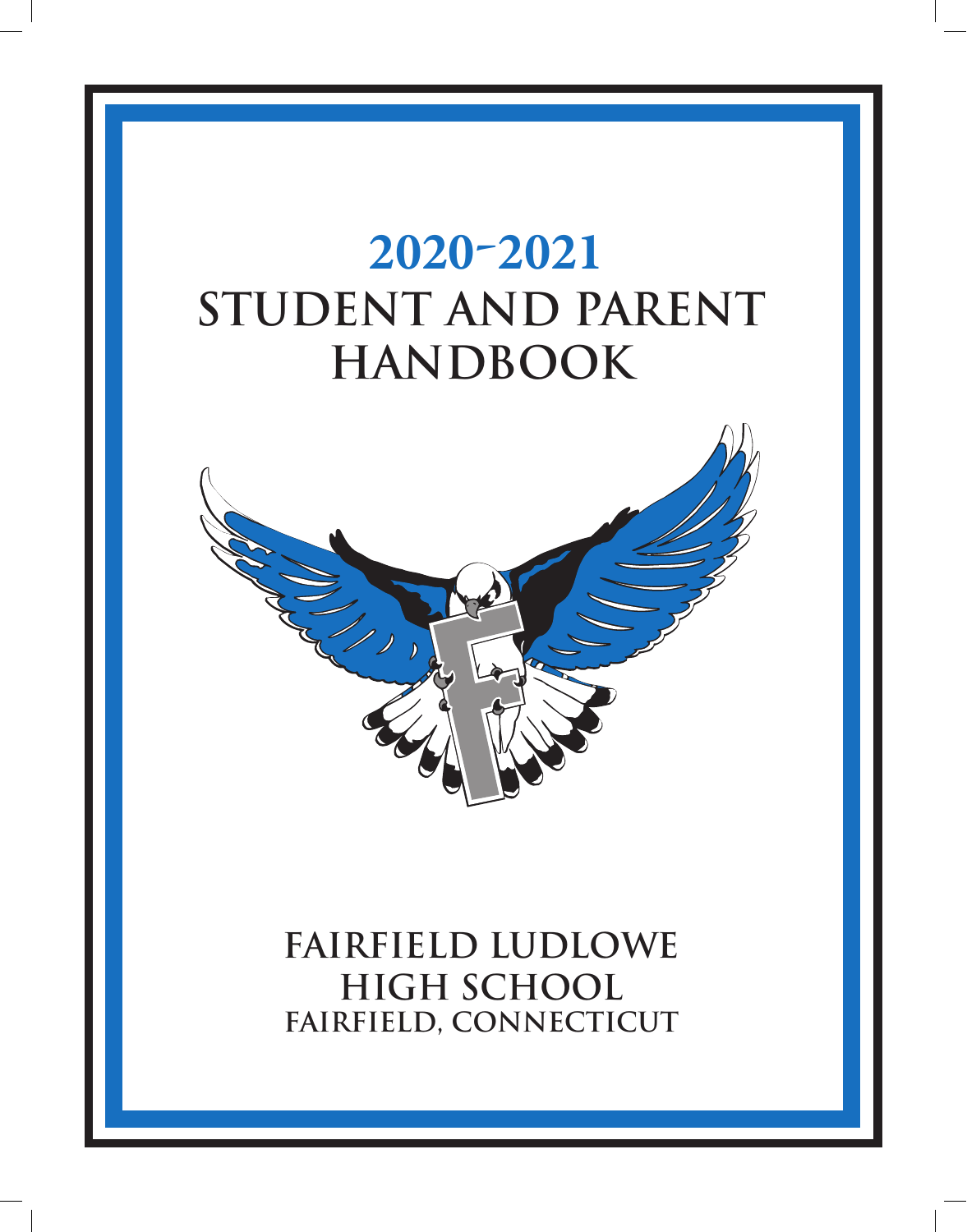# **SCHOOL TELEPHONE NUMBERS**

# **ASSISTANCE DIRECTORY**

# The list below includes the most frequent problems encountered by students and the offices or staff member where help may be obtained.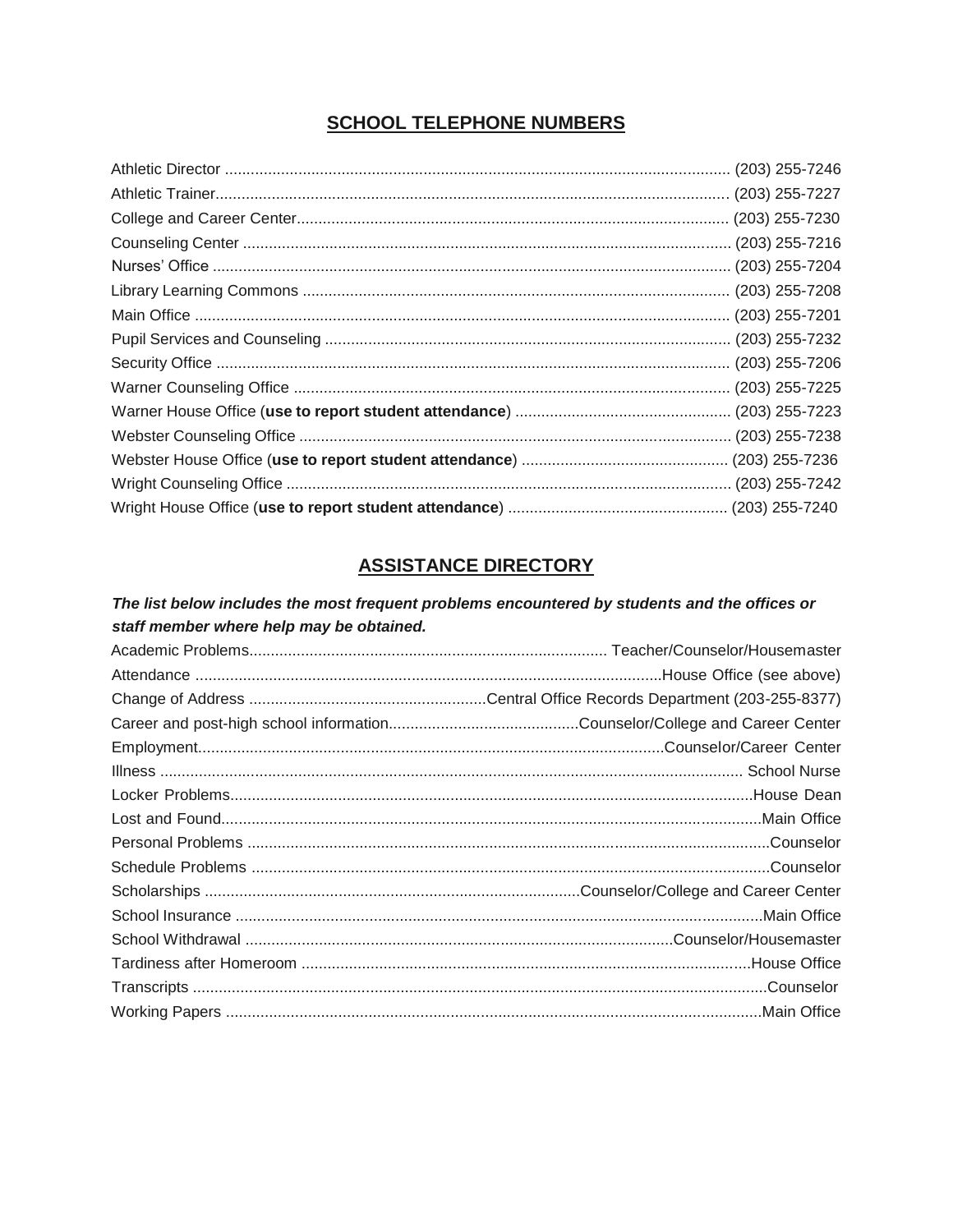# **FAIRFIELD LUDLOWE HIGH SCHOOL**

785 Unquowa Road Fairfield, CT 06824-5064 Phone: 203-255-7200 Fax: 203-255-7213



Mr. Greg C. Hatzis, Headmaster

August 2020

Dear Student, Parent, and Guardian:

We welcome you to the 2020-2021 school year and present to you this handbook as a resource of information. Our hope is that you utilize this book frequently to become informed about our policies, procedures, and expectations. We welcome any questions or suggestions you may have regarding the handbook. Check out Falcon Flyer on our website for weekly updates on school events or follow us on Twitter: @FLHSFalcons.

As a school, we are committed to each student experiencing an enriching curriculum that prepares him/her for the world beyond high school. We provide numerous supports to students along the way, and we encourage you to contact the teacher, counselor, or administration should you like to discuss anything related to our academic programs.

We are also proud of the many offerings we provide to meet the social, emotional, and physical needs of all students. We strongly urge students to be involved in the many activities available to them. Our work is driven by our school's Core Values, as we strive to create an environment which promotes: **F**ellowship, **A**cceptance, **L**earning, **C**ommitment, **O**pportunity, **N**iche, and **S**uccess.

We believe that your input is essential to ensure that we meet the needs of all students. Strong parental involvement and collaboration with the school is one of the key factors in our collective desire for students to have a high-quality education at Fairfield Ludlowe High School. We look forward to working with you and wish you the best as we start a new school year.

Go Falcons!

Greg C. Hatzis Headmaster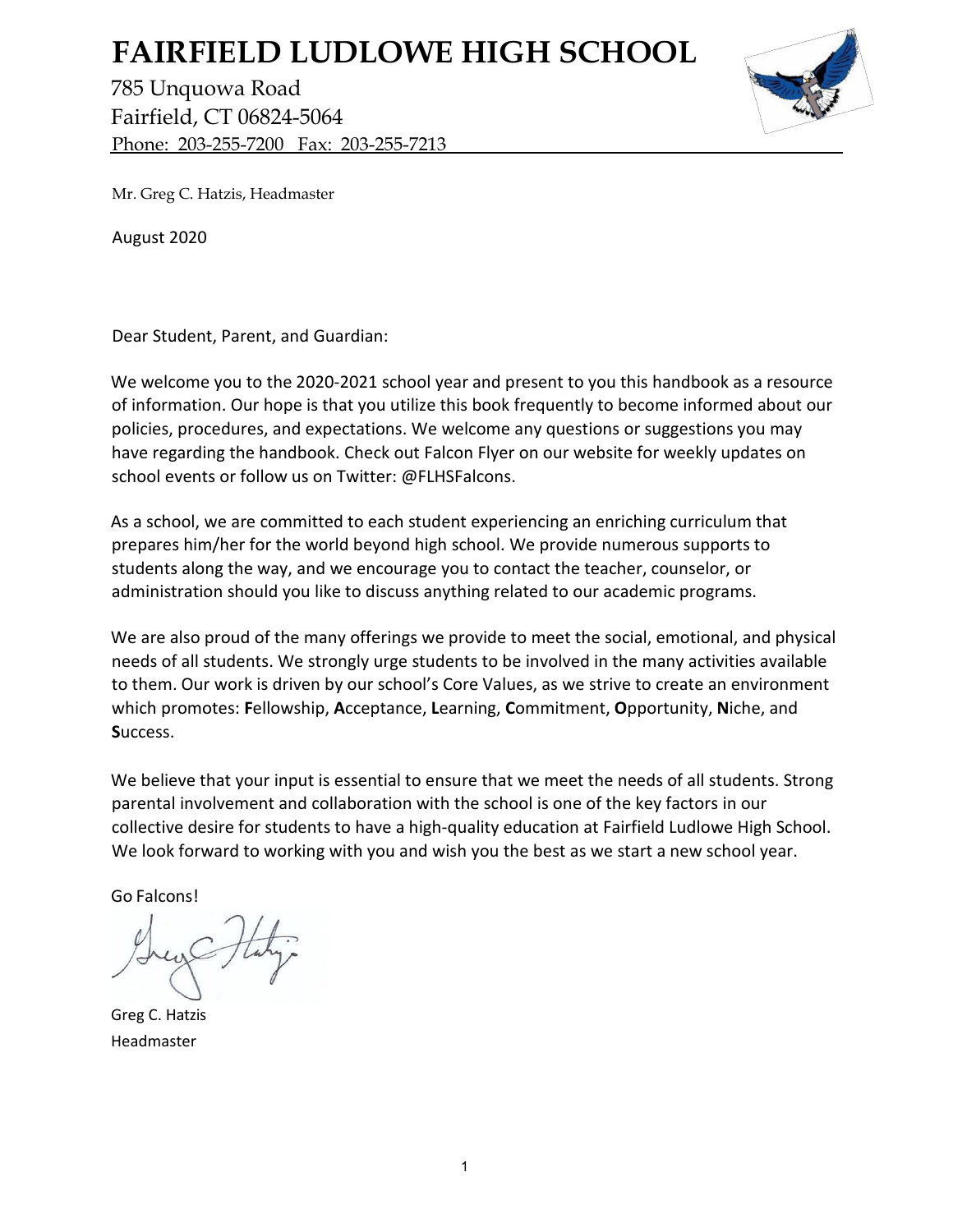# **Table of Contents**

| Absence                                               | 4  |                                                 |  |
|-------------------------------------------------------|----|-------------------------------------------------|--|
| Academic & Social/Civic Expectations                  | 3  |                                                 |  |
|                                                       |    |                                                 |  |
|                                                       |    |                                                 |  |
|                                                       |    |                                                 |  |
|                                                       |    |                                                 |  |
| Anonymous                                             | 6  |                                                 |  |
|                                                       |    |                                                 |  |
|                                                       |    |                                                 |  |
| Fairfield Board of Education Policies39               |    |                                                 |  |
| Attendance, Excused Absences, Truancy39               |    |                                                 |  |
| Student Discipline-Suspension/Expulsion42             |    |                                                 |  |
|                                                       |    |                                                 |  |
|                                                       |    |                                                 |  |
|                                                       |    |                                                 |  |
|                                                       |    |                                                 |  |
|                                                       |    |                                                 |  |
|                                                       |    |                                                 |  |
|                                                       |    |                                                 |  |
|                                                       |    |                                                 |  |
|                                                       |    |                                                 |  |
| Cancellations and Delayed Openings9                   |    |                                                 |  |
| Cell Phones and Electronic Communication Devices.  10 |    |                                                 |  |
|                                                       |    |                                                 |  |
|                                                       |    |                                                 |  |
|                                                       |    |                                                 |  |
| Conduct/Suspensions & Expulsion11                     |    |                                                 |  |
|                                                       |    |                                                 |  |
| Counseling and Pupil Services                         | 13 |                                                 |  |
|                                                       |    |                                                 |  |
|                                                       |    |                                                 |  |
|                                                       |    |                                                 |  |
|                                                       |    |                                                 |  |
|                                                       |    |                                                 |  |
|                                                       |    |                                                 |  |
|                                                       | 15 | Soliciting and Selling of Any Itemor Service 30 |  |
|                                                       |    |                                                 |  |
|                                                       |    |                                                 |  |
|                                                       |    |                                                 |  |
| Driving on School Grounds/Student Drop-off Area  16   |    |                                                 |  |
|                                                       |    |                                                 |  |
| Drug and Alcohol/Breathalyzer Policy16                |    |                                                 |  |
|                                                       |    |                                                 |  |
| Emergencies and Emergency Information17               |    |                                                 |  |
|                                                       |    |                                                 |  |
|                                                       |    |                                                 |  |
|                                                       |    |                                                 |  |
|                                                       |    |                                                 |  |
|                                                       |    |                                                 |  |
|                                                       |    |                                                 |  |
|                                                       |    |                                                 |  |
|                                                       |    |                                                 |  |
|                                                       |    |                                                 |  |
|                                                       |    |                                                 |  |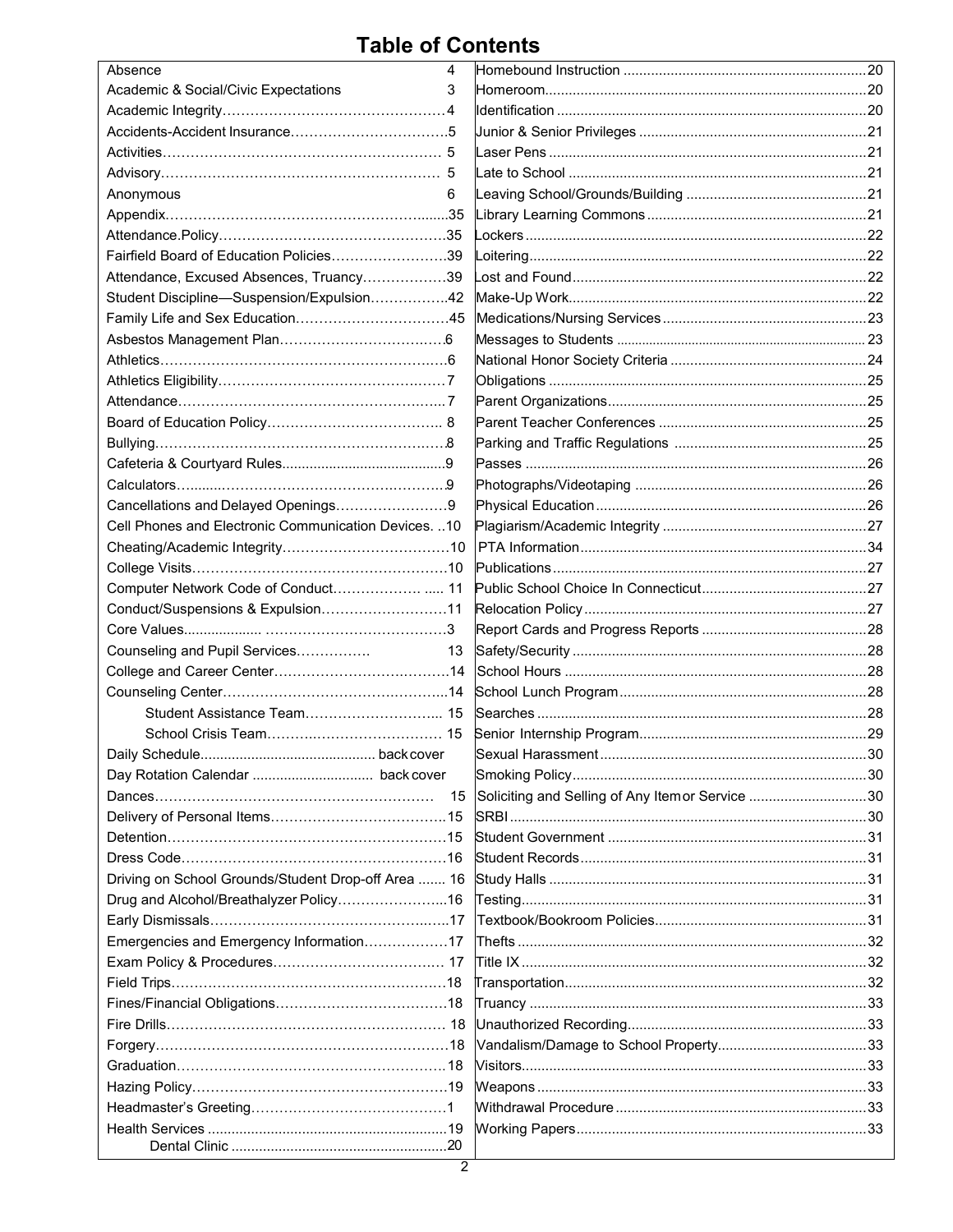# **Fairfield Ludlowe High School Core Values**

The Fairfield Ludlowe High School community is committed to ensuring that all of our students meet our common academic, civic, and social 21<sup>st</sup> century expectations. In this pursuit, we believe:

Our environment fosters:

- **F**ellowship: we can accomplish more together than we canindividually.
- **A**cceptance: we recognize and respect differences.

We are passionate about:

- **L**earning: we encourage intellectual curiosity within and beyond the classroom.
- **C**ommitment: we pledge to honor our obligations to ourselves and to each other.

Our learning experiences generate:

- **O**pportunity: we broaden horizons, deepen understanding, and inspire creativity.
- **N**iche: we discover who we are and what we want to become through enriching our unique strengths and exploring new ideas.
- **S**uccess: we strive to achieve our goals.

# **Fairfield Public Schools' High School Academic Expectations**

| <b>Critical and Creative Thinking</b>                    | <b>Communicating and Collaborating</b>                           |
|----------------------------------------------------------|------------------------------------------------------------------|
| How do students demonstrate critical and creative        | How do students communicate information clearly and              |
| thinking to effectively evaluate evidence and            | effectively in a variety of contexts and work collaboratively to |
| construct solutions?                                     | solve problems?                                                  |
| <b>Exploring and Understanding</b>                       | <b>Conveying Ideas</b>                                           |
| The student engages in an investigative process by       | The student organizes information to support a claim or          |
| developing a detailed plan and by using a variety of     | assertion in a style appropriate to purpose, audience, and       |
| research tools and methodologies.                        | task.                                                            |
| <b>Synthesizing and Evaluating</b>                       | <b>Using Communication (Media) Tools</b>                         |
| The student weighs evidence, arguments, claims           | The student makes strategic and ethical use of a range of        |
| and beliefs in order to critically and effectively solve | media to enhance understanding of and interest in a claim        |
| problems and to justify conclusions.                     | or assertion.                                                    |
| <b>Creating and Constructing</b>                         | <b>Collaborating Strategically</b>                               |
| The student transforms existing ideas and                | The student takes into account prior knowledge, beliefs, and     |
| knowledge into original ideas, products, and             | experiences of self and others; roles and relationships within   |
| processes.                                               | the group; and the group's purpose, goals, and norms.            |

# **Fairfield Ludlowe High School Social and Civic Expectations**

# *"Your Falcon Footprint Matters"*

| oitizan<br>.<br>$ -$<br>. ה<br><b>WIT</b><br>ารเทเด<br>reallz<br>ьє<br>ne<br>orı<br>$\cdot$ von<br>```<br>. .<br>-ine<br>.<br>ни<br><b>MI</b><br>ے ایا اب<br>$\sim$<br>aн<br>.<br><b>PIII</b><br>וויב |
|-------------------------------------------------------------------------------------------------------------------------------------------------------------------------------------------------------|
|-------------------------------------------------------------------------------------------------------------------------------------------------------------------------------------------------------|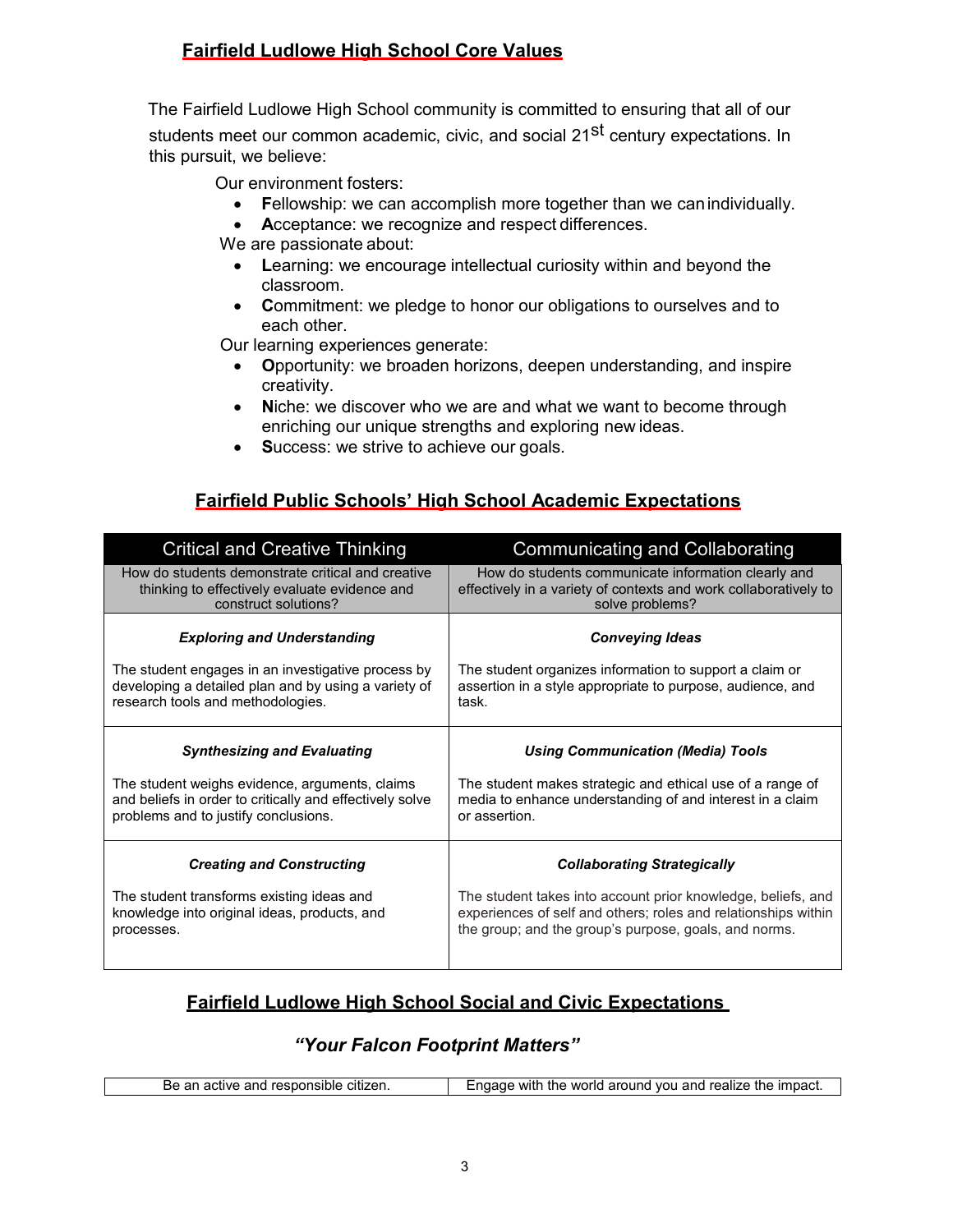# **Absence**

Parents are expected to call or otherwise communicate with their child's house administrative office on each day their student is absent from school, tardy to school or to be dismissed from school. Communication from parents is required for absences to be recorded as excused. For your convenience, each house office has voice mail during non-school hours.

# **Warner House: 255-7223 Webster House: 255-7236 Wright House: 255-7240**

It is essential that the school be informed when a student is absent from class(es) due to illness or other excusable reason so that the student's teachers can be properly informed. Failure to report absences to the school may cause a student to lose credit in accordance with the attendance policy. Please see Attendance Policy in the Appendix.

# **Academic Integrity Policy**

Our school values academic integrity as reflected by the Fairfield Ludlowe High School Core Values. Cheating or plagiarism on academic work will result in no credit for the material. Parents will be notified. Disciplinary action may result from multiple offenses. The Fairfield Public Schools comply with all copyright laws, and plagiarism in the academic environment is strictly prohibited.

As a learning community of students, parents, and staff, we all must accept responsibility for establishing and maintaining a climate of academic integrity at Fairfield Ludlowe High School. The Academic Integrity Policy assures that consistent and appropriate measures are taken to address offenses to academic integrity.

Violations of academic integrity are defined as, but not limited to:

- a. Using or possessing unauthorized notes or electronic devices during a test or quiz.
- b. Copying or possessing another student's work during a test or quiz.
- c. Sharing answers during a test or quiz.
- d. Giving information to others who have not taken the test or receivinginformation from those who have.
- e. Copying another student's class work or homework or providing your work to be copied. Intent cannot be judged. Students cannot use "I didn't know he/shewould copy my work and turn it in," as an excuse.
- f. Plagiarizing another person's work from any resource (periodical, book, internet, etc.) and submitting it as one's own.
- g. Plagiarizing by paraphrasing or using parts of another person's work (ideas, text, images, etc.) without citing it as a resource in context or in afootnote.
- h. Using an electronic, computer-based, or internet site and/or program translator for the purpose of completing any written or oral class assignment including homework in a world language class.

Students should not place themselves in the position of having their actions viewed as cheating. We cannot judge intent, whether innocent or not. Students should pay particular attention to sharing documents electronically when individual work is required in the classroom. Consequences for violations of this policy will be determined by administration and may include (but not be limited to) academic consequences, disciplinary consequences, and loss of eligibility for some activities and/or leadership positions.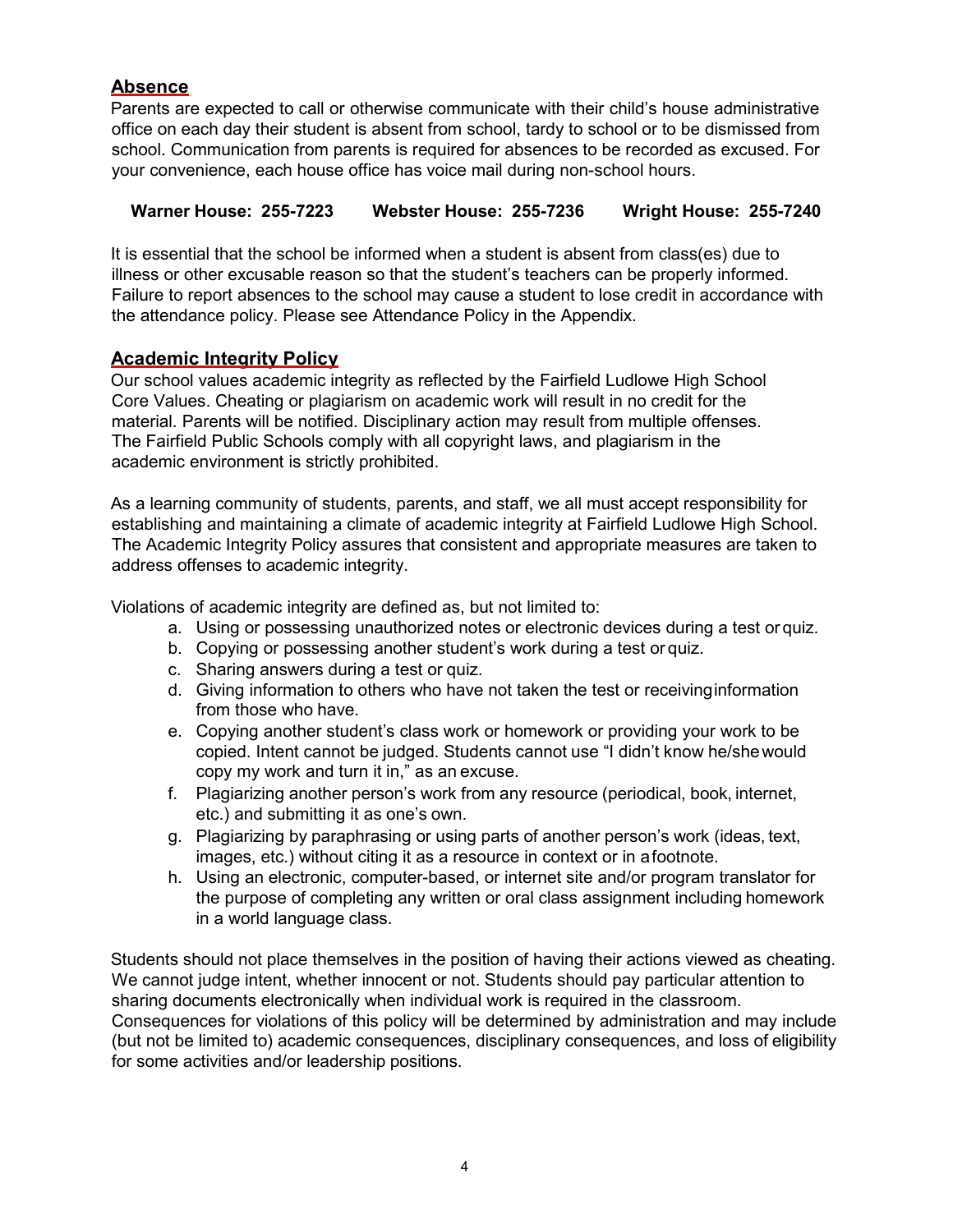# **Accidents-Accident Insurance**

A student accident insurance policy is available through a Board of Education approvedagent. Applications and brochures explaining the coverage are available to all students at the beginning of the school year. Whenever a student is involved in an accident in the building, on school grounds, or during a school sponsored activity, the student should report this to the teacher in charge or to the school nurse. An accident report must be completed by either the school nurse or athletic trainer and must be signed by the Headmaster for the office files. If this report is not completed correctly, complications regarding insurance could arise. The school does not assume liability for accidents that occur on the school premises.

# **Activities**

Opportunities exist for students attending Fairfield Ludlowe High School to participate in cocurricular and extra-curricular activities. These extra class experiences are an important adjunct to the instructional program and provide students with opportunities to explore and develop their own interests and abilities. It is our hope that all students will participate. Announcements are made during homeroom concerning try-outs for team sports at the beginning of each sports season. In order to be eligible to participate in after-school extracurricular activities such as athletic practices, games or proms, a student must be in attendance for a minimum of three hours and twenty minutes on the day of the activity, or on the Friday before a weekend event.

Student activities, clubs, and school service organizations meet on alternating Wednesday mornings during Activity Period at 10:30 a.m. Activities are categorized as Group A, Group B, or Group E. Group E activities meet during Activity Period but may also meet after school on another day decided upon by the students involved in the activity. An Activity Fair will be held in early September.

#### **Offices and Membership:**

Membership in student activities and organizations is open to all students who are in good standing. To be in good standing a student cannot be on probation or have violated the discipline policy. Students may become involved in the Falcon Council, Class Government and House Councils. Details about these organizations will be available at the start of each school year.

#### **A complete and updated copy of the activities offered this year is available on the school website.**

During activity period all students must either be in an activity, the cafeteria, or in an assigned area. No student will be permitted to be in the corridors or elsewhere on school grounds. All students are encouraged to join an activity and take part in this important part of high school life. If students have an idea for an activity that they would like to see on the schedule, they should feel free to contact the Director of Student Activities.

#### **Advisory**

Every 3-4 weeks, students will be meeting in their advisory groups as part of an extended homeroom period. Students will meet with their homeroom teacher and usually one additional staff member. The purpose of the advisory program is to foster relationships between adults in the building and students and to assist students in achieving the school's twenty-first century learning expectations. Topics for the advisory will be focused on areas brought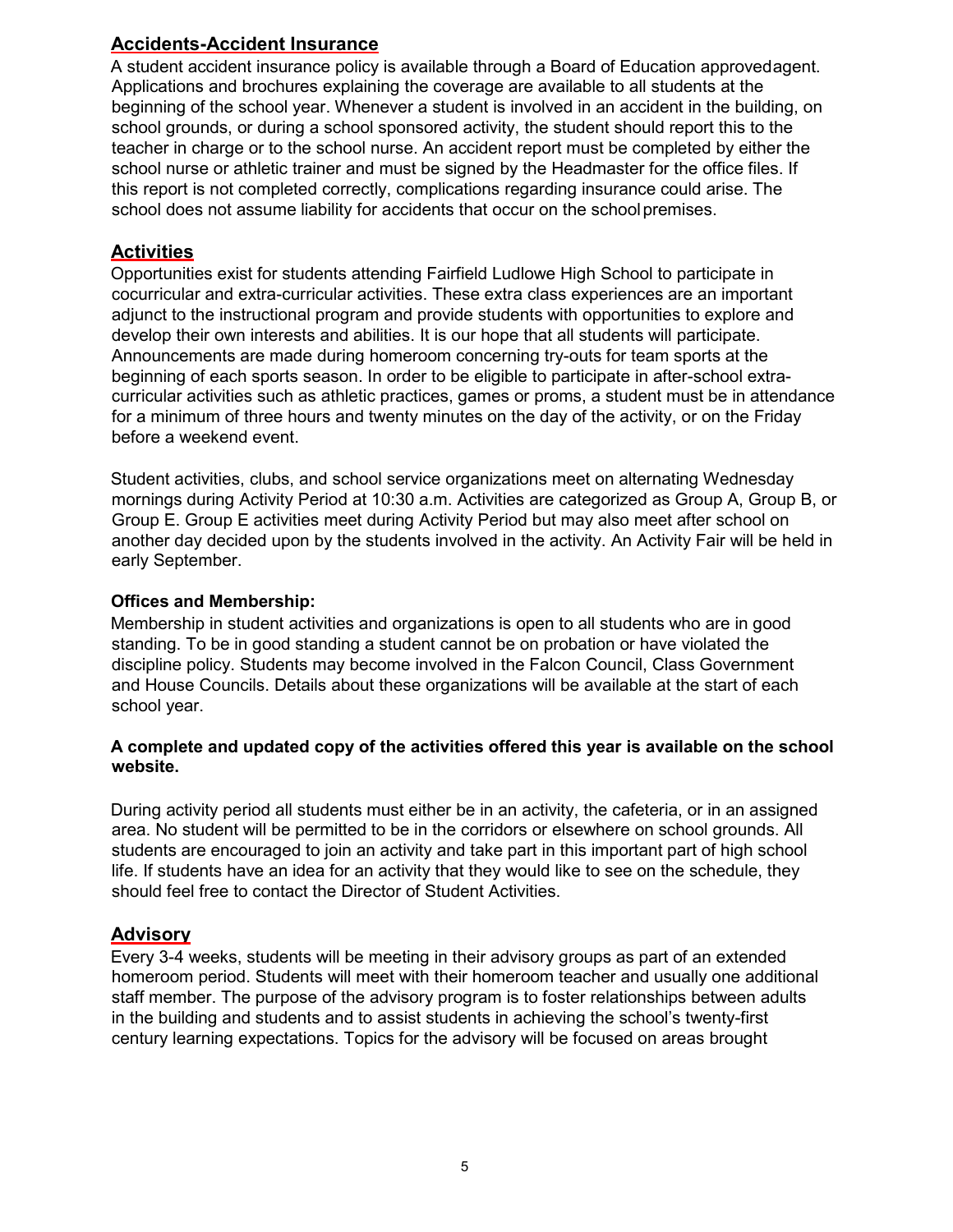forward in our school climate survey, such as those related to emotional security, support for academic pursuits, social and civic learning, and school connectedness and engagement.

# **Anonymous Reporting**

Students or parents can make anonymous reports using our online incident report portal known as TIPS. It can be accessed on the school website at the top of the page; just click on "report incident." Topics can include, but are not limited to: bullying, harassment, cheating, safety concerns, and theft. See TIPS for a complete list. TIPS provides the option for you to leave your name and contact information so we can follow up for more details if necessary. Anonymous reports are taken seriously and investigated to the best of our ability. Per state law, no disciplinary action can be taken based solely on an anonymous report.

# **Asbestos Management Plan**

Each school building's Asbestos Containing Materials Management Plan is available for review at the school office. (E.P.A. Reg. 763.93 (4)) Fairfield Public Schools employs the services of an outside consultant for our asbestos-related work and continues to perform periodic surveillance and necessary response actions as required.

# **Athletics**

FLHS students are encouraged to participate in Falcon athletic programs. *In order to be eligible*, *a student must be in good academic standing, have an up-to-date health form submitted to the school nurse prior to tryouts, and have filled out the online parent permission form. The parent online permission form can be found by going to* 

*[www.fairfieldschools.org/schools/flhs/athletics](http://www.fairfieldschools.org/schools/flhs/athletics), and linking to Parent Permission Form. The Athletic Handbook is now also online on the athletics web page.*

#### **Boys' Fall Sports**

- Soccer Varsity, JV, Freshman
- Football Varsity, JV, Freshman
- Cross Country Varsity and JV

#### **Boys' Winter Sports:**

- Basketball Varsity, JV, and Freshman
- Wrestling Varsity and JV
- Swimming Varsity
- Ice Hockey Varsity (co-op team)\*\*
- Indoor Track Varsity
- Skiing Varsity (co-op team)\*\*
- Fencing Varsity and JV (co-op team)\*\*
- Bowling Varsity, co-ed (co-op team)\*\*

# **Boys' Spring Sports:**

- Baseball Varsity, JV, and Freshman
- Golf Varsity and JV
- Lacrosse Varsity, JV, and Freshman
- Sailing Varsity, co-ed (co-op team)\*\*
- Tennis Varsity and JV
- Track Varsity
- Volleyball Varsity & JV (coop team)\*\*

#### **Girls' Fall Sports**

- Cheerleading Varsity
- Field Hockey Varsity, JV, and Freshman
- Soccer Varsity, JV, and Freshman
- Swimming Varsity
- Volleyball Varsity, JV, and Freshman
- Cross Country Varsity and JV
- Dance Team

#### **Girls' Winter Sports**

- Basketball Varsity, JV, and Freshman
- Bowling Varsity, co-ed (co-op team)\*\*
- Cheerleading Varsity competition team
- Gymnastics Varsity
- Ice Hockey Varsity (co-op team)\*\*
- Indoor Track Varsity
- Skiing Varsity (co-op team)\*\*
- Fencing Varsity and JV
- (co-op team)\*\*
- Dance Team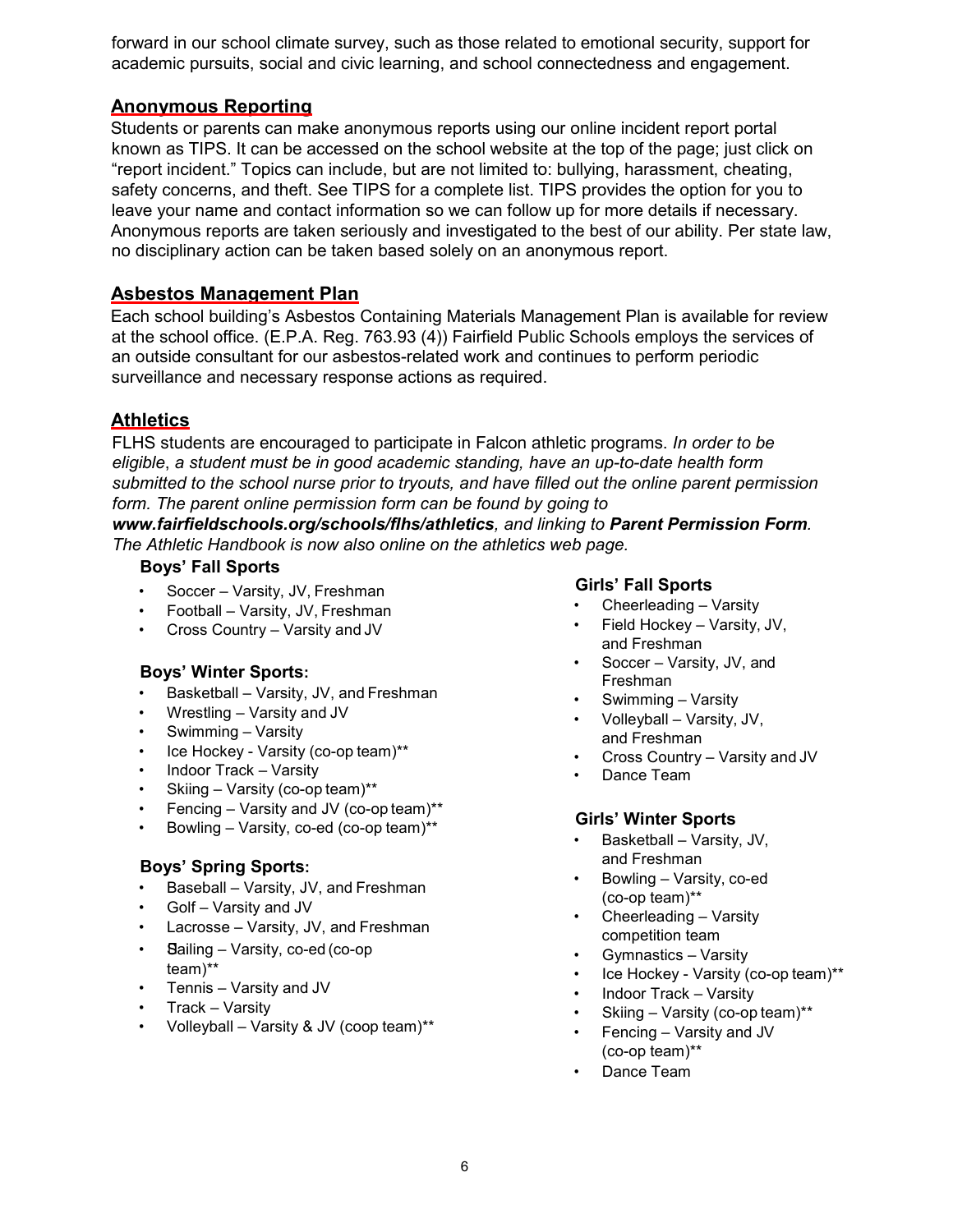# **Girls' Spring Sports**

- Lacrosse Varsity, JV, and Freshman
- Sailing Varsity, co-ed (co-op team)\*\*
- Track Varsity (co-op team)\*\*
- Tennis Varsity and JV
	- Softball Varsity and JV
	- Golf Varsity and JV

#### *\*All sub-varsity teams are subject to change depending on the number of students \*\*A co-op team is a team comprised of students from FLHS & FWHS participants*

#### **Conduct at Athletic Contests**

At all athletic events we expect good sportsmanship which includes courtesy to the opponents, respect for their cheering section, and support for our own team—win or lose. All school rules are in effect at all athletic contests, home or away. If deemed appropriate by the administration, the breathalyzer (BOE Policy 5145.124) may be used at athletic events.

#### **Athletic Eligibility**

**In order to be eligible:**

- A student-athlete must take at least five Carnegie Units of work.
- A Carnegie Unit is defined as a class that meets for at least 85 minutes every otherday in the FLHS schedule.
- Initial fall eligibility is determined by passing four Carnegie Units from the previous year's final grades. Winter and spring eligibility (also fall eligibility if the team is still playing after the first reporting period report cards are issued) are determined by passing a minimum of four Carnegie Units from the  $1<sup>st</sup>$ ,  $2<sup>nd</sup>$ , and  $3<sup>rd</sup>$  term report cards.
- A student-athlete may not turn twenty years old prior to the final day for competition as determined by the CIAC.
- A student-athlete must not have changed schools without a change of legalresidence.
- A student-athlete has four consecutive years of eligibility from the date of entry into the 9<sup>th</sup> grade to be eligible for interscholastic competition.
- A student-athlete must not play under an assumed name on an outside team. No student-athlete may receive personal economic gain for participation in any CIACsport.

#### **Exceptions shall be:**

- Participation in parent-child tournaments.
- Individual rules with swimming, tennis, and gymnastics.
- The athletic code and requirements for participation and eligibility are in line with those established and governed by the CIAC.

Please consult the Headmaster or Athletic Director for other rules affecting athletic eligibility. In order to be eligible to participate in after-school extracurricular activities such as athletic practices, games, dances or proms, a student must be in attendance in school for a minimum of three hours and twenty minutes (half a day) on the day of the activity (arrive by 10:50 a.m. or sign out no earlier than 10:50). If students are absent from school on a Friday, they cannot participate in a Saturday sports game, without expressed permission of the Athletic Director or Headmaster.

#### **Attendance**

The primary goals of Fairfield Ludlowe High School Attendance Policy are to promote regular attendance and prompt arrival to all classes and to foster responsible decision-making by all students. Students and parents are expected to familiarize themselves with the policy and the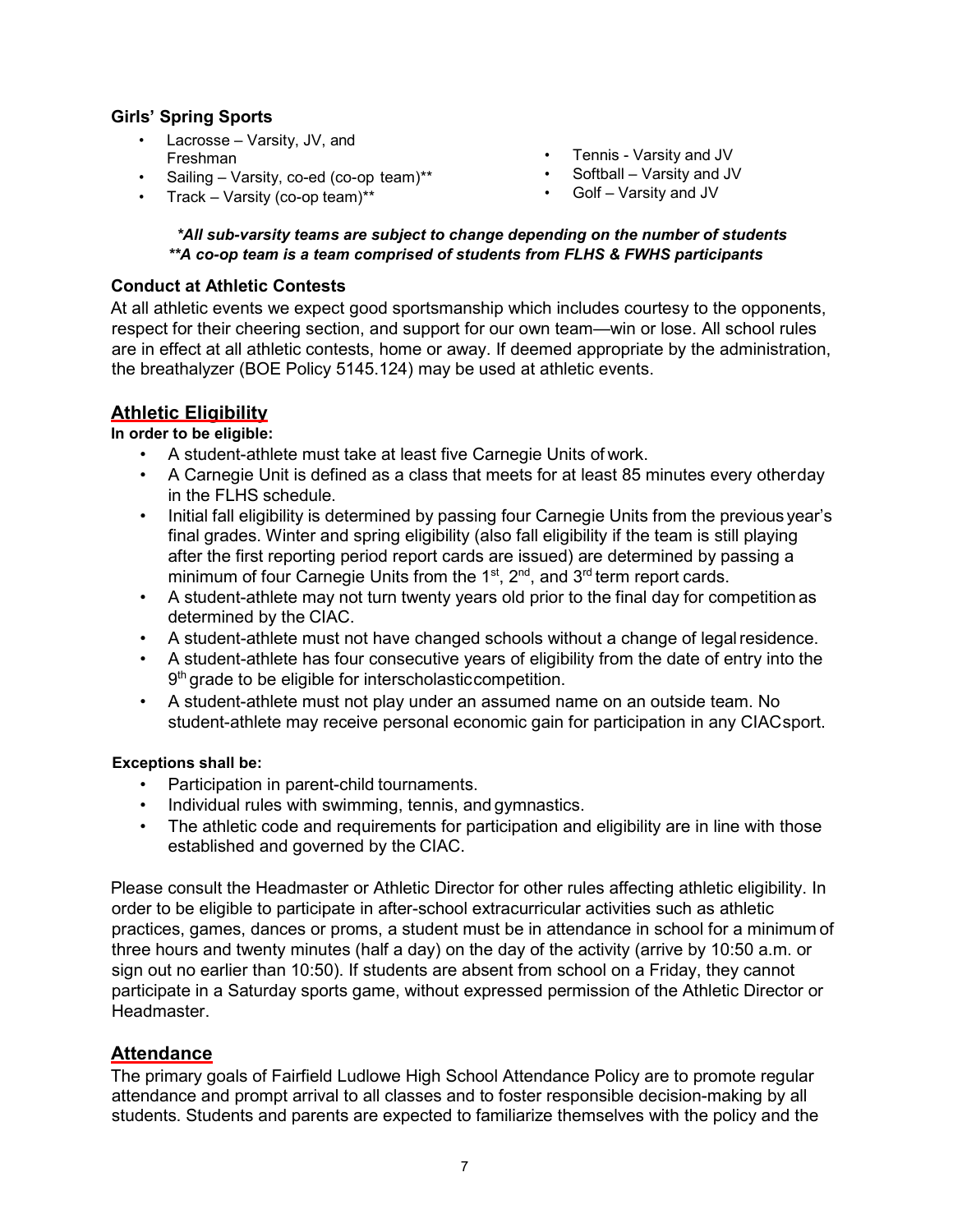associated procedures. Parent support of good school attendance and of the school's attendance policy is critical to student success. Any question regarding this policy or about a student's attendance may be addressed to the student's dean or housemaster.

#### **Reporting Absences from School**

Parents are expected to call or otherwise communicate with their child's house administrative office within two school days of each day their child is absent from school, tardy to school, or dismissed early from school. For your convenience, each house office has voice mail during non-school hours:

Warner House: 255-7223 Webster House: 255-7236 Wright House: 255-7240

It is essential that the school administration be informed when a student is absent from class(es) due to illness or other excusable reason so that the student's teachers can be properly informed. Failure to communicate with the school administration will cause consequences to occur according to the Attendance Policy.

Parents are urged to make every effort to keep excused absences and tardiness to a minimum. Appointments with health care professionals or for other reasons should be made for nonschool hours.

#### **Homeroom Attendance**

All students are required to attend homeroom on time each day. During homeroom, official daily attendance is taken, and other information is communicated. Failure to attend homeroom and lateness to homeroom will result in disciplinary action, for example, detention, probation and/or loss of privileges.

#### **Board of Education Policies**

All Board of Education policies are available online at [www.Fairfieldschools.org. S](http://www.fairfieldschools.org/)ee the Appendix for a selection of Board of Education policies.

#### **Bullying**

The Board of Education promotes a secure and happy school climate conducive to teaching and learning that is free from threat, harassment and any type of bullying behavior. Therefore, it shall be the policy of the Board that bullying of a student by another student is prohibited.

"Bullying" means the repeated use by one or more students of a written, oral or electronic communication, such as cyberbullying, directed at or referring to another student attending school in the same school district or a physical act or gesture by one or more students repeatedly directed at another student attending school in the same school district that: causes physical or emotional harm to such student or damage to such student's property, places such student in reasonable fear of harm to himself or herself, or of damage to his or her property, creates a hostile environment at school for such student, infringes on the rights of such student at school, or substantially disrupts the education process or the orderly operation of a school.

Bullying shall include, but not be limited to, a written, oral, or electronic communication or physical act or gesture based on any actual or perceived differentiating characteristic, such as race, color, religion, ancestry, national origin, gender, sexual orientation, gender identity or expression, socioeconomic status, academic status, physical appearance, or mental, physical, developmental or sensory disability, or by association with an individual or group who has or is perceived to have one or more of such characteristics. (The student against whom the activity is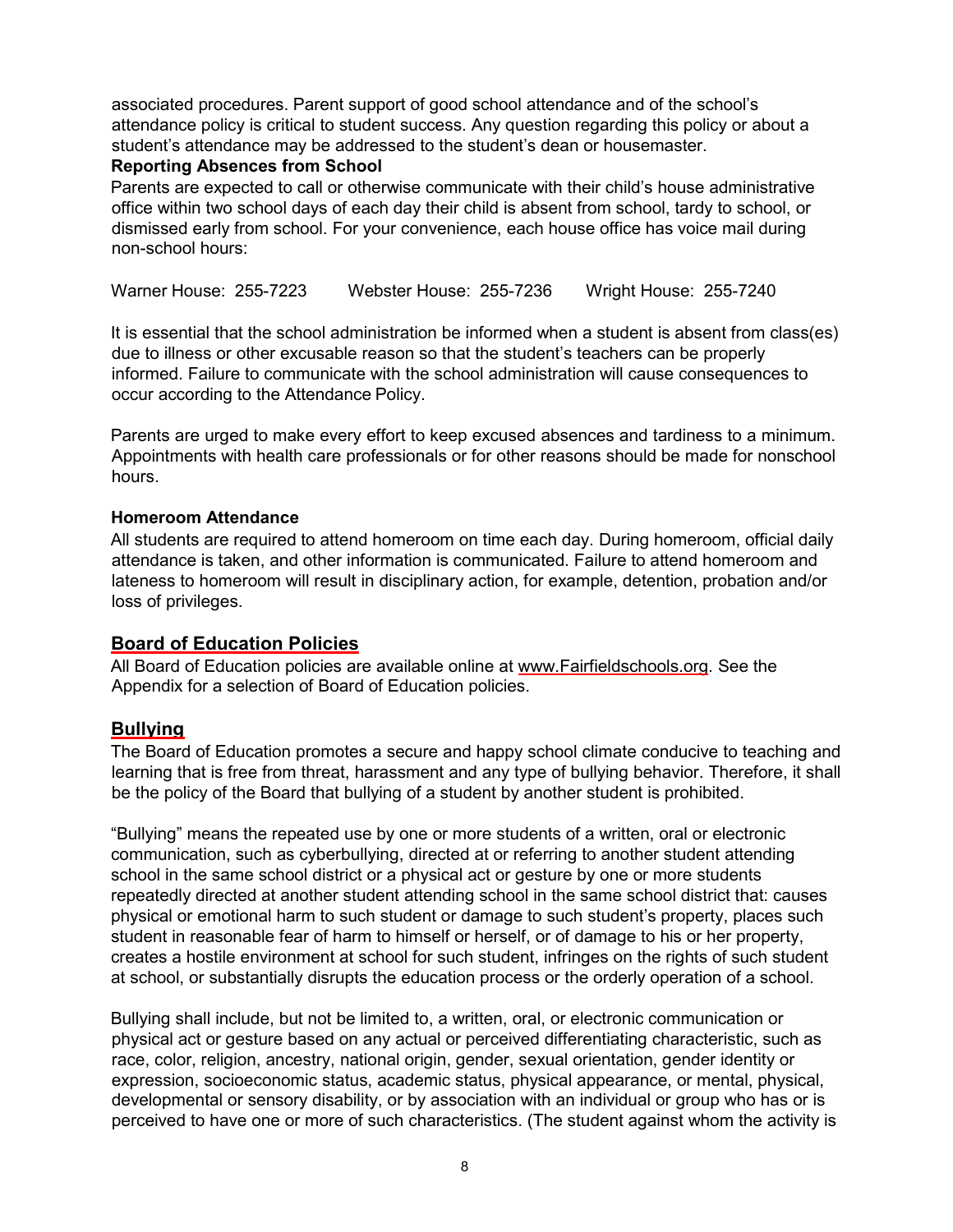directed must be attending school in the same district as the students engaged in the activity.) Any student who engages in any act of bullying is subject to appropriate disciplinary action up to and including suspension, expulsion or referral to law enforcement officials. Additional information regarding the policy on bullying (5131.911) may be found in the Fairfield Public Schools Board of Education Policy Guide.

Parents or students wishing to file a formal complaint of bullying can do so by submitting a written statement to the Headmaster, Director of Pupil Services and Counseling, or a student's Housemaster. Students may also make anonymous reports of bullying behavior by submitting a written statement to any administrator or dean or through our online reporting system known as TIPS. Anonymous reports will be investigated to the best of our ability, and, per state law, no disciplinary action can be taken based solely on an anonymous report.

#### **Cafeteria & Courtyard Rules**

Students have two important responsibilities while eating in the school cafeteria and courtyard: to remove any trash and other material at their table and to conduct themselves appropriately at all times. Behavior considered irresponsible may result in the suspension of cafeteria/courtyard privileges. Horseplay*,* gambling and all forms of card playing are prohibited anywhere on school grounds. To protect the safety of all, no flying objects such as Frisbees, footballs, etc. are allowed in the courtyard. Students are not allowed to leave the cafeteria unless a legitimate pass from a staff member is presented, or if you are a senior with a valid school ID.

#### **Calculators**

Graphing calculators are essential to graphing functions, learning new concepts, and solving many complex mathematical problems in all of the math courses. Furthermore, the use of graphing calculators is permitted and in some cases required on the CAPT, PSAT, SAT, AP Calculus and AP science tests. It is beneficial that students are familiar with this calculator well before these exams. Therefore, we recommend that students purchase a Texas Instruments TI 83Plus or TI 84Plus calculator because it is the model regularly used in classroom demonstrations. Students will be required to clear the memory of the calculators regularly, especially prior to and after tests.

If a student is unable to purchase a TI 83 or TI 84 graphing calculator, FLHS owns a limited number of these calculators, which may be borrowed in the same manner as a textbook. If it is lost, stolen or damaged during the school year, the student will be charged to replace it. See a math teacher with any questions.

# **Cancellations and Delayed Openings**

Announcements of school cancellations and delayed openings are made on local radio stations—WICC (600 AM), WEBE (108 FM)—on a telephone recording—255-TALK (8255), and through [Infinite C](http://www.k12alerts.com/fairfieldschools)ampus (registration is necessary). A delayed opening means that school will begin **two hours later (9:30 a.m.)** than the regular starting time. Students are to report to homeroom first then follow the rotation of classes for that day using the time blocks below.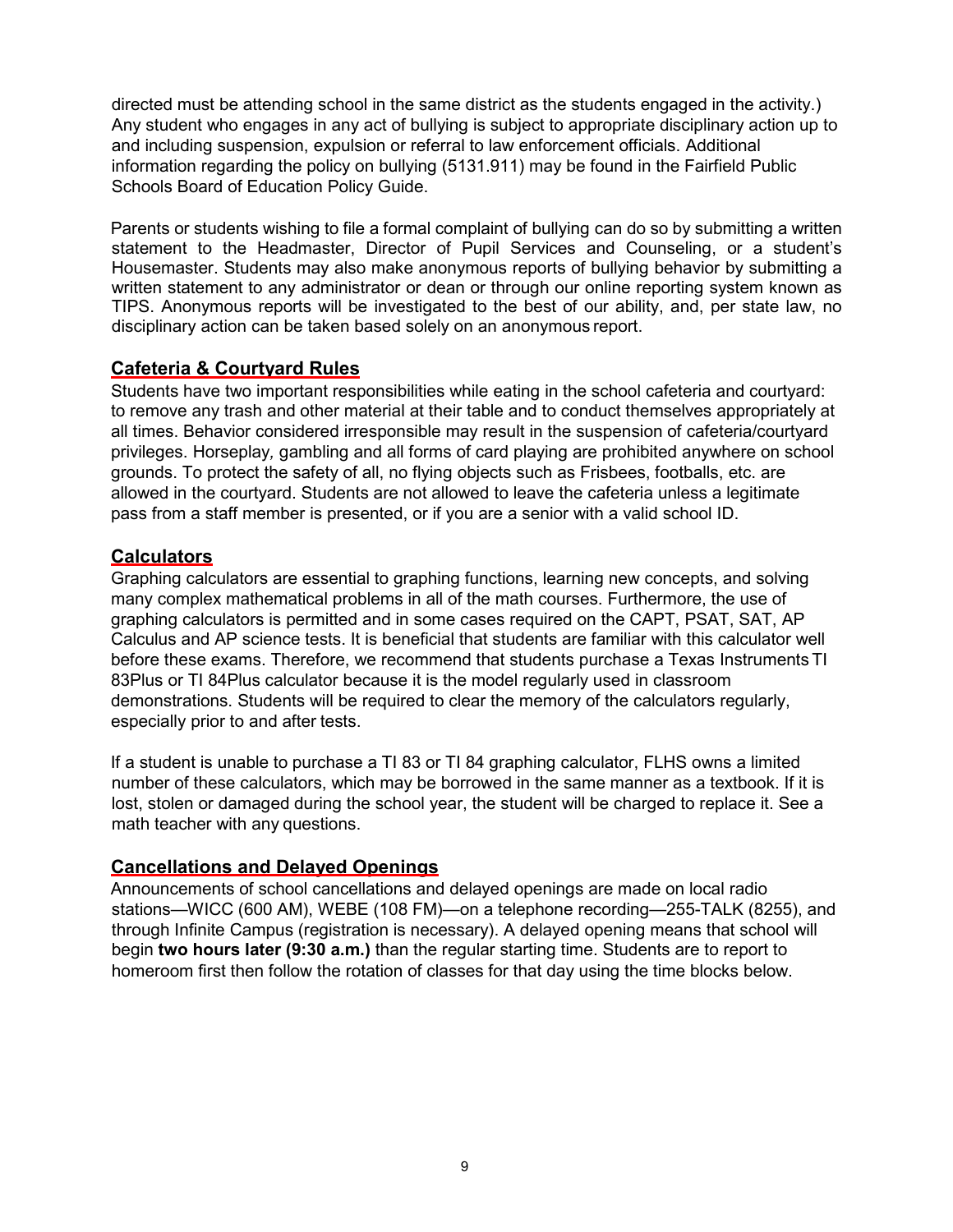### **Delayed Opening Schedule**

| Homeroom                                                          | 9:30          | 9:40          |              |
|-------------------------------------------------------------------|---------------|---------------|--------------|
| Period 1                                                          | 9:45          | 10:35         |              |
| <b>Period 2</b>                                                   | 10:40         | 11:30         |              |
| <b>Period 3</b> Mini: Follow Wave 2 with Mini A - Lunch - Mini B. |               |               |              |
| Wave 1                                                            | L 11:35-12:05 | C 12:10-1:15  |              |
| Wave 2                                                            | C 11:35-12:05 | L 12:10-12:40 | C 12:45-1:15 |
| Wave 3                                                            | C 11:35-12:40 |               | L 12:45-1:15 |
| Period 4                                                          | 1:20          | 2:10          |              |

In the case of a delayed opening on the day of an Activity or Advisory, the Activity or Advisory will be cancelled.

# **Cell Phones and Electronic Communication Devices**

Fairfield Ludlowe High School recognizes that cell phones and other electronic devices are a part of modern society and are sometimes used in emergencies or other vital communication between parents and students. However, these devices are prohibited from unauthorized use at any point during class time. The allowance of cell phone/device use within classrooms is determined solely by the teacher of each classroom for very specific purposes as defined by the teacher. Teachers may require students to place cell phones in storage at the start of and for the duration of class. Cell phones may be used when students are not in class, but they must be on "silent/mute" during school time. Students may not talk on the cell phones except in following designated areas: house offices, guidance offices, main office, cafeteria/senior commons, and courtyard. Students may not use the photo, recording, and video features without the express permission of a teacher, dean, or administrator. Students may never use cell phones for sharing information about assessments, as this is a violation of the academic integritypolicy. Cell phones should not be used during fire drills, lockdowns, or evacuations unless told to do so. Cell phones and other devices cannot be used for violating school policy, including, but not limited to, bullying, cheating, plagiarizing, or posting unauthorized or inappropriate pictures or videos.

Cell phones/devices can be confiscated by school staff if these guidelines are not followed. Staff are allowed to search contents of cell phones with reasonable suspicion there is content that directly or indirectly leads to the violation of a school policy or contains evidence of a school investigation. Confiscated phones will be given to a student's dean. Additional/frequent offenses will result in disciplinary measures.

# **Cheating – see Academic Integrity Policy**

# **College Visits**

Seniors may be excused from school for college campus visits provided advance arrangements are made with the housemaster or dean. They will be recorded as excused only when a parent calls in advance. Such absences will be treated similarly to other absences in calculating total numbers toward loss of credit.

Please refer to the Attendance Policy.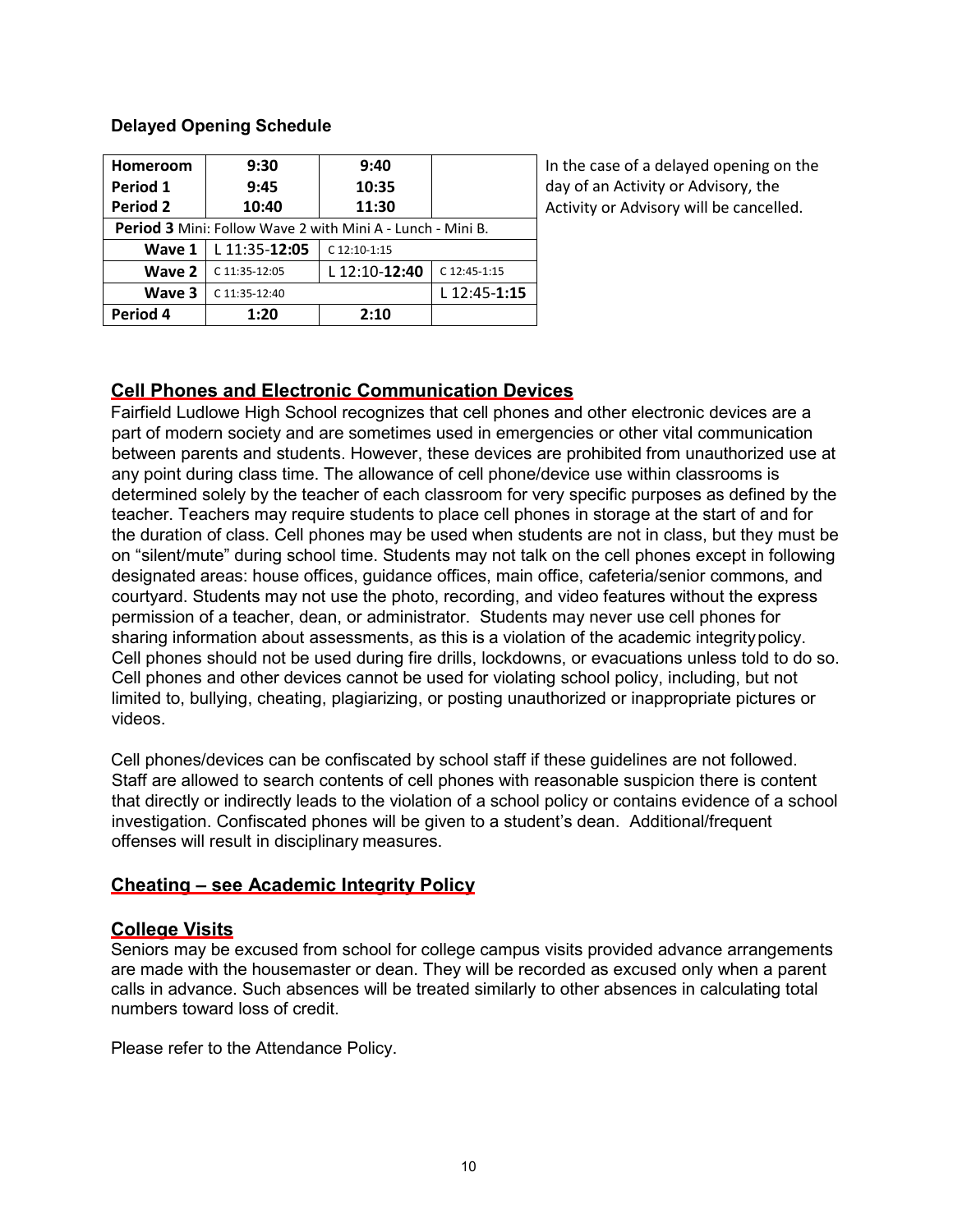# **Computer Network Code of Conduct**

Each time a student logs into a Fairfield Public Schools computer, they receive the following message: "By logging in, technology users agree to always adhere to the standards and expectations for conduct according to FPS Board regulations 5335 or 3530." Those standards and expectations are listed here for your reference.

- **1. Behave ethically and responsibly when using District TechnologyResources.**
	- a. Refrain from utilizing proxy gateways or similar technologies to bypass the technology monitoring and filtering.
	- b. Handle technology resources and equipment with care. Refrain from deleting, destroying, modifying, abusing, or moving resources without permission or accessing unauthorized technology resources.
	- c. Do not breach or disable network security mechanisms or compromise network stability or security in any way or download or modify computer software in violation of the district technology's licensure agreement(s) and/or without authorization from the Technology Department.
- **2. Use District Technology Resources, transmit communications or access information only for legitimate, educationally relevant purposes and to access educationally appropriate content.**
	- a. Refrain from sending any form of communication that breaches the district technology's confidentiality requirements or the confidentiality of students.
	- b. Refrain from sending any form of communication that harasses, threatens, bullies, oris discriminatory.
	- c. Refrain from accessing any material that is obscene, harmful to minors or prohibitedby law.
	- d. Refrain from using social network tools for personal use.
- **3. Respect the privacy of others and treat information created by others as the private property of the creator.**
	- a. Maintain confidentiality of your username and password by not sharing it with others and not using another person's username and password.
	- b. Maintain the integrity of files and data by not trespassing, modifying, copying or deleting files of other users without their consent.
	- *c.* Protect the confidentiality and safety of others when sharing work and images. Share, post and publish only within the context of the district *PublishingGuidelines.*
	- d. Respect copyright and fair use laws; these policies and procedures apply in digital contexts, as well. Plagiarism is prohibited.
	- e. Users will utilize appropriate online behavior, including interactions with others insocial media sites or chat rooms, and refrain from cyber-bullying behavior.

Once logged in, students are required to adhere to these Acceptable Use Guidelines. Should a student commit any violation or in any way misuse access to the school district's information and communication technologies resources, it should be understood that the student's access privilege may be revoked and disciplinary action may be taken. For further clarification, refer to Board Policy 6141.321.

# **Conduct/Suspensions & Expulsion**

Students and staff have the right to expect mutual courtesy, fair and equitable treatment, and to be informed of their rights and responsibilities. In all cases, the rights of students will be preserved and protected. Basic student responsibilities include following an assigned schedule,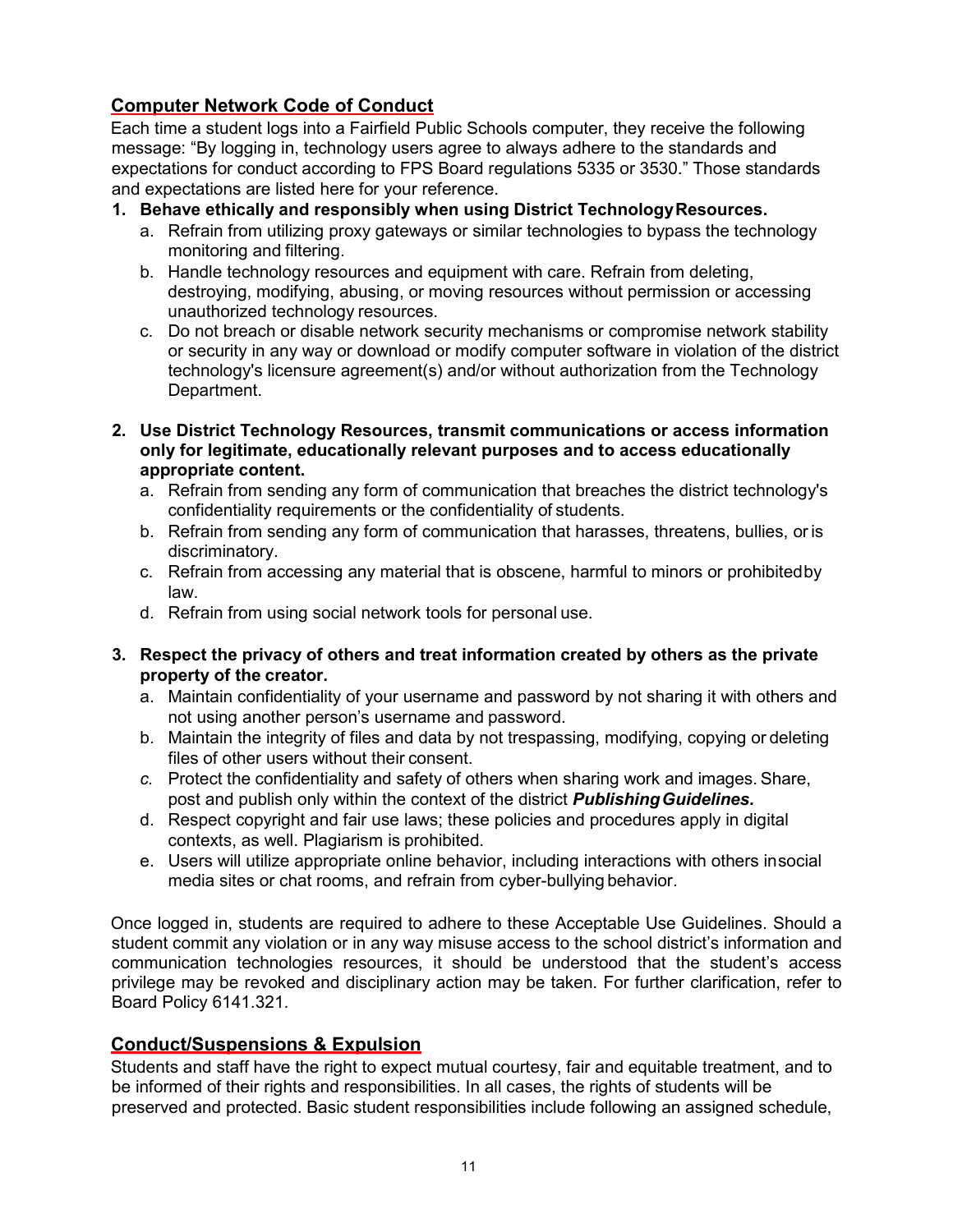Completing assigned work, and obeying all school regulations, as well as all local, state, and federal laws.

Those students who infringe upon the rights of others, abuse the dignity of students or employees through insulting, harassing, bullying, or inappropriate or degrading remarks or conduct because of race, color, ethnicity, religion, gender, sexual identity, appearance or disability are subject to disciplinary action. The disciplinary actions that may be imposed include, but are not limited to, include removal from class, detention, probation, loss of privileges, Saturday detention, suspension from school, or expulsion. Defiance of school staff and/or school policies will result in serious disciplinary action.

For the welfare and safety of everyone in the school community, fighting, possessing or using fireworks, acts of vandalism, gambling, throwing of snowballs, body piercing and all forms of card playing are prohibited. Defiance of school staff and/or school policies is considered insubordination and will result in disciplinary consequences. See appendix for Board of Education Policy 5114.

#### **General Conduct:**

The rules of this school include proper conduct in the halls, auditorium, classrooms, and cafeteria and on school grounds.

Serious infractions of school rules may result in suspension in and/or out of school and/or expulsion from school. These infractions include, but are not limited to, the following:

- (See appendix for BOE Policy 5114 Student Discipline-Suspension/Expulsion for additional details.)
	- Vandalism
	- Theft
	- Possession of weapons or facsimiles thereof
	- The possession, use, sale, or distribution of alcohol, drugs or drug paraphernalia
	- Physical fighting or assault
	- Abusive language
	- Insubordination
	- The possession, use, sale, or distribution of fireworks
	- Threatening, intimidation, harassment, bullying, or other unacceptablebehaviors deemed disruptive to the school environment
	- Gambling, all forms of legal or illegal gambling including card playing and sportsbetting
	- Repeated infractions of school rules

Violations of local, state and federal laws may result in suspension, expulsion and/or referral to Fairfield Police.

Students who are suspended out of school or expelled are not allowed to be on school grounds. Also they may not participate and/or attend school sponsored events during the length of their suspension.

The length of suspension varies with the severity of the incident. State law supports suspension up to 10 days per incident and allows for possible expulsion from school. A suspension may be expunged from a student's record under certain circumstances and if it is the only suspension a student has had in his/her first three years at FLHS. A student may request the headmaster review his/her case by submitting a formal letter explaining the incident causing suspension and why the expungement is warranted. This will be followed by a formal meeting between the student and the headmaster to review the case. All decisions are final and an expungement review request cannot occur before the end of a student's junior year.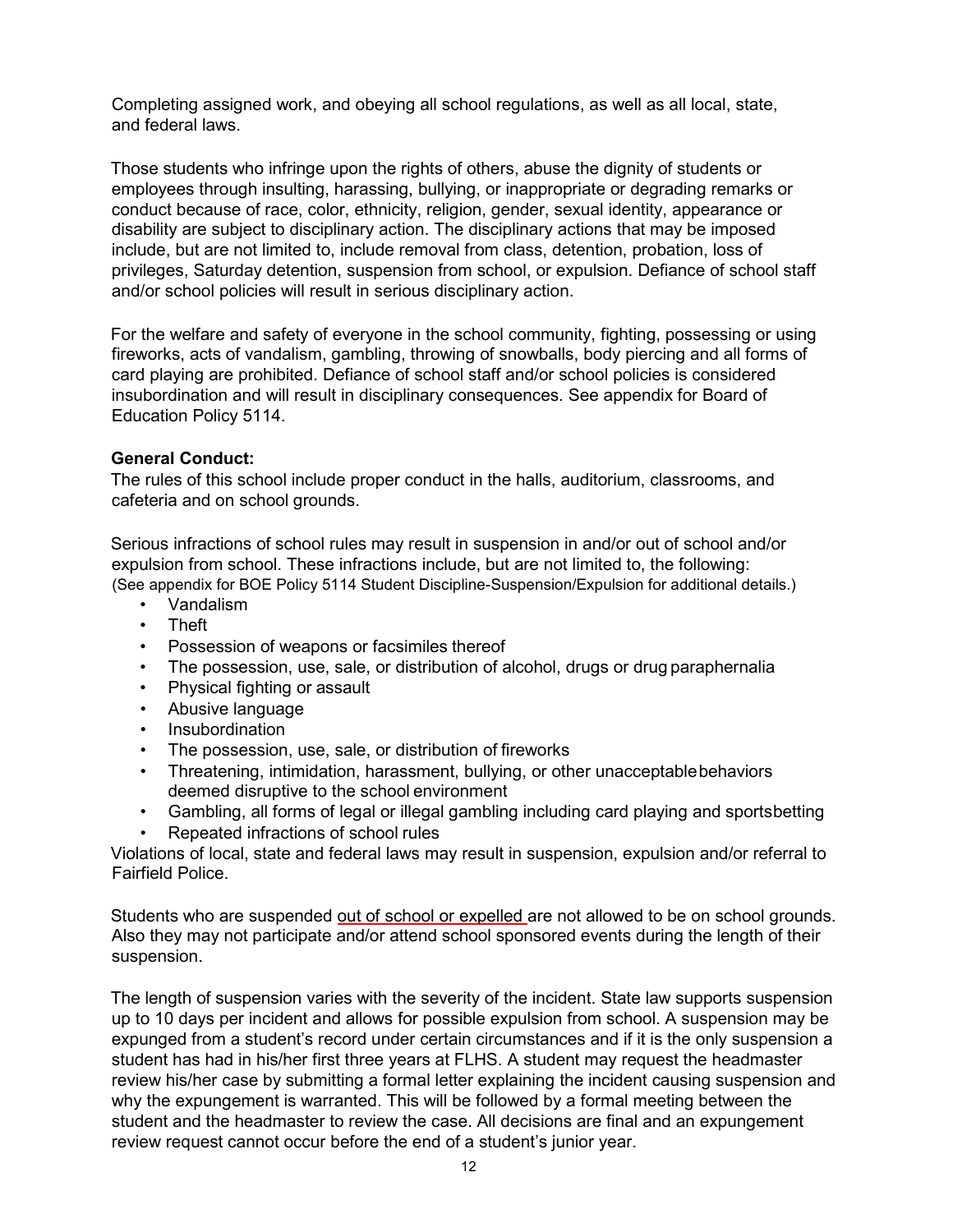#### **Conduct at Athletic Events**

See Conduct under Athletics

#### **Conduct on School-Sponsored Trips**

Students on a school-sponsored trip represent the school and should behave appropriately. They must go, remain, and return with the group. All school rules remain in effect on field trips.

#### **In-School Suspension**

#### **Students must report to in-school suspension before 7:30 a.m. with all textbooks, materials, and supplies for the day.**

- Students are required to stay on task and to follow rules established forISS.
- Students who miss in-school suspension due to an excused absence are required to make up days missed in ISS.
- No unexcused tardiness is permitted. Students later than 15 minutes will be assigned to Saturday detention.

Students assigned to in-school suspension must leave campus immediately after dismissal from school. Students are not permitted to participate in any school-sponsored activities during the period of their suspension.

Students who are removed from in-school suspension due to policy violations may be suspended out of school. Students will not be permitted to return to class until their in-school suspension has been served.

#### **Counseling and Pupil Services:**

Three school counselors provide an array of services to students in each house. Students are assigned to a counselor upon entering FLHS and remain with that counselor until graduation. Each counselor delivers a Developmental School Counseling Program that is sequential in nature. This approach allows for the delivery of individual, small group, and classroom sessions on topics such as career exploration, post-high school planning, personal/social development and academic counseling. A variety of assessments are used to help determine students' strengths and preferences for career and college choices. Individual and group meetings with every junior and his/her parents to further explore post high school options and to continue to develop individual plans are also offered. In addition, counselors offer individual, group, and parent meetings to finalize plans during senior year. Included in this planning process is an orientation in the use of a variety of internet-accessible college and career programs. Students may use these programs here at school and can access them from home as well. Several evening and day programs are also offered such as our Junior Post-High School Planning Program, Financial Aid Night, and our  $9<sup>th</sup>$  and 10<sup>th</sup> Grade Parent Programs. Every student also receives a Post-High School Planning Guide from his/her counselor to address the many aspects of this complex process.

The counselors also assist students in the course selection process each year, advising them on the proper courses for their post-high school options and assisting in the development of each student's schedule of courses for the school year. In addition, the school counselors are available to assist students and families with any academic or social issues that may be impacting student learning. Counselors regularly meet with students to discuss academic progress, transition and adjustment to high school, social progress and difficulties, and any other issues raised by students and their families. Students may make appointments to see their counselor through the school guidance office secretaries. Parents may also call theschool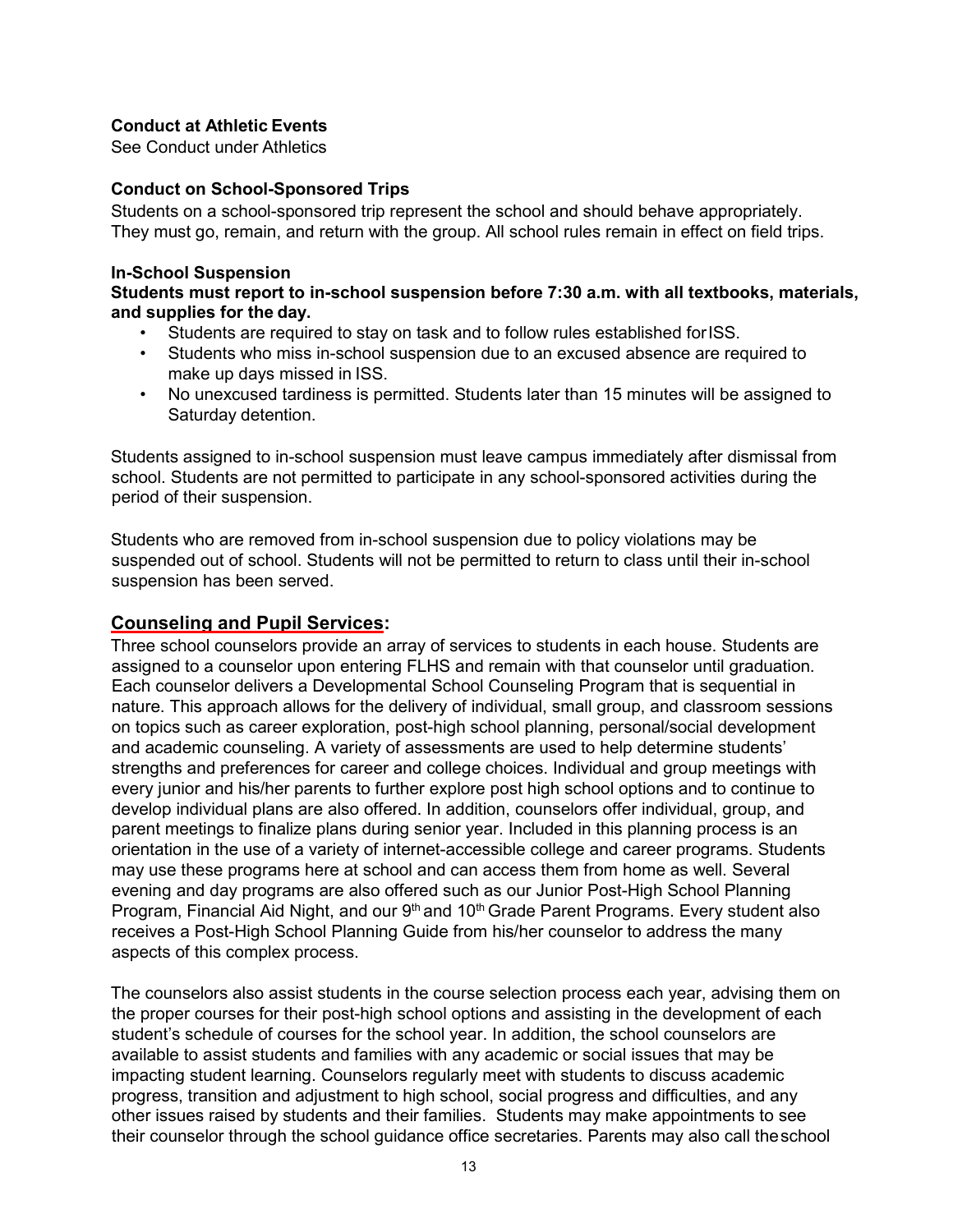guidance offices at any time to schedule an appointment to see their student's counselor. The counselors are also a valuable referral source for students and families who may need additional assistance or who wish to seek assistance privately.

### **College and Career Center, Room 360**

The College and Career Center is a valuable resource for students to use in making their post high school plans. The center is managed by a full-time staff member and operates during the school day. Juniors and seniors may use the center during any of their free periods during the day. Call 203-255-7230 with questions.

- **Resources:** The center houses a library of information including: college and technical schools; career; military; test prep info (PSAT/SAT/ACT; AP); financial aid; scholarships; gap-year programs and job search materials. Additionally, there are eight computers available for student use to research post high school opportunities, including Naviance Student which is utilized by the counselors and families for post-high school planning and college searches.
- **College Visits:** Every year, approximately 200 college admissions counselors, military recruiters and career representatives visit the College & Career Center to speak with juniors and seniors about their schools and programs. The individual information sessions are posted on Naviance. <http://www.connection.naviance.com/ludlowe> Students may attend these meetings during classes or free periods by signing up on Naviance, printing a pass, and having their class teacher sign the pass. Students may attend the sessions at their classroom teacher's discretion.
- **Career Day:** "What do I want to be when I grow up?" is a question asked by many students. At Career Day, they meet and listen to professionals speak about a cross section of careers. The presenters address required skills, training, organizational culture, job descriptions, etc. to help students decide on their post-high school path.
- **College Fair:** In the spring, students and their parents may attend the College Fair, a night where representatives from more than 180 colleges, career and technical schools are available to answer questions and provide information. The fair is held at the Webster Bank Arena in Bridgeport.
- **Military Career Day**: Students have the opportunity to speak with representatives from the armed forces at the annual Military Career Day held in the spring.
- **Part-Time Jobs:** Students looking for after school and summer jobs can sign up to receive part-time job announcements or check the job book and board for positions with local employers. Individual appointments are also available to help students strategize their own job search.
- **Senior Internship Program:** The Senior Internship Program is coordinated through the C&CC for eligible seniors who want to gain employment skills and experience by working for local businesses and organizations at the end of the school year. These positions are unpaid. See section on Senior Internship Program.

#### **Counseling Center, Room 286**

In addition to the services offered by the school counselors, the Counseling Center offers a wide array of support services to our students and families who are experiencing difficulties that impact a student's academic success. Staffed by school psychologists, social workers, and a student assistance counselor, services offered include short- and long-term counseling, individual, group, and family counseling, substance abuse counseling, parent support groups, and referral services to community resources. Students may make appointments through their school counselor or by going to the Counseling Center directly. Parents and families may also make appointments through the school counselors or by calling the Counseling Center directly.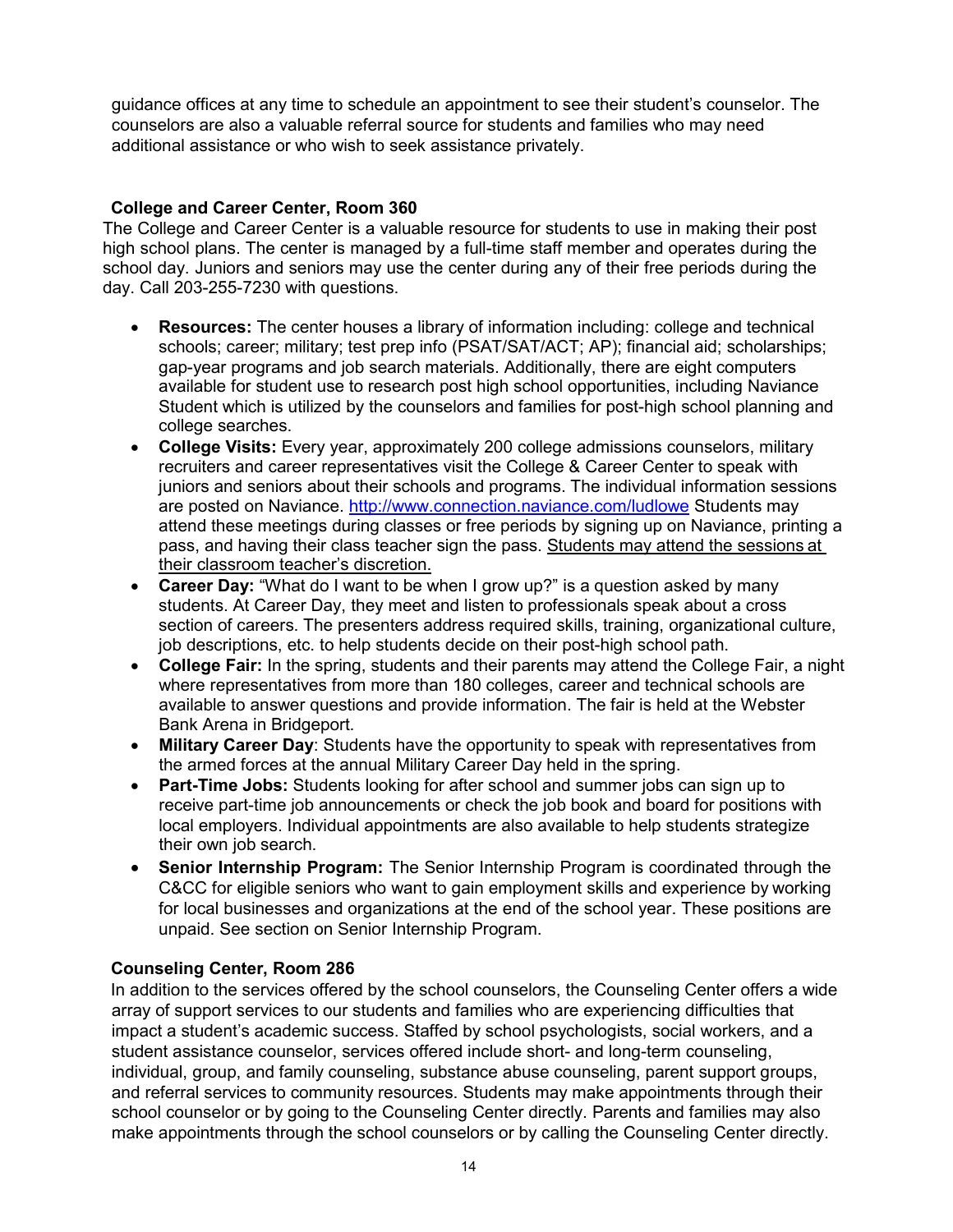#### **Student Assistance Team**

A Student Assistance Team composed of counselors, administrators, and teachers meets on a regular basis to plan prevention programs and referral services for students and families. The goal of the team is to provide services and programs to all students, families, and staff that may prevent problems from developing or provide pre-referral strategies to all.

#### **School Crisis Team**

A Crisis Team composed of administrators, teachers, counselors, and community resources deals with any emergency or crisis situation that may arise during the year. In the event of a sudden death, a community or national tragedy, or other urgent or traumatic situation the team will meet to discuss an appropriate response by the school community.

### **Dances**

- School dances are private social events and no tickets can be purchased at the door.
- No students or guests will be permitted to re-enter after leaving thedance.
- A student or guest must be at the dance within thirty (30) minutes of the beginning of the event.
- Every FLHS student attending a school dance must be a member in good standing.
- All dances with the exception of the proms will run from 7:00 p.m. to 10:00 p.m.
- Students must be in attendance at school on the day of the event in order to be eligible to attend.
- Board of Education Policy (5145.124) requires the use of Breathalyzer tests atdances for all students and their guests attending the dance.
- In order to be eligible to attend a dance or prom, a student must be in attendance in school for a minimum of three hours and twenty minutes (half a day) on the day ofthe activity or on Friday if the event is on Saturday (arrive by 10:50 a.m. or sign out no earlier than 10:50).

As with any school-sponsored event, all students are expected to follow all school regulations or be subject to disciplinary action.

# **Delivery of Food and Personal Items**

Please refrain from dropping off items to the school unless it is an essential item expected by the student such as a forgotten homework, instrument, or PE attire. Non-valuable items brought to school can be left in the cart outside the front doors. Items will be brought to a table in the lobby by school staff. Students will be required to check the table during passing times. We cannot assume responsibility for items left on the table for student pickup. The Main Office staff will not contact students to inform them of drop-off items. All medications must be brought to the nurses' office. Students are **NOT** permitted to order food for delivery to school. (Pizza, Uber Eats, etc….) Delivery personnel could pose a potential security threat and will not be permitted into the school.

#### **Detention**

Students may be detained after school by individual teachers, a dean, or a housemaster for infractions of rules and regulations. Students are responsible for their own transportation arrangements.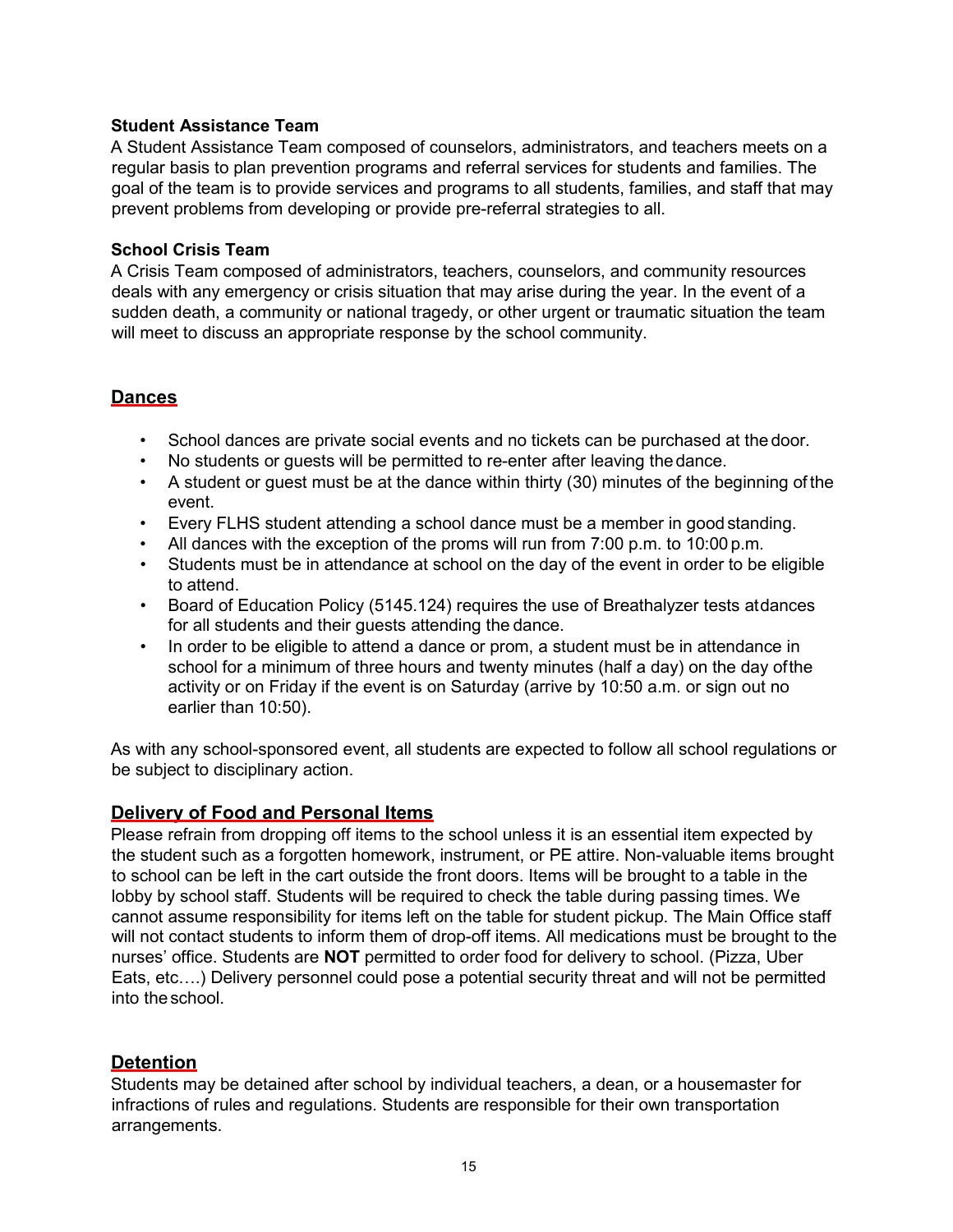# **Dress Code**

In the interest of minimizing distractions, Fairfield Ludlowe High School has established a dress code. The goal of the code is to minimize distractions while promoting an attitude of respect for oneself and for Fairfield Ludlowe High School.

- Clothing that promotes or depicts alcohol, drugs, tobacco, violent behavior, orsexually explicit or suggestive words or pictures is prohibited.
- Clothing should cover undergarments and should provide appropriate coverage at the midriff and neckline.
- Clothing that is too revealing or otherwise detracts from our educational environment will not be permitted.
- No Wheels No shoes with wheels. Other than pre-approved devices to assist with student mobility. Items with wheels (including shoes) are not permitted.

### **Driving on School Grounds/Student Drop-off Area**

The student drop-off area is located in the back of the building. Parents are to access the dropoff area from Unquowa Road (directly across from Barlow Road). All vehicles except buses are prohibited in the circular driveway immediately in front of Fairfield Ludlowe High School for student drop-off, except when returning a student to school during school hours. Instructions for drop-off/pick-up can be found on our website under General Information.

# **Drug and Alcohol/Breathalyzer Policy (5145.124)**

Possession or use of drugs, alcohol or associated paraphernalia, being under the influence of alcohol/drugs during school and/or school activities, or any time on school property, including school bus transportation are violations of school policy and the law and will result in suspension and/or arrest. Disciplinary consequences for violating this policy will be as follows:

- **First Offense: Five (5) days' suspension**
- Additional Offenses: (Cumulative over 4 years) maximum of ten (10) days' suspension and recommendation for expulsion.

Connecticut General Statute Section 10-233(d) requires that expulsion be considered for students who are distributing or selling controlled substances on school grounds or at any school-sponsored activity.

The Fairfield board of Education, consistent with its mission, is committed to the promotion of healthful living and to the safety and well-being of its students. Research findings on underage drinking coupled with incidents where students were found to have been drinking alcohol before or during high school dances and other high school events have heightened that concern. With that commitment in place, the Board of Education (policy 5145.124) requires the use of breathalyzer tests at school-sponsored dances and, upon reasonable notice and at the discretion of the school administration, at other selected school-sponsored events both on site and off site. The Board of Education endorses the use of breathalyzer tests for all students and their guests in order to provide a safe and healthy environment for the students, staff, and community-at-large when students are attending school functions.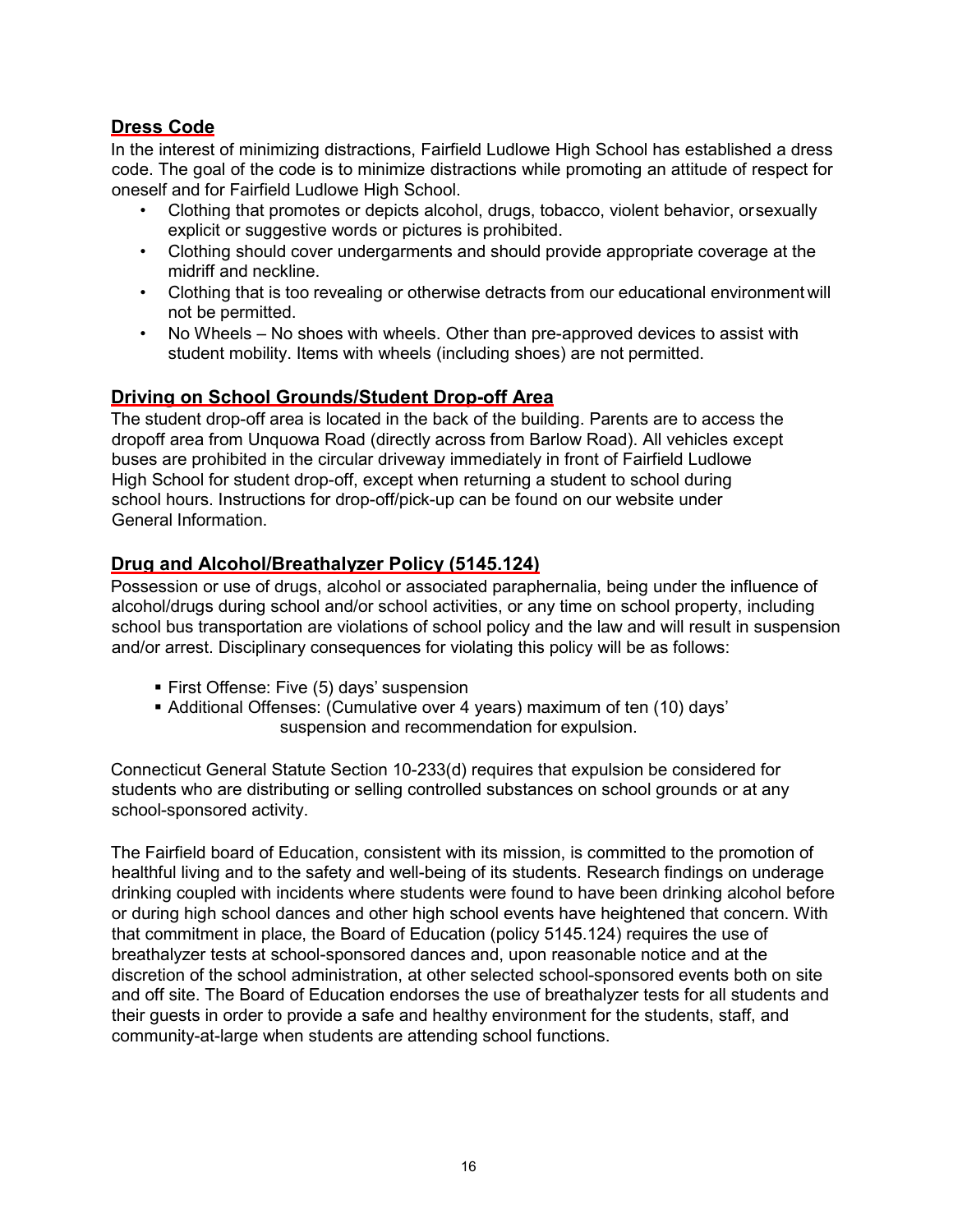# **Early Dismissals**

- **Unplanned Early Dismissal:** On days when early dismissal is announced because of changing weather conditions or other emergencies occurring after 7:30 a.m., a decision will be made by 11:00 a.m. The first three periods will meet using the day's regular schedule. Lunch is served during the first two lunch waves only. The scheduled dismissal time is 11:45 a.m. and will be announced on local radio stations: WICC (600 AM), WEBE (108 FM), and through [Infinite C](http://www.k12alerts.com/fairfieldschools)ampus (registration is necessary). To register for automatic notification of changes in school hours, log onto [the I](http://www.k12alerts.com/fairfieldschools)nfinite Campus parent portal. Also, call 255-TALK (8255) to hear a recorded message.
- **Planned Early Dismissal:** On days when an early dismissal has been planned in advance, all four periods will meet, and lunch will **NOT** be served. Dismissal is at 11:45 a.m. Schedule:

| <b>Period 1</b> | 7:30  | 8:27          |
|-----------------|-------|---------------|
| Mini A          |       | $7:30-7:56$   |
| Mini B          |       | $8:01 - 8:27$ |
| <b>Period 2</b> | 8:32  | 9:29          |
| Mini A          |       | $8:32 - 8:58$ |
| Mini B          |       | $9:03-9:29$   |
| <b>Homeroom</b> | 9:34  | 9:41          |
|                 |       |               |
| Period 3        | 9:46  | 10:43         |
| Mini A          |       | $9:46-10:12$  |
| Mini B          |       | 10:17-10:43   |
| Period 4        | 10:48 | 11:45         |
| Mini A          |       | $10:48-11:14$ |
| Mini B          |       | 11:19-11:45   |

- **Personal:** Students needing to leave school early must have a parent or guardian call the house office or present a note from their parent or guardian to the house office secretary in the house office prior to or at the time of dismissal. Students are required to sign out before leaving. If necessary, a pass will be issued to the student to be released from class. Upon returning to school, the student must sign in with the house secretary. Failure to follow this procedure constitutes leaving school grounds without permission. See "Leaving School Grounds."
- **Waiting For A Ride When Being Dismissed Early From School:** Students who depend on a ride to leave school grounds during the school day must meet their ride at the flag pole in front of school. Students must instruct the person who provides the ride to meet them only at the flagpole. During bad weather students may wait for their ride in the main lobby outside the main office. Waiting for a ride anywhere else will result in disciplinaryaction**.**

# **Emergencies and Emergency Information**

Parents/guardians must update their contact information in Infinite Campus each year for each student in their family for use in the health office.

# **Exam Policy and Procedures**

All students are required to take final exams. Exam schedules are posted on the school website as they become available. Students who are not scheduled for an exam (such as during a free period/study hall) do not need to report to school. Buses are available at the regular times in the morning and at the end of the last exam each exam day.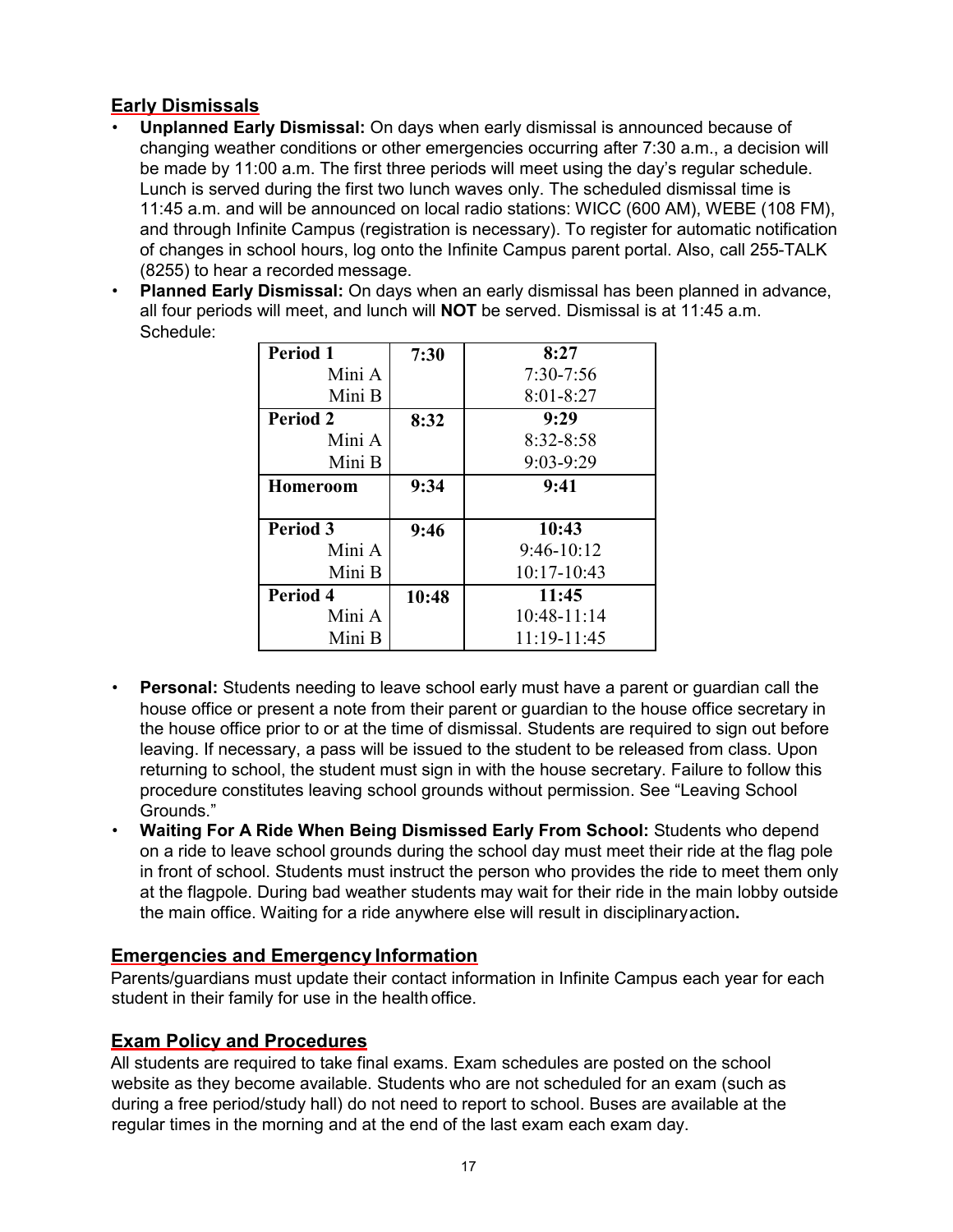### **Senior Exam Exemption Policy**

Eligibility requirements for senior students:

1. Student must be a senior

2. Earn a cumulative grade of A- or better by the last scheduled class of Term 4 and all grades have been entered by the teacher

3. Exempted seniors must still attend all classes and complete assigned work prior to the exam block.

Policy DOES NOT apply to:

- 1. Students in semester length courses
- 2. Students taking the class Pass/Fail
- 3. Students opting for UConn credit in the pre-approved UConn ECE courses

#### Procedure:

1. At the end of Term 4, once all grades have been entered, teachers will notify students, counselors, and administrators of seniors who have earned exemption.

2. A letter grade of "E" for Exempt will be entered in the "Final Exam" column on InfiniteCampus. 3. Eligible seniors do not need to attend school during the exam block for which they have earned exemption.

#### **Field Trips**

Students and teachers plan field trips as an extension to classroom learning. Often class trips take students away from their other class periods during the school day. While these are excused absences, students are still responsible for making up all assignments from classes missed. Students must follow school rules when on field trips. Financial assistance may be available by contacting the student's counselor or a school social worker.

See Section 3 under Medications/Nursing Services regarding medications for overnight field trips.

#### **Fines/Financial Obligations – see Obligations and Bookroom**

#### **Fire Drills**

Fire drills and Lockdown drills are conducted under the supervision of the faculty and administration. Each student should become familiar with the directions given by faculty and the evacuation plan from each classroom scheduled during the day. Students need to maintain quiet and calm during drills to hear directions from school staff. Cell phones should not be used during emergency drills unless students are instructed to do so.

#### **Forgery**

Students who forge or alter school passes, parent notes, or other documents or otherwise attempt to deceive are subject to Saturday Detention and/or other disciplinary action.

#### **Graduation**

Completion of the graduation requirements set forth by the Fairfield Board of Education will result in the student being awarded a diploma. Students in good standing who have met the graduation requirements and have no outstanding obligations will be invited to participate (a.k.a. "walk") in the commencement exercises (a.k.a. graduation ceremony). Participating in the graduation ceremony is a privilege and students are not guaranteed the opportunity. Those who participate are required to attend the graduation orientation and rehearsal (unless excused by the school) as well as comply fully with the dress code, including wearing the cap and gown.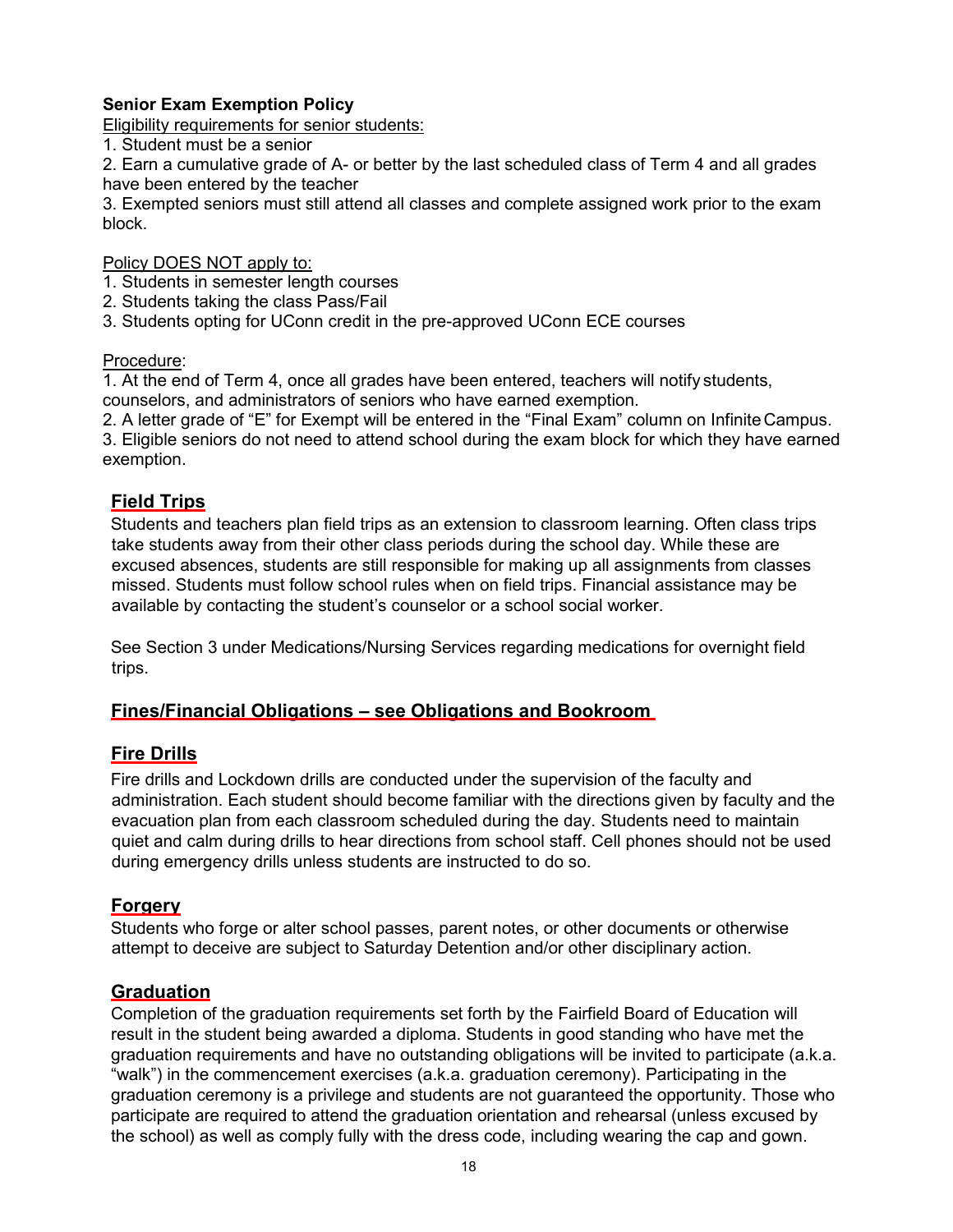Personalizing mortarboards is acceptable but any obscene or violent references or depictions of drugs or alcohol is not. Beach balls or other objects that will distract from the ceremony are prohibited. All school rules are in effect during the ceremony. School officials will prohibit students from walking if the student has not met the graduation requirements, have excessive disciplinary referrals, are currently suspended from school, have not been cleared to attend for medical reasons, have missed rehearsal without permission, or if the school has reason to believe the student's presence will cause a disruption to the ceremony. School officials will determine a student's ability to participate on an individual, case-by-case basis. Please see the Program of Studies for a full list of graduation requirements.

#### **Hazing Policy**

The Fairfield Public Schools prohibits any activity that recklessly or intentionally endangers the mental health, physical health, or safety of a student for the purpose of initiation or participation in a school activity.

Hazing is prohibited whether it occurs on or off school grounds and whether it occurs during, prior to, or after the season or school day. Any hazing activity, whether by an individual or a group, shall be presumed to be a forced activity, even if the student willinglyparticipates.

All coaches and advisors are required, prior to commencement of their athletic season or activity, to meet and explain this policy to all participants. In the event that a coach or advisor becomes aware of any violations of this policy, it must be reported immediately to the building administrator.

If a student believes that hazing has occurred, the student shall promptly report this incident to a coach or advisor, counselor or administrator. This information must immediately be brought to the building administrator. Students and parents can use the online TIPS system to report hazing. The building administrator will conduct a comprehensive investigation. All information will be held in strict confidence

Consequences for hazing activities may include, but are not limited to: team/activity suspension or removal, school suspension or expulsion, or legal prosecution (Board of Education Policy # 5325).

# **Health Services, Room 206**

The nurses' office is staffed by registered nurses and is open from 7:20 a.m. to 2:30 p.m. every school day. Treatment is limited to first aid care. The school health department cannot assume responsibility for the care of illness and infections other than immediate care. In such cases the parents are notified and are asked to make plans for transportation of students to their homes; the family then assumes the responsibility. The same procedure is followed in the case of accidents. We welcome contact by parents related to their children's health concerns and hope to be able to assist you or recommend other resources if necessary.

All grade nine boys are screened for scoliosis. Parents are contacted individually if there is a concern in this area. In addition, students in grade nine are required to have a physical exam sometime during their freshman year (unless there is a documented physical from the last school year on their health record). This physical must be dated on or after August 15 of the prior year to meet this requirement. Parents whose children need a physical will be notified by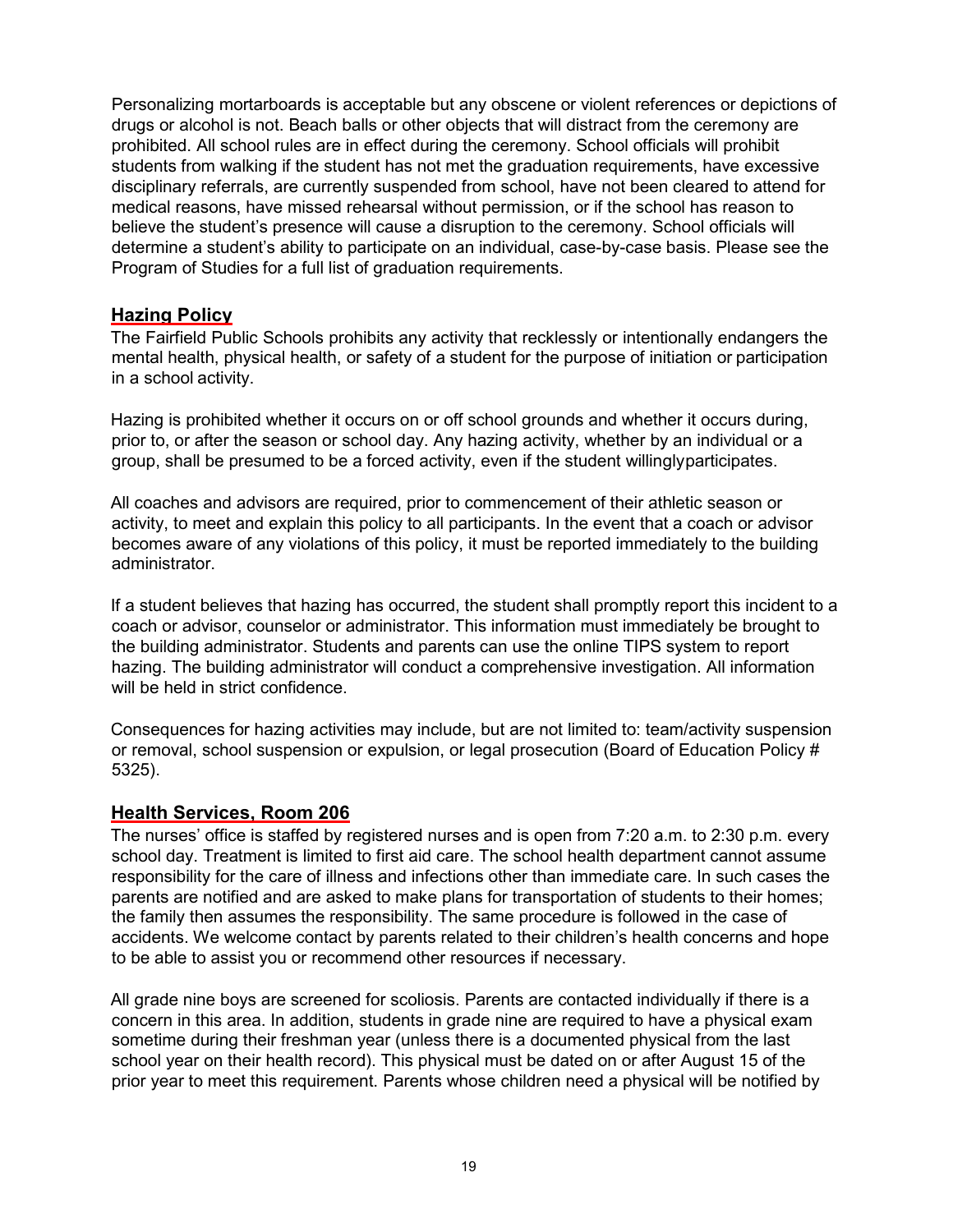mail in September and reminded again in January. Failure to comply with this will prevent a student from entering his/her sophomore year, so we urge parents to contact their health care provider for an appointment as soon as possible. School physicals are available on a limited basis to those who meet financial eligibility guidelines.

The Town of Fairfield asks us to keep statistics on communicable diseases within our school. Student names are not reported to the Health Department. We ask your help in letting the house office or the health office know if your child has contracted a communicable disease (i.e. mono, strep, conjunctivitis, bronchitis, etc.). Please feel free to call our office if you have any questions.

Medications may be administered in school by the nurse or by the student when appropriate. Any medication administered by the nurse or self-administered by the student in school, **including over-the-counter medications,** requires appropriate pharmacy containers and specific forms (see Medications/Nursing Services). These forms are available by calling our office or by downloading the forms from our website, [www.fairfieldschools.org/schools/flhs.](http://www.fairfieldschools.org/schools/flhs) Physical exam forms for sports participation are also available for downloading at our website.

Parents/guardians are requested to complete the immediate medical care information section on Infinite Campus for each child and update that as well during the year. Please be advised that we contact ONLY THOSE NAMES GIVEN BY PARENTS in case of an emergency.

# **Dental Clinic**

The Town of Fairfield Health Department provides teeth cleaning and topical fluoride treatments by a dental hygienist for all students meeting income guidelines. Additionally, limited funding for eligible students who are Fairfield residents is available for care by participating dentists for problems such as cavities or tooth extractions. If you wish to apply for cleaning, fluoride treatments, or dentist services for your child, contact the health office.

# **Homebound Instruction**

If you anticipate that your child will be absent for medical reasons or other recognized disabilities for ten school days or longer, please consult or contact your child's school counselor in advance of the period of absence or, in emergency situations, as soon as possible after the absence begins so that homebound instruction may be requested. The counselor will inform you of the details of the required medical certifications. Homebound instruction may be arranged through the use of online resources.

#### **Homeroom**

Students are required to attend homeroom on time where official attendance is recorded and information is communicated. Failure to be on time or to attend homeroom will result in disciplinary action.

# **Identification**

Each student will be issued a Fairfield Ludlowe High School ID card that will serve as a bus pass, library card, and student activity card. **Replacement ID cards cost \$5.00.** Students should keep the card in their possession and may be required to present it when asked. Students failing to identify themselves upon request will be subject to disciplinary action. ID cards are required of any student entering the building after the general drop-off time.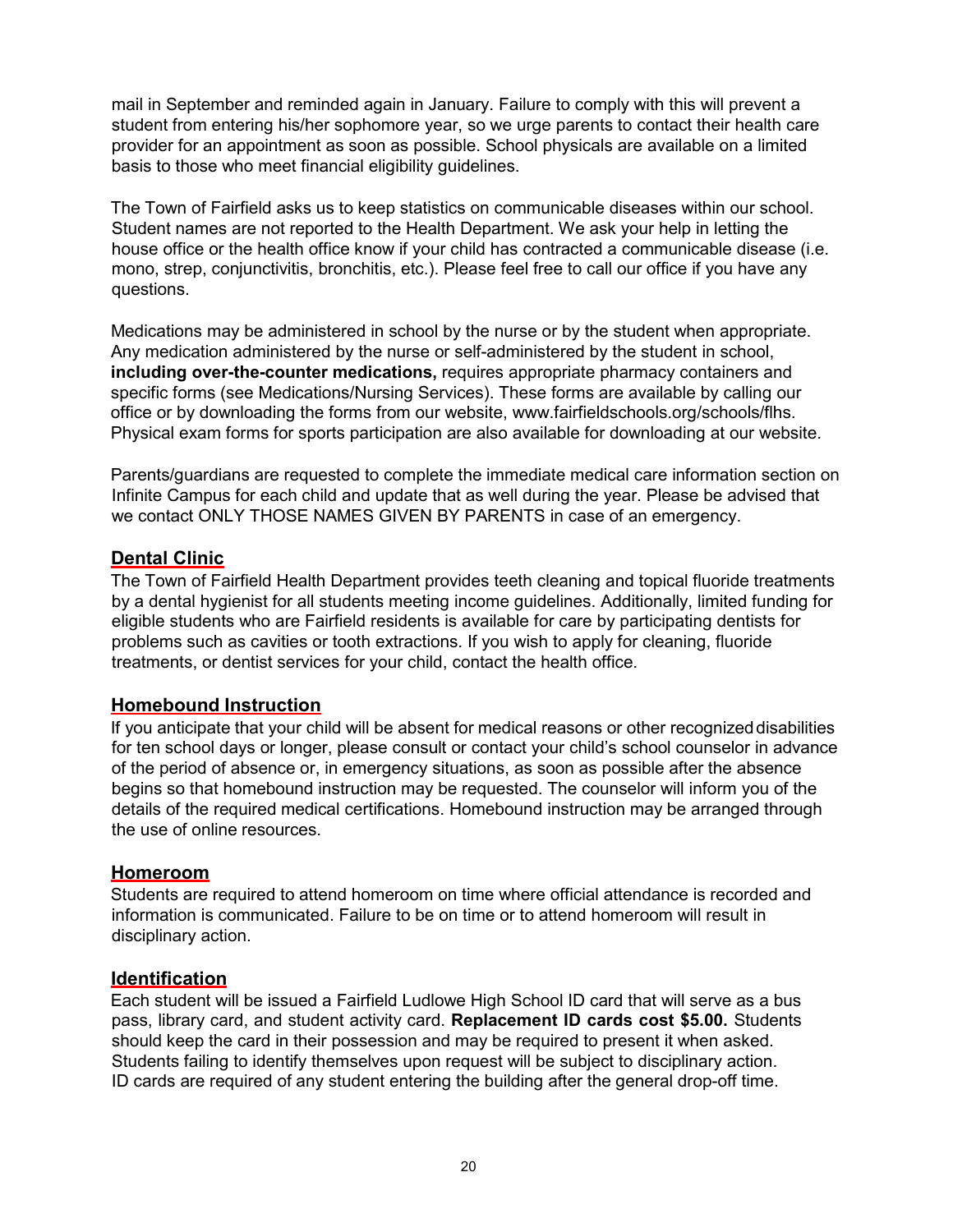# **Junior & Senior Privileges**

- **Early Dismissal**—Juniors and seniors may leave school after their last scheduled class. Those remaining in school for extra help, athletics, or any another activity should remain in the cafeteria or library until the end of the school day. Seniors may also use the senior commons.
- **Late Arrival**—Juniors or seniors who do not have a scheduled class for first period may arrive at school later but must be on time for homeroom. Juniors and seniors arriving prior to homeroom must go to the cafeteria and avoid activity in the hallway that might disturb classes.
- **Unassigned Periods**—Juniors and seniors in good standing are not scheduled into study halls. Although they are unassigned, juniors and seniors are not permitted to walk about the building after the bell that starts a class period. The students may be in the library (with a pass), College/Career Center, or cafeteria. Students are expected tomeet appointments and obligations during these unassigned times, with a pass from the staff member.
- **Parking**—Reserved student parking areas are limited to use by students withpermits. See Parking and Traffic regulations for details.

### *NO STUDENTS ARE PERMITTED TO LEAVE SCHOOL GROUNDS FOR ANY REASON DURING ANY UNSCHEDULED TIME BLOCKS OTHER THAN STATED ABOVE*.

### **Laser Pens**

Possession of any laser light-emitting device is prohibited in public schools in the State of Connecticut according to Public Act 99-256.

# **Late to School**

All freshmen and sophomore students arriving after the beginning of the school day (7:30 a.m.) must sign in at the house office. Juniors and seniors exercising their "Late Arrival Privileges" must report to school by the beginning of homeroom. Juniors or seniors arriving after the beginning of homeroom must sign in at the house office. Students are required to be on time to school and to class. Juniors and seniors who come late to school, other than with late-arrival privileges, must sign in at their house office. For further information, see the Attendance Policy.

# **Leaving School Grounds/Building**

**Fairfield Ludlowe High School is a closed campus**. Students may not leave the building, loiter in the parking lots, go to their car on or off school grounds, congregate anywhere on public streets, or leave the school grounds during school hours without first obtaining permission from their housemaster or dean prior to leaving. Students who leave the building or grounds are subject to disciplinary action. The consequence for each offense is a Saturday detention.

# **Library Learning Commons**

The Library Learning Commons is a flexible and creative space that encourages learning, reading, research, and collaboration. It is used for many purposes including whole class instruction, small group collaboration, teacher/student conferences, book selection, and individual research. In order to maintain a productive space for all, all library users areasked keep the following in mind:

- Plan to work or read while in the library.
- Be respectful of others. Conversation should not impact other students' ability towork.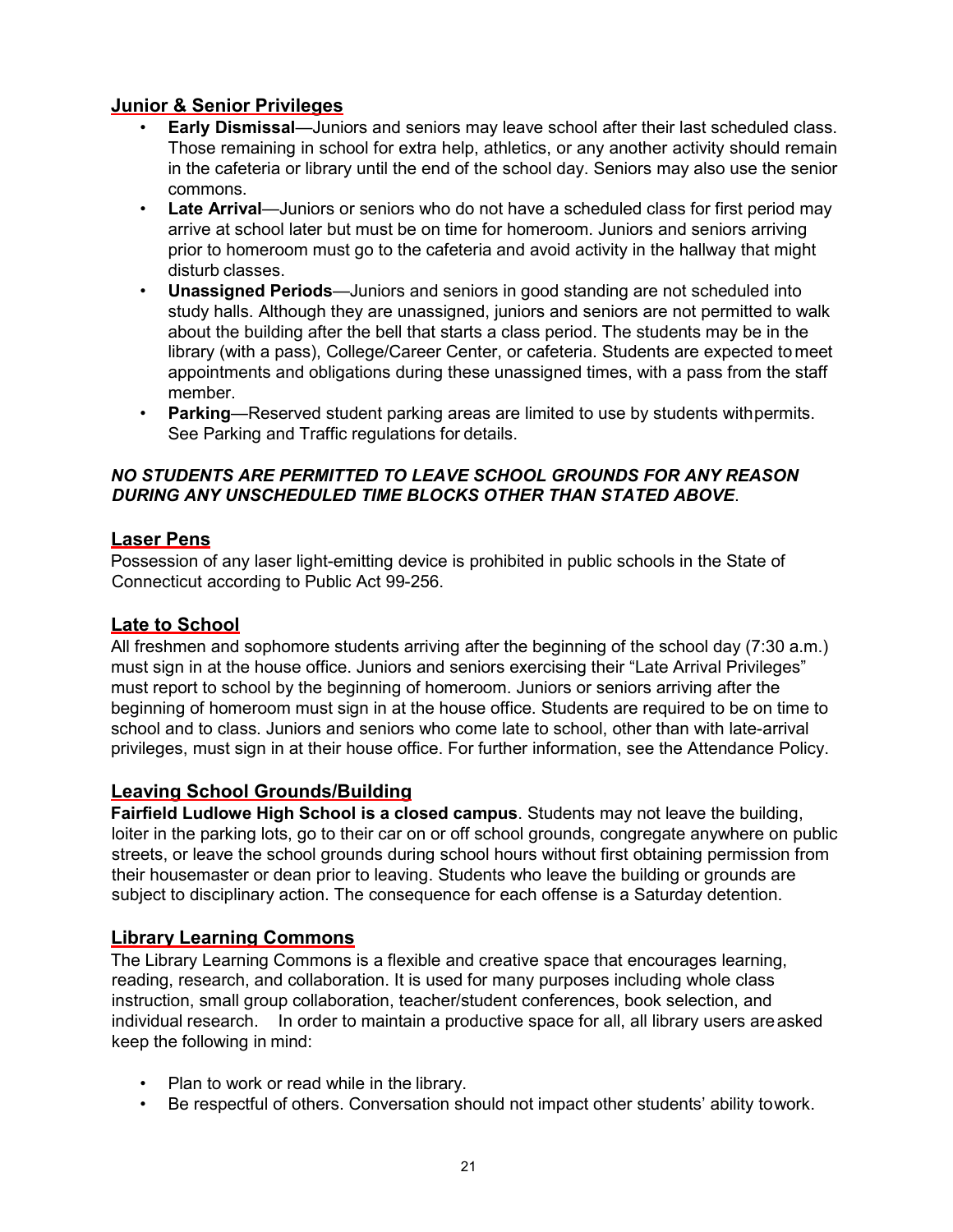- All students need passes to use the library during the school day. Passes arenot needed before or after school.
- Students may request passes from classroom teachers and library staff. Request a pass before 7:30 a.m. on the day you plan to work in the library. Aquaculture students must request a pass at the circulation desk before 7:30 a.m. or upon returning to Ludlowe if they want to work in the library during the school day.
- Return to study hall or the cafeteria when your work is done.
- The library is a quiet study space during the lunch waves (Period 3).
- Follow the network code of conduct any time you are on the school network.
- Food is not allowed in the library.
- The library is not open during homeroom or Activity Period.

Library resources and research tools are available 24/7 from Class Link and the library website. Stop by the library or click "Contact FLHS Library" from the library homepage to meet with a librarian or schedule a research conference.

#### **Lockers**

Lockers are the property of the school and are assigned to students for the storage of books, coats, etc. The school is not responsible for safeguarding the contents of the locker. The administration reserves the right to inspect lockers at any time. Money and other valuable articles should never be kept in hall lockers or gym lockers. If needed, the main office can safeguard valuables in the school vault. Students wishing to secure their locker must purchase a school lock. No other locks are permitted. All students have an opportunity to purchase locks. The school administration strongly suggests the locking of all property.

#### **Loitering**

Loitering in the school building and on the school grounds is prohibited. Students who need to go to their vehicles must obtain permission from a housemaster or dean. Students may not be in the building without adult permission and supervision. Students found loitering in the lavatories are subject to disciplinary action.

#### **Lost and Found**

Books, pens, keys and articles of clothing and other personal effects that are often left in classrooms and /or in the cafeteria should be brought to the Main Office. Students are requested to help each other by returning things of this nature to the Main Office. All claims for lost articles may be made at the Main Office. Lost items are not the responsibility of the school. Found items of value such as cell phones and electronic equipment are given to the security guard for processing.

#### **Make-Up Work**

Students who have excused absences from school or class have the privilege of making up work for credit. Those students whose absences have not been excused forfeit this privilege. Students are granted two days for every day they are out to make up work missed during their absence. Work due on the day of an absence must be handed in on the day the student returns to school. An incomplete grade on a report card must be made up within two weeks of the report card distribution after which the grade of I, for incomplete, will change to zero percent and F. Make-up quizzes and tests are given at the discretion of the teacher.

Students who are absent from school due to family vacations or other extended absences of a personal nature, not including illness, at times other than scheduled school vacation periods, are personally responsible to make up all class work, quizzes, tests, and projects missed during the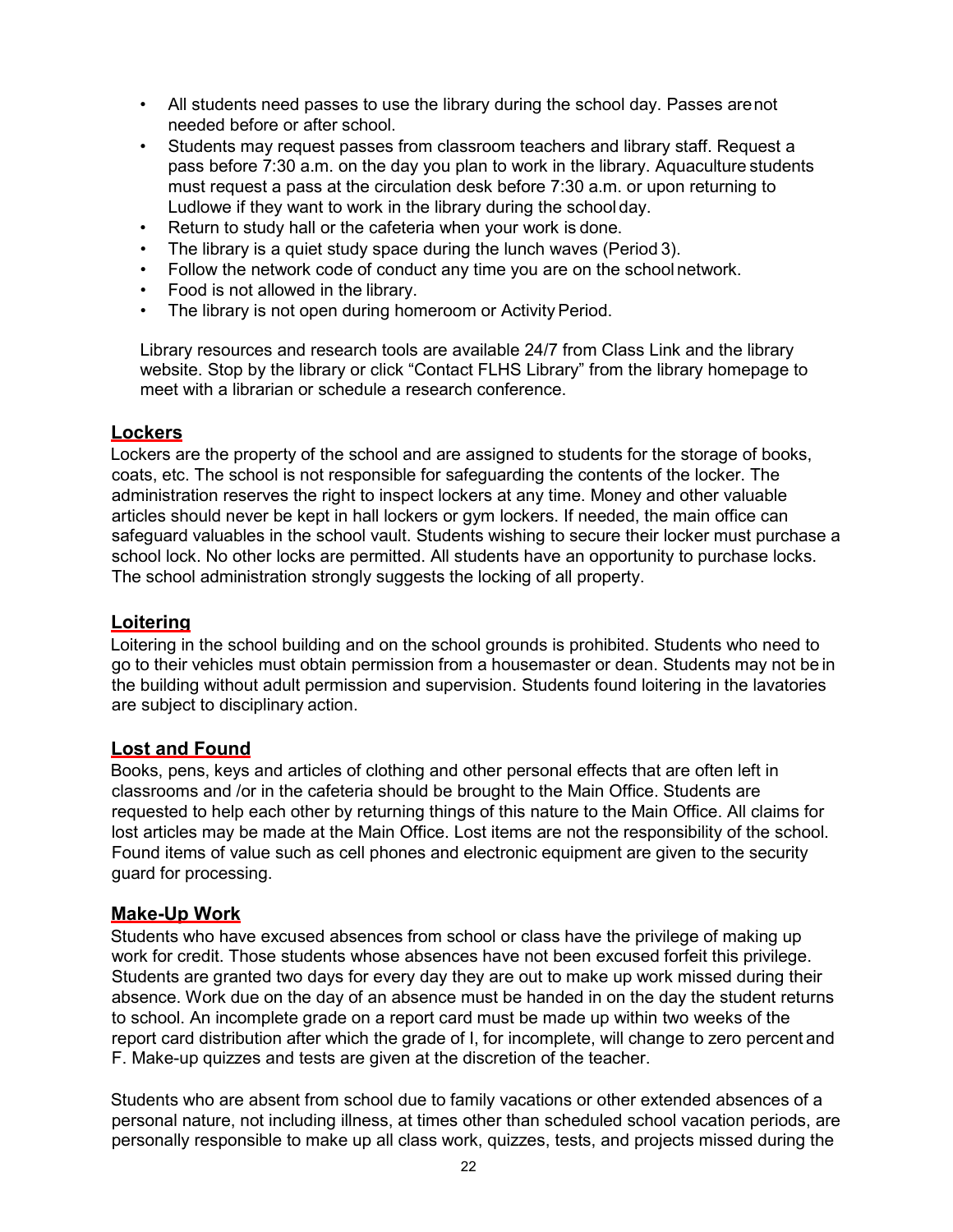absence. Students should make arrangements with their teachers and give them one week's notice of the anticipated absence. House offices should also be given advance notice of extended absences.

# **Medications/Nursing Services (Board of Education Policy 5141.21)**

Some students require medications during the school day for either a long-term or a short-term period. These medications may be ordered on a daily basis or "as necessary." All medications, *including over-the-counter medications*, require written authorization from the health provider and written authorization from the parent. For greater detail please refer to Board of Education policy 5141.21, Administrative Regulations.

At FLHS, medications may be administered in one of the following ways:

#### **1. Medications Administered by the Nurse**

This requires the completion of a form by the parent and authorized prescriber (physician, physician's assistant or APRN) and the delivery of the medication to the health office by the parent. The medication will then be administered by the nurse to the student according to the prescriber's order. The medication must be in an appropriately labeled container as described on the form.

#### **2. Self-Administered Medication**

This requires the completion of a form by both parent and authorized prescriber specifically circling the part indicating the student's ability to self-administer the medication and must be deemed safe and appropriate by the school nurse. The form is kept on file in the health office, and the student may carry the medication with him/her in a correctly labeled container as described in the form and self-administer the medication. Students may not self-administer controlled medications.

If it is necessary for a student to take medication during the school day, the parent should call the Health Office at 255-7204 with questions or to have forms sent home. Forms are also available online on our website, [www.fairfieldschools.org/schools/flhs.](http://www.fairfieldschools.org/schools/flhs)

#### **3. Medications Administered by Coaches**

Coaches may administer emergency medications such as inhalers and/or auto injector epinephrine for life-saving intervention if the student is unable to self-administer the medication. This requires the completion of a form by both parent and authorized prescriber and the delivery of a separate supply of the medication to the health office by the parent. The nurse will train coaching staff in the administration of these medications and provide them with your child's medication that will be stored in the athletic department and accompany your child to practices and games.

#### **4. Medications Administered on Overnight Field Trips**

All medications including over-the-counter medications require completion of a form by the prescriber and parent. These forms must be submitted to the health office no later than two (2) weeks prior to the trip. Students **may not** carry any medications that have not been processed through the health office.

#### **Messages to Students**

Only messages of an emergency nature can be forwarded to students from the House Office. Parents should not attempt to contact their son or daughter via cell phone during the school day. Students are not permitted to use cell phones during classes, even to receive messages from parents or others. House office personnel will make every effort to deliver emergency messages. Parents should pre-arrange for students to pick up items left in the Main Office or at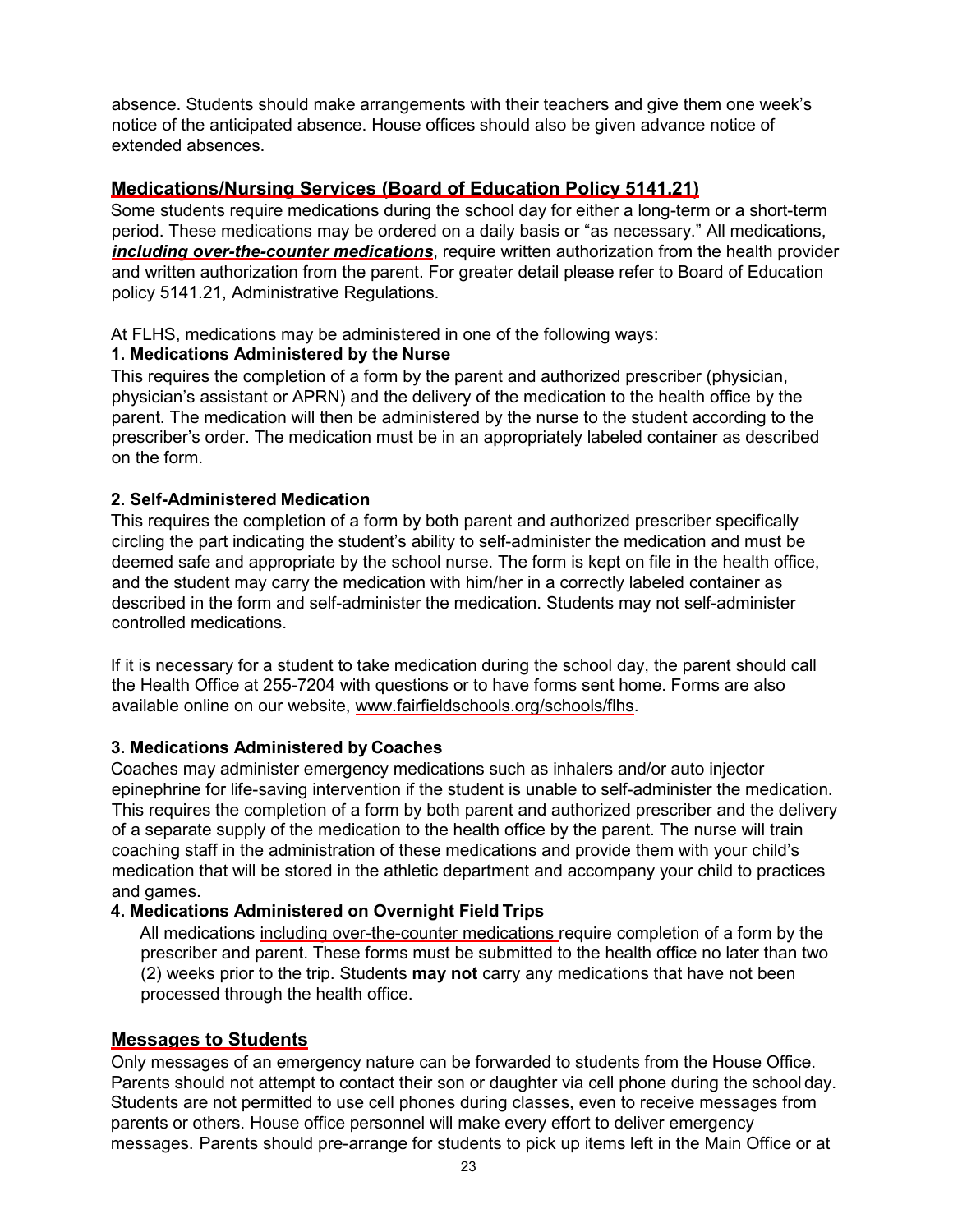the drop-off table in the foyer. Classes will not be disturbed to inform students an item is waiting for them.

#### **National Honor Society Selection Criteria**

National Honor Society is more than just an honor roll. The Honor Society chapter establishes rules for membership that are based upon a student's outstanding performance in the areas of scholarship, service, leadership, and character. These criteria for selection form the foundation upon which the organization and its activities are built.

#### **Who is eligible?**

Junior and senior students who have attended Fairfield Ludlowe High School for at least one semester, have a cumulative grade point average of 3.9 or better, and a clean disciplinary record, will be notified of their eligibility for candidacy to our local chapter of the National Honor Society. Eligible juniors will be notified of their candidacy at the beginning of the second semester of their junior year. Students who become eligible as seniors will be notified by the end of October of their senior year. Eligibility does not guarantee acceptance. Membership is an honor bestowed by the NHS faculty council upon candidates who show evidence of outstanding character, service, and leadership.

**Selection Process** – Any changes to this process will be communicated directly with potential members. Each candidate will be asked to provide evidence of involvement in at least **three organizations, two of these must be for two years.** Two of the three organizations must be within the FLHS community. These organizations should be included on the application and signed by the advisor/coach. Each candidate will be asked to provide 5 recommendation forms. Individuals should have knowledge of the candidate's character, service and leadership capabilities and be able to rate the candidates in these areas on a 1 to 4 scale. Candidates must maintain an average score of 3 or higher in the category of character to be considered. Applicants must demonstrate **both service and leadership.** Documentation of 5 hours of service, carried out within the candidate's high school career, must also be provided. Leadership will be scored by the student's coaches/advisors according to a rubric. Applicants must have a minimum total score of 8 to be considered. The National Honor Society Council, comprised of members of the teaching staff, will examine the completed application packet and determine eligibility.

#### **Membership Requirements**

Members are required to attend all meetings and participate in all activities. Each member shall be required to maintain the code of ethics, which is the cornerstone of their acceptance. Each member is required to perform and record 20 additional service hours (including 10 tutoring hours) by May of their senior year. Members must also maintain the GPA of 3.9 or the member shall be placed on probation for the marking period. If, at the end of the marking period, the individual has not given evidence of the requirements, the individual will be subject to dismissal.

#### **Dismissal**

In addition to falling below the required GPA, members will be dismissed or candidates denied membership if they are found to have violated the FLHS academic integrity code, consistently broken school rules, been involved with controlled substances or been involved in civil offenses. Members will be dismissed if they have unexcused absences from meetings or events or have not completed and documented their community service by the appropriate deadline. Members will be notified in writing of their impending dismissal and will have the right to a hearing with the NHS faculty council. The faculty council determines whether or not dismissal is warranted and members are notified in writing of the decision. Please refer to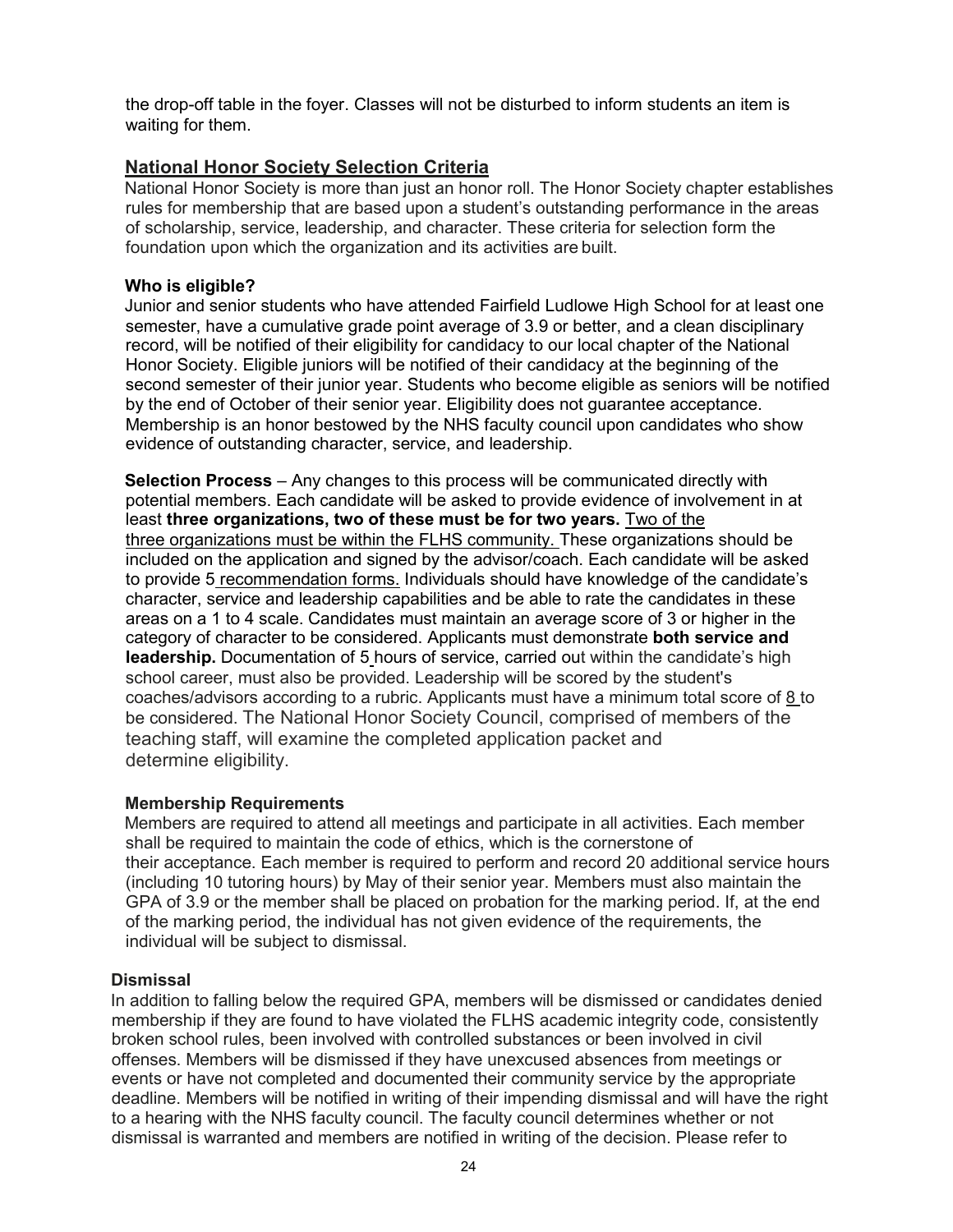<http://fairfieldschools.org/schools/flhs/activity/flhs-national-honor-society> for additional information.

# **Obligations**

All financial obligations to the school must be met before the conclusion of the school year. School-owned books, materials and equipment must be paid for if lost, stolen, or damaged. Privileges, such as attendance at dances and proms, participation in the internship program or the graduation ceremony, may be denied until all obligations are met.

# **Parent Organizations**

- **PTA**—Fairfield Ludlowe High School PTA's objectives are in common with the National PTA and the Connecticut PTA. National PTA is the largest volunteer child advocacy organization in the United States. FLHS PTA supports the mission to speak on behalf of our students, assist parents in developing the skills they need to raise and protect their children, and encourage parent and public involvement in our school. Parents may also join online at [flhspta.org.](http://www.flhspta.org/) Meeting dates and volunteer opportunities appear on the PTA website and in the appendix.
- **MPA**—**Music Parents Association –** functions to assist and support the music department as well as to sponsor musical enrichment and cultural activities. Parent and student members may earn shares by volunteering their time. Shares are assigned a cash value and will be applied to students' accounts in late spring. This money may be used for music lessons, instrument repairs or other related items. The membership card were provided by mail at the beginning of the school year.
- **Booster Clubs –** Many of our sports teams have parent-organized booster clubs.

# **Parent Teacher Conferences**

Fairfield Ludlowe High School's calendar does not include Parent-Teacher Conference Days. The opportunity to schedule a parent-teacher conference is available by making an appointment through the house secretary or the house counseling office secretary.

# **Parking and Traffic Regulations**

Parking on school grounds is a privilege that must be applied for each school year and may be denied or revoked at any time. Parking permits must be obtained from the student's dean to park on school grounds. There is a fee for a permit. Students may park in the student parking lot spaces only. Any student who parks in an unauthorized area will have his/her parking privileges rescinded. See the application form for further details. Students who drive recklessly will lose parking privileges. All Connecticut Department of Motor Vehicle rules and regulations will be enforced on school grounds.

If students without permits are found to be parking in the student lot during the school day, their vehicle is subject to restraining measures such as "the boot" or possibly being towed off

campus. All expenses related to recovering use of the vehicles are the responsibility of the party who violated the parking regulation or the owner of the vehicle.

FLHS students may not park in the Roger Ludlowe Middle School staff lot, Sturges Ridge, or Carolton Convalescent Hospital parking lot. Violation may result in a Saturday detention.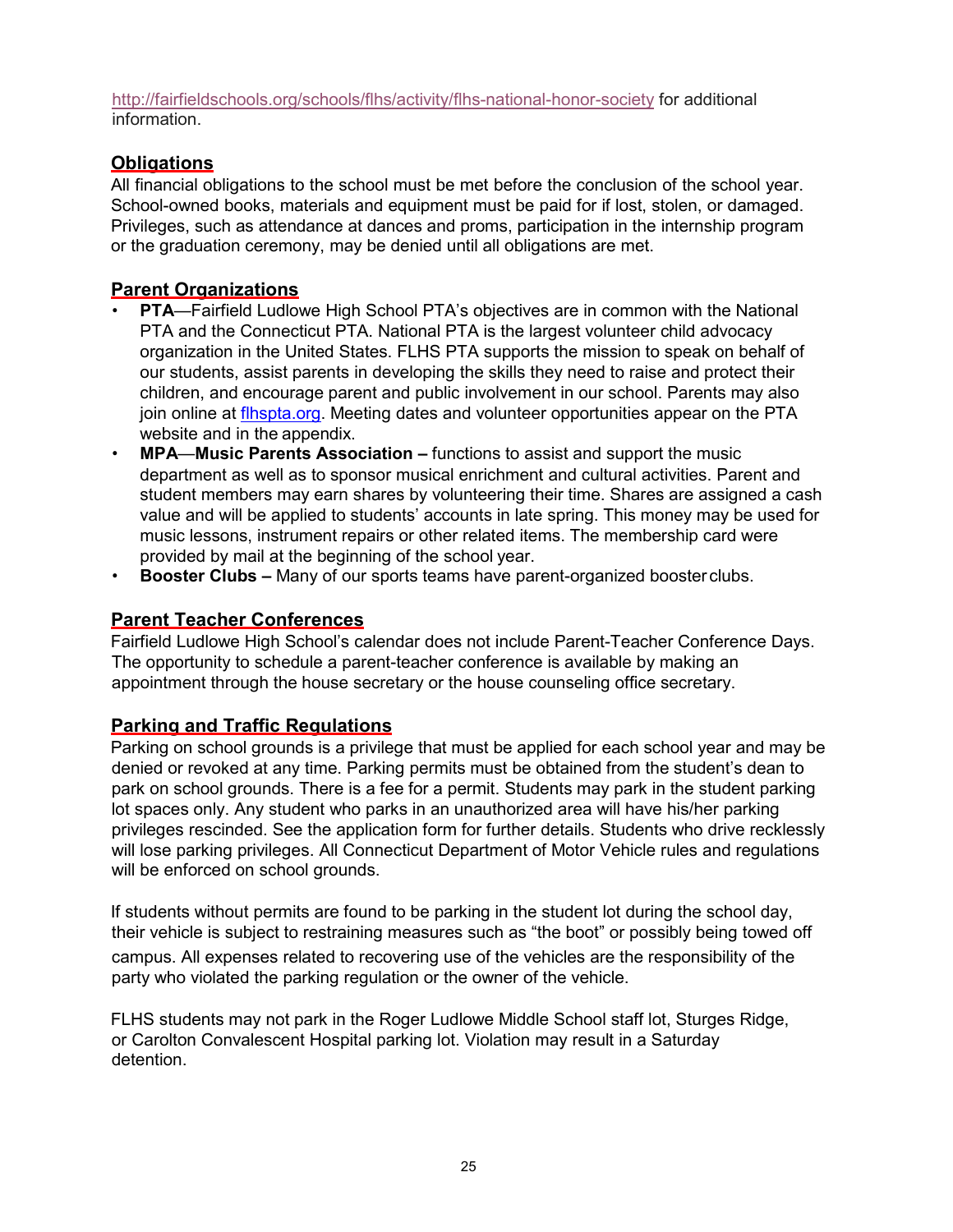# **Passes**

Passes are required any time a student is missing class time or not in his/her scheduled location. This includes visits to counselors, nurse, college and career center, or any office. Students should obtain passes when tardy to class in order to have the tardy excused. Passes are also required for use of the library during study halls or free/unassigned periods.

# **Photographs/Videotaping**

Videotaping and photographing students in classrooms throughout the year for educational purposes or for newspapers, orientation slides, web page, posters, or student memorabilia is a common practice*. Parents who do not want their student photographed or videotaped must submit a letter to the Headmaster no later than the first week of school. Students are* not permitted to photograph or videotape without authorization by a member of the faculty or administration. This includes the use of cell phones with these capabilities.

### **Physical Education, High School Physical Education Program and Policies**

All children and youth will display the skills and practices of a physically active lifestyle, knowing the benefits of their choice to be involved in physical activity. They will be physically fit and have a mindset that values physical activity and the benefits of a healthy lifestyle.

#### **Statement of Purpose:**

The high school physical education program aims to educate students to be healthy and active throughout their lives. The focus of the high school physical education program is to motivate and educate all students by providing them the skills and knowledge necessary to lead a physically active lifestyle. The program aims to develop young people who will enjoy being active, and who believe in the relationship between physical activity and a healthy lifestyle.

#### **Grading**

- Students will be graded on an  $A F$  scale.
	- 90% of the physical education grade is based on the following criteria: Social Expectations and Respect, On Task/Intensity, Attendance and Application of Knowledge.
	- 10% of the grade is based on their skill performance assessment.

#### **Class Make-Up Procedure**

Students are expected to make arrangements by getting a pass from their teacher to make up missed classes within 4 physical education classes of the absence. Students are expected to make up all excused absences including field trips and medically excused classes. Students will not be required to make up the following absences: music concerts performed during the school day, mandatory class meetings, CAPT, Advanced Placement, and other school administered standardized testing, and state mandated health-related screening. Students should make up class in the same activity and with their teacher when possible. Students cannot makeup unexcused absences (AU, truant and cuts).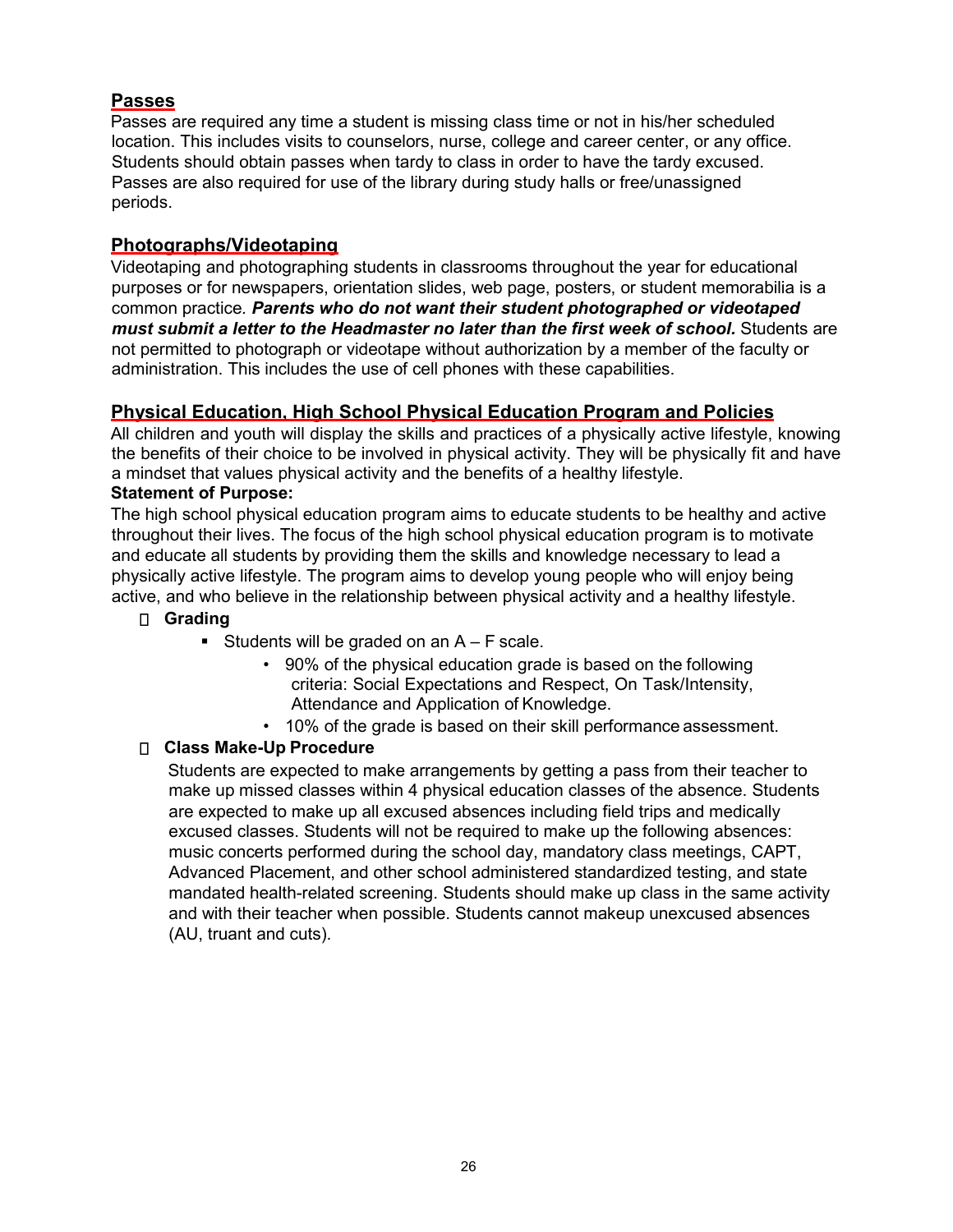### **Dress Requirements**

To be considered prepared for class students are required to wear clothing appropriate for physical activity. T-shirts or sweatshirts, athletic shorts or sweat pants, socks and sneakers are required for class. Long pants, jeans, or button down shirts are not appropriate for physical activity. Students not prepared for class will be required to make up the class.

#### **Medical Excuses**

Students are responsible to provide a copy of the medical excuse from a physician to their physical education teacher and the school nurse. All students are required to make up medically excused physical education classes. If students are unable to make up classes due to time constraints an incomplete will be given. As a result of the incomplete grade students will make arrangements with their teacher to make up the necessary classes to receive credit for physical education.

#### **Additional Information**

When athletes who have a medical excuse for physical education and get clearance from their doctor to resume participation on their athletic team, they must resume participation in physical education.

Cell phones are not permitted in physical education class (please refer to the school cell phone policy).

Students must lock up all personal belongings in a locker before reporting to class and can purchase a lock from the physical education staff to secure their items.

# **Plagiarism - see Academic Integrity Policy (page 4)**

# **Publications**

A Fairfield Ludlowe High School newsletter (*The Falcon Flyer)* is published and posted on the FLHS website. It contains pertinent news, announcements, and information on upcoming events. In addition, there are two student publications: the **Prospect** – the student newspaper distributed within school, and **Caelum** – the yearbook, which is available for purchase and includes photos of each class and all student organizations.

# **Public School Choice in Connecticut**

Parents and students are encouraged to explore other educational opportunities that are offered in the school district locally and regionally. These options may include magnet, charter, lighthouse and vocational-technical schools, Open Choice, inter-district programs, and vocational agriculture centers. Contact the Pupil Services and Counseling Office for further information on these school choice options. Fairfield Ludlowe High School students currently participate in:

- The Center for Global Studies Magnet School, Brien McMahon High School inNorwalk.
- Regional Center for the Arts located inTrumbull.
- Regional Program for Marine and Related Studies located at the Aquaculture Schoolin Bridgeport.
- Fairchild Wheeler Magnet School in Bridgeport

# **Relocation Policy**

Fairfield Public Schools provides services to ensure students, parents, and other persons access to meetings and activities. The school system will relocate programs in order to ensure accessibility of the programs and activities to disabled persons. To make arrangements, please contact your housemaster.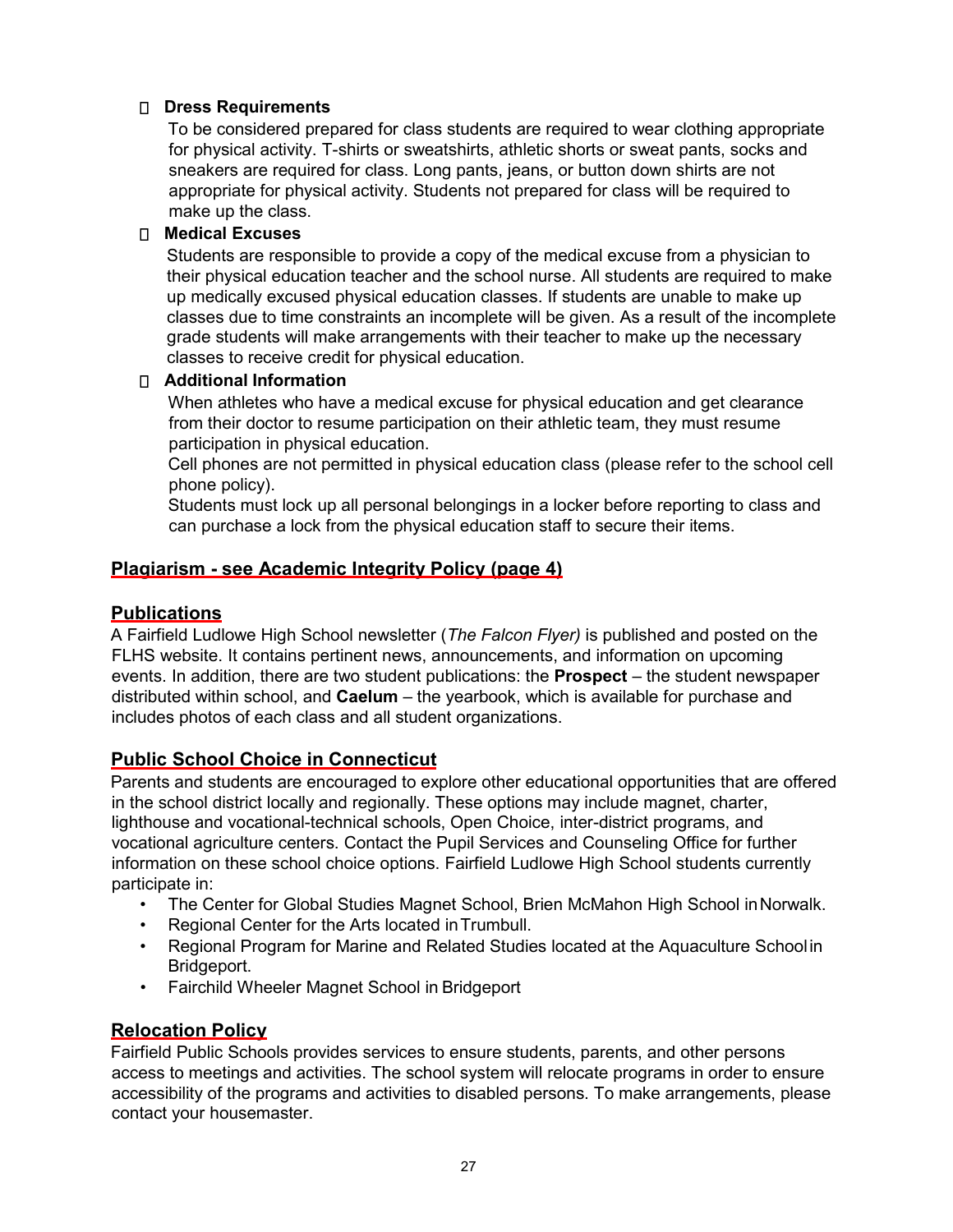# **Report Cards and Progress Reports**

Parents are urged to access the parent portal of Infinite Campus in order to access student grades, attendance, and course information throughout the school year. Report cards will be issued through Infinite Campus. While the "grade in progress" can be seen at any time, teachers will be assigning a grade at the end of each marking term.

#### **Safety/Security**

- All visitors and late-arriving students will be required to show their identification to the guard in the main lobby in the front of the school. Visitors will be issued a visitor badge and must then report to the Main Office in order to be announced to their destination.
- The security office is located in the Main Office corridor.
- The security staff will assist students with parking complaints, thefts, and identification cards. In order to provide for a safe environment for all, surveillance cameras are used throughout the building in common areas such as the library, halls, cafeteria, parking lot, and outside campus.
- A Fairfield police officer is assigned to be present at FLHS every day to serve as both a resource to students and as security.
- As part of the ongoing process to make the school more secure, students are forbidden from opening doors at any time to let others into the school. Similarly, using objects to hold the door open is also forbidden. The consequence for such action is a Saturday detention.

#### **School Hours**

Fairfield Ludlowe High School's regular school day begins at 7:30 a.m. and concludes at 2:10 p.m. In case of a delayed opening, classes will begin two hours later (9:30 a.m.), and in the case of early dismissal, classes end at 11:45. See section on Cancellations and Delayed Openings for the delayed opening and early dismissal schedules.

#### **School Lunch Program**

The Fairfield Public Schools has implemented an electronic process for students to purchase food in the cafeteria. Students may pay cash or parents may set up pre-paid accounts for the purchase of school lunch. This may be done on line at [MyPaymentsPlus.com](http://mypaymentsplus.com/) or by phone at 1-866- 8756833. There is a transaction fee for this electronic payment to cover bank fees. Regardless of payment method, student ID cards are needed for students to purchase food in the cafeteria. Parents with questions about the payment plans or the food service program may call the Food Services Department at 255-8370.

A variety of items will be available each day. These items will include hot entrees made from scratch, grilled items, fresh crust pizza and stuffed breads, southwestern specialties, a fresh salad bar and grab-and-go sandwiches and salads. Also, every month, different themed specialty entrees will be offered in order to bring in newflavors.

- The menu will be posted in the cafeteria and also available online on the Fairfield Public Schools websit[ehttp://fairfieldschools.org/food-services](http://fairfieldschools.org/food-services)[.](http://fairfieldschools.org/food-services)
- An application for free or reduced-price meals is available at the Main Office, on the District website and included in the Student Parent Handbook mailing. It may also qualify a student for assistance for field trips, testing fees, cap and gown fees, prom tickets, and ayearbook.

#### **Searches**

Searches of a student's person, personal belongings, electronic devices, and vehicles parked on school grounds or at a school activity, and/or school lockers are conducted when there are reasonable grounds for suspecting that the search will turn up evidence that the student has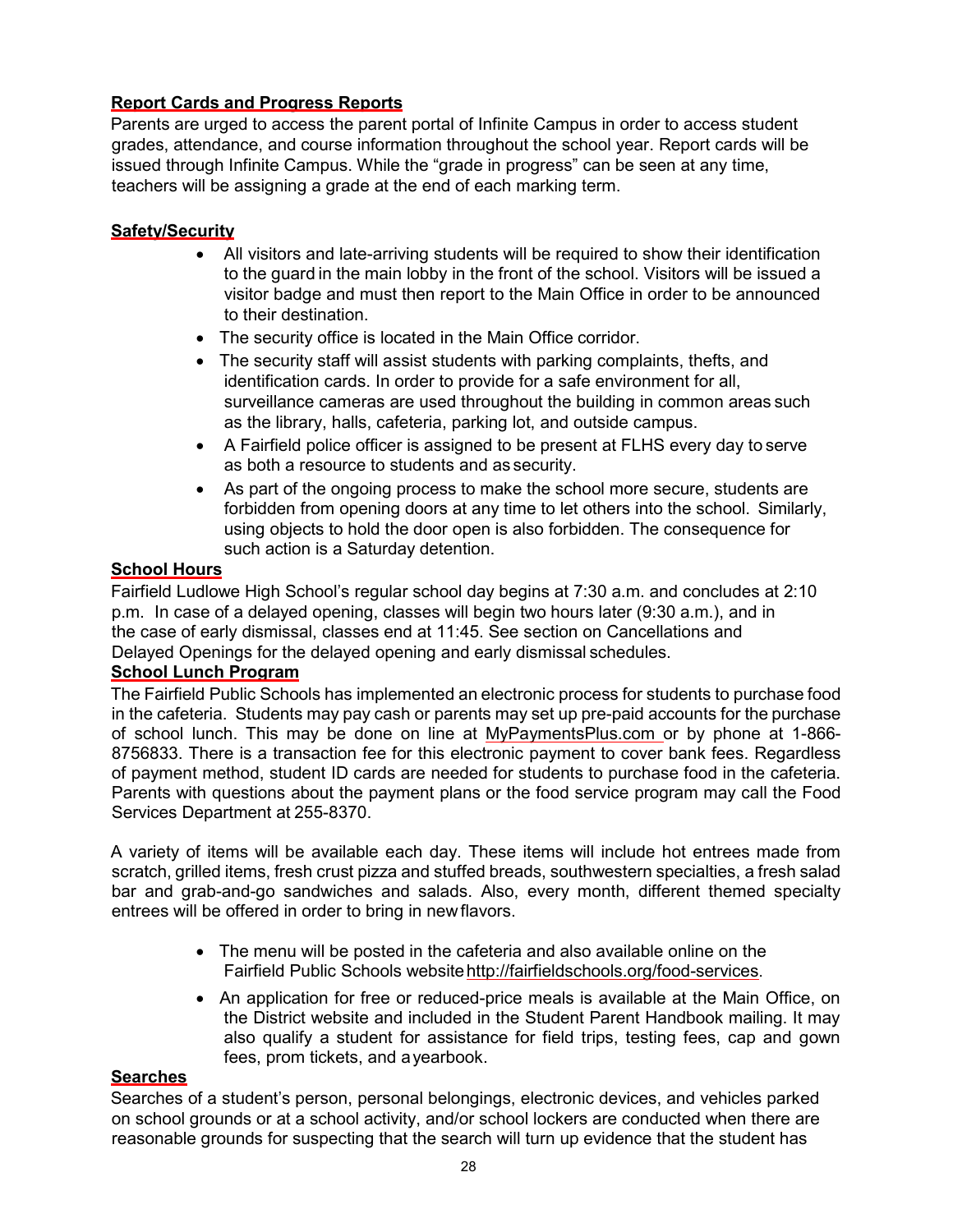violated or is violating either the law or the rules of the school. This may include but is not limited to the possession of drugs, alcohol, dangerous weapon, stolen property, etc. Whenever a dean or school administrator has reasonable suspicion to conduct a search, it is the school's expectation that the student will consent to the search. Failure to cooperate with a search may be considered insubordination and disciplinary consequences will be administered.

# **Senior Internship Program**

The Senior Internship Program is designed to expose FLHS students to areas of interest outside the constructs of their formal educational program. Interested seniors who meet the eligibility criteria may spend the last several weeks of their high school career working thirty hours per week without pay at an internship site. Students are expected to attend their internship five days per week for the duration of the internship. For detailed information regarding eligibility and other aspects of the program, please visit the FLHS website.

- A minimum cumulative grade point average of 2.0.
- No grade of F during *any* marking period or semester senior year for quarter, semester and full year courses including all PE, Computer Information Systems and Health courses taken.
- Loss of Credit must be reinstated by Senior Appeals Board.
- Successfully meeting graduation requirements (including Science CAPT).
- Able to independently assume all the duties and responsibilities of the requested internship site.
- Completion of application and all other requirements *on or before the deadline*.
- Meeting the civil and social expectations of FLHS:
	- $\triangleright$  No suspensions junior or senior year; other disciplinary infractions may be considered for ineligibility
	- $\triangleright$  Not more than one Saturday detention during junior or senior year
	- $\triangleright$  No excessive disciplinary actions during junior or senior year
	- $\triangleright$  No infractions for academic integrity violations junior or senior year

# **PLEASE NOTE:**

- Students taking a UCONN ECE course will need to make arrangements to take the final exam during their internship.
- Internships are not allowed at the student's present place of employment or with an immediate family member.
- Internships should be located between Stamford and New Haven. Students must provide their own transportation to and from the site. **Students should discuss all transportation arrangements with their parents** *prior to submitting their application*.
- Interns are expected to commit to the entire internship experience--no vacations or time off is allowed.
- Students are encouraged to discuss this program with any coaches, club advisors or employers to make sure their internship hours do not conflict with sports, jobs or other after-school activities.
- Failure to comply with any of the above eligibility requirements may result in withdrawal from the internship program at any given time during the program. During the internship, violations of the Student Handbook policies or the internship contract could result in the removal from participation in the graduation ceremony.

The senior internship application along with more detailed information about the program will be made available to students and parents in late fall.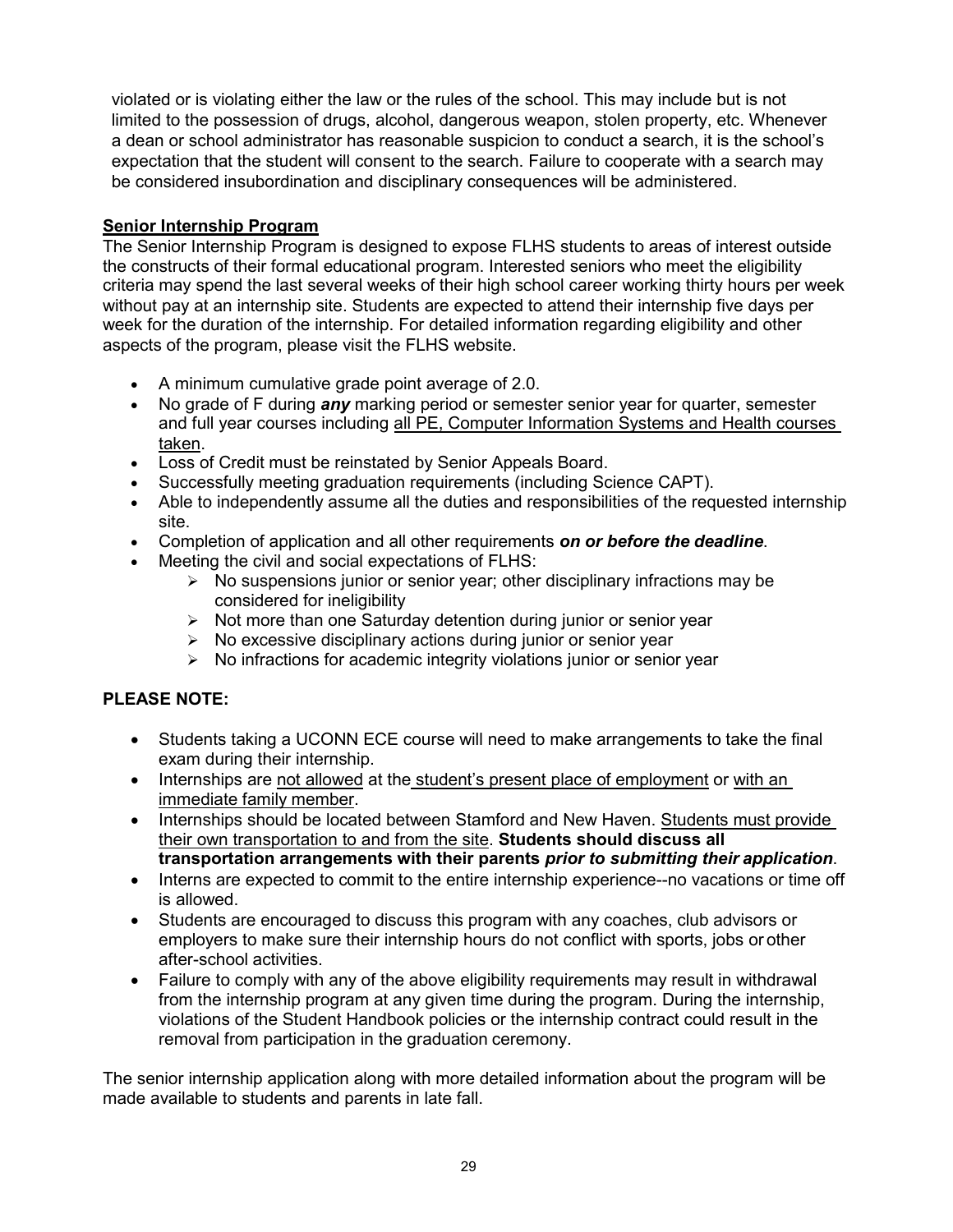#### **Sexual Harassment**

It is the policy of the Fairfield Public Schools to maintain a working and learning environment free from harassment, insults or intimidation on the basis of sex or sexual orientation. Sexual harassment is against the law and school district policy. Complaints should be referred to the Title IX Coordinators, Ms. Vanessa Montorsi in room 266, or to Ms. Jodi Sacks in the Webster House Office. Students can make a report in person, in writing, or through our online TIPS system available on our website. Anonymous reports can be made and will be investigated to the best of our ability. The office of Pupil Services and Counseling can be reached at 203- 255- 7232. The fax number is 203-255-7244.

**Definition:** Sexual Harassment is unwanted sexual attention from peers, subordinates or supervisors, customers, clients or anyone the victim may interact with in order to fulfill job or school duties, where the victim's responses may be restrained by fear of reprisals. Thefollowing behaviors are grounds for disciplinary action:

- Abusing the dignity of a student or staff member through insulting or degradingsexual remarks or conduct.
- Threats, demands or suggestions that a student or staff member's status is contingent upon their tolerance or acquiescence to sexual advances.
- Retaliation against a student or staff member for complaining about thebehaviors described above. (Board of Education Policy 5145.5)

#### **Smoking Policy**

Please see Board of Education Policy 5131.6. In accordance with Connecticut General Statutes, and with Board Policy, smoking or any other use or possession of tobacco, tobacco products, including chewing tobacco or tobacco paraphernalia by students will not be permitted in any public school building, on school grounds, in school vehicles, or at any school-related event in the Town of Fairfield. The Board Policy lists several definitions for "use or possession of tobacco," including but not limited to: cigarettes; cigars; electronic vapor cigarettes; pipes; chewing tobacco; any inhalant that contains tobacco or nicotine; all other forms of smokeless tobacco or devices that produce the same flavor or physical effect of nicotine substances; rolling papers; any other items containing or reasonably resembling tobacco or tobacco products; any other tobacco or nicotine innovations. Violation of the Smoking/Smokeless Tobacco/Electronic Cigarette Policy (5131.6) will result in Saturday Detention and possible In-school Suspension.

Our Health education classes provide our students with information on the serious health hazards of smoking and addiction to nicotine or tobacco. Students wishing to participate in a smoking-cessation program can see our Student Assistance Counselor in the Counseling Center for more information.

#### **Soliciting and Selling of Any Item or Service**

Soliciting, ordering, arranging for delivery to school, buying, distributing, or selling of any item or service on school property is prohibited. Students and organizations wishing to sell any item or service on school property must get prior approval from the Activities Director.

# **SRBI—Scientifically Research-Based Interventions**

The school has an SRBI Team comprised of counselors, administrators, and teachers. The teams meet on a regular basis to assess student progress and plan interventions and referral services for students and families. The goal of the team is to provide services and programs to all students, families, and staff that may prevent problems from developing or provide pre-referral strategies to all.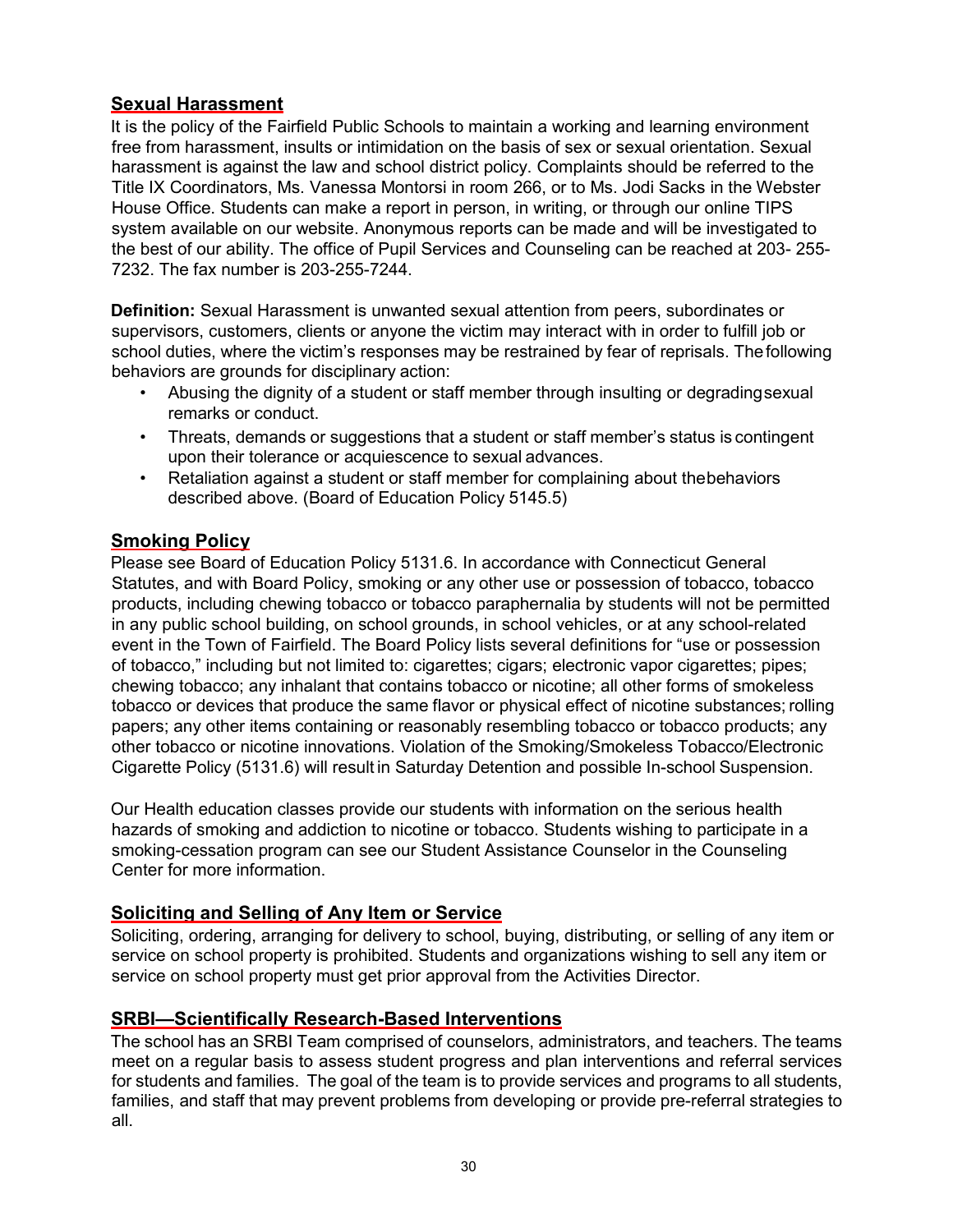# **Student Government**

**Falcon Council**: As a student organization, the Falcon Council serves to sponsor school activities and to further unity and citizenship within the school. All of the meetings are open, and all students are urged to attend to voice their opinions and ideas. Every student attending high school is eligible for membership in the Falcon Council.

**Class Governance**: Each class elects officers who conduct business for the benefit of the class. Meetings are called as needed. All students can participate in class meetings.

#### **Student Records**

The Fairfield Public Schools recognize that there are times during the course of a student's educational career when a parent or eligible student (18 years or older) might wish to review (make an appointment with the school, and visually inspect) their educational records. Educational records include student cumulative files, special education files, Section 504 files, and health records. The Federal Educational Right to Privacy Act (FERPA) affords parents and eligible students that right. For more information about the process for requesting a review of educational records and/or a request to obtain copies of educational records, please refer to the district website at [http://fairfieldschools.org/district-information/student-records/.](http://fairfieldschools.org/district-information/student-records/)

#### **Study Halls**

All freshmen and sophomore students are scheduled for study halls when they are not assigned classes or lunch. Students must attend study halls and they are expected to use the time productively. Attendance is mandatory and failure to attend study hall will result in disciplinary action. Any student wishing to leave study hall for academic or school-related purposes must obtain a pass from the appropriate staff member and must arrive on time to study hall to present the pass to the study hall teacher prior to leaving the study hall. The pass must be returned to the study hall teacher signed by a staff member to verify that the student went to the appropriate location/activity indicated on the pass.

#### **Testing**

Students and parents will be notified prior to any standardized testing that will occur. Copiesof letters can be found in the counseling section of the FLHS website under each grade level link. Examples of the standardized testing include the PSAT for grades 9-11, the SAT and Next Generation Science Standard (NGSS) for juniors and the AP exam for students enrolled in AP courses.

#### **Textbook/Bookroom Policies**

Textbooks, calculators, and devices are individually barcoded and checked out to students. Students are responsible for returning all items in good condition and in a timely manner. Students can check their textbook accounts any time by logging in to Class Link and clicking on Follett destiny. The link is available on the school home page.

Students are expected to pay for lost, missing, or damaged items. The bookroom cannot accept replacement items in place of payment for lost or damaged materials. Students must resolve outstanding obligations before purchasing parking passes, prom tickets, or picking up graduation tickets.

Refunds: Grades 9, 10, 11: Refunds will be issued if materials are returned within twelve months of payment. Grade 12: Refunds will be issued if materials are returned before October 1 following graduation.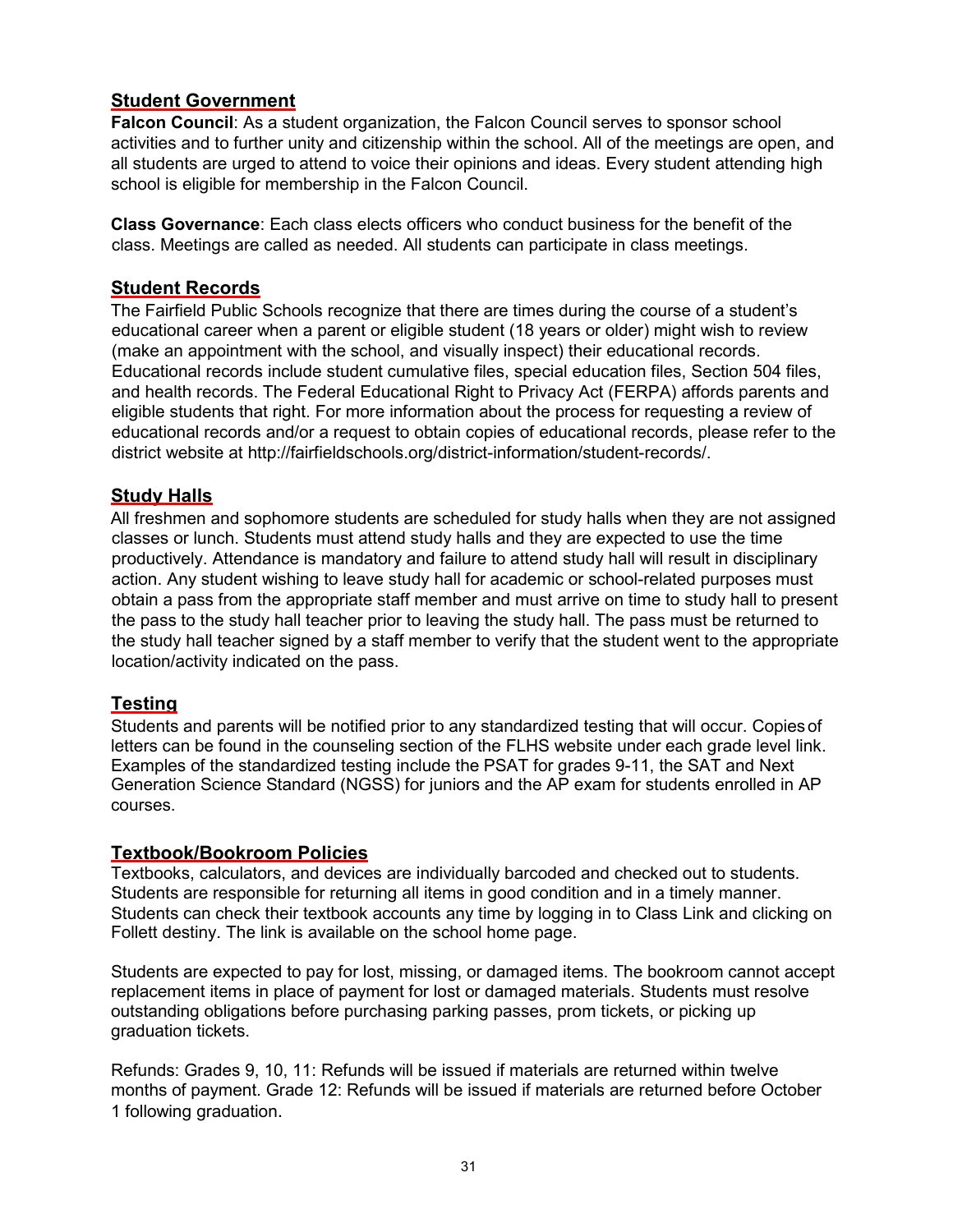# **Thefts**

All suspected thefts should be reported immediately to school security personnel in the security office located across from the Main Office. If the security guard is not available to take a report, students should report to their dean. Lost items are not the responsibility of the school.

# **Title IX**

Title IX is a federal law requiring equal opportunity for students. The Fairfield Public School system does not discriminate against anyone based on sex, race, color, national origin, or handicapping condition. In order to protect and ensure compliance with the law, Fairfield Ludlowe High School has appointed two members of the staff as coordinators of Title IX, Title VI, and Section 504.

Any parent, guardian of a student, or an employee who feels his/her rights have been misused; or has inquiries in the provision of equal opportunity in educational programs, activities or employment, should address concerns to the Title IX Coordinators, Ms. Vanessa Montorsi in room 266, or to Ms. Jodi Sacks in the Webster House Office. A form can be completed online after clicking on "Report Incident" at the top of the school's webpage. Anonymous reports can be made and will be investigated to the best of our ability. The office of Pupil Services and Counseling can be reached at 203-255-7232. The fax number is 203-255-7244. Concerns may also be reported to the FLHS Headmaster.

In accordance with Section 86.6 (b) of the Title IX Regulations, students or employees may report any grievances directly to the U.S. Department of Education Office for Civil Rights, 33 Arch Street, Suite 900, Boston, MA 2110-1491.

# **Transportation**

School bus transportation is provided for students who live more than 1  $\frac{1}{2}$  miles from Fairfield Ludlowe High School. Students should report to their bus stop 5 minutes before the scheduled pick-up time. School rules apply on school buses. Bus routes are posted on the Fairfield Public Schools' website, [www.http://fairfieldschools.org. S](http://www/)tudents can acquire their assigned busses through Infinite Campus. The transportation department can be reached at 203-355-8385.

# **Truancy**

A student who has four unexcused absences from school in one month or a total of ten unexcused absences from school in one year is considered a truant. The policies and procedures included in Public Act 90-240 may require the Superintendent to file for each truant a written complaint with the Superior Court. *See full Attendance Policy (Board of Education Policy 5113).*

# **Unauthorized Recording**

Unauthorized recording of any type, including but not limited to photographs, video and sound, by electronic and other devices, including but not limited to cell phones and video cameras, without permission of school administration is prohibited. Infractions may be subject to disciplinary action including suspension and/or expulsion.

# **Vandalism/Damage to School Property**

Intentional destruction or defacing of personal or public property is prohibited. Students will be disciplined and billed for all damages.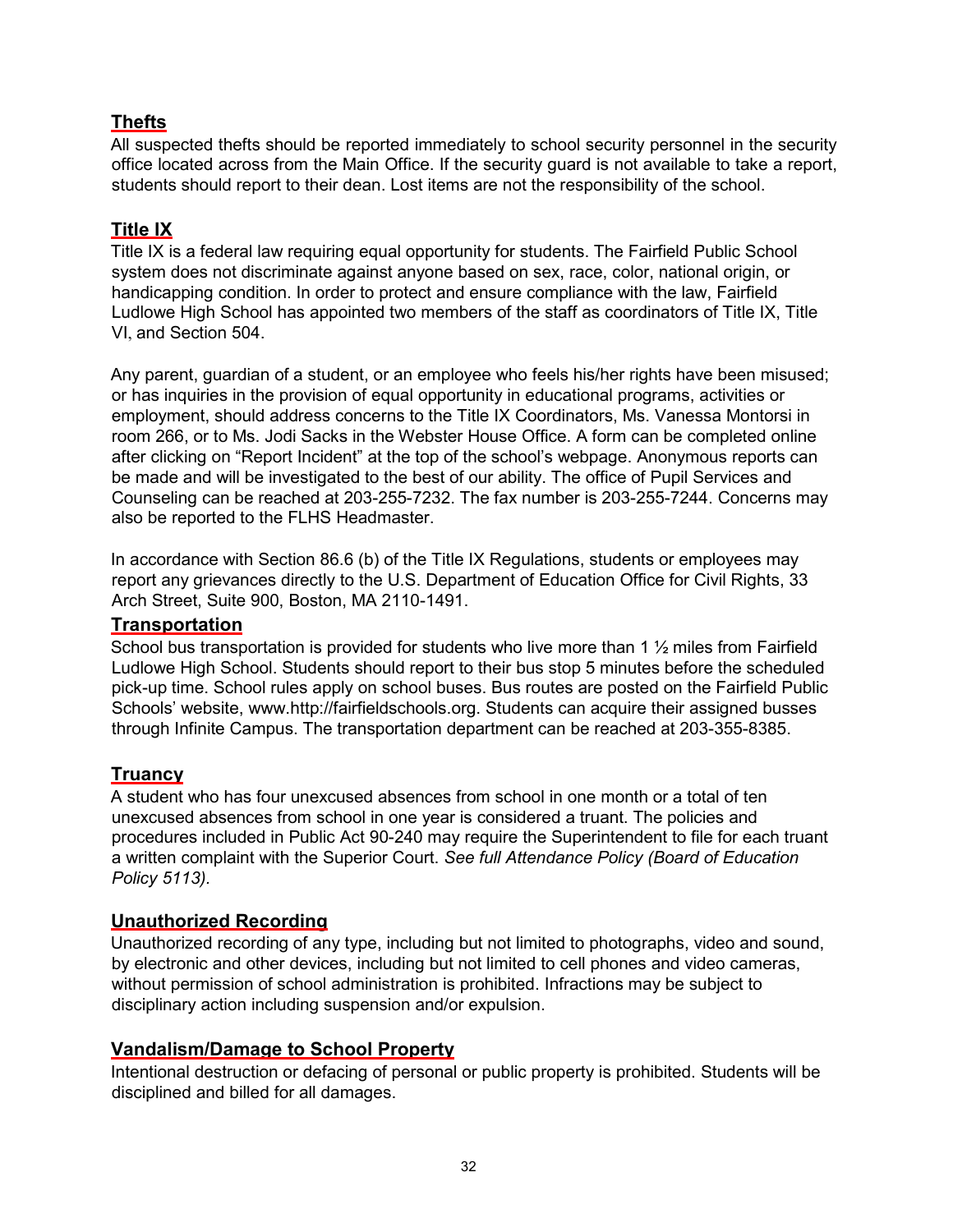# **Visitors**

All visitors must have a pre-arranged appointment with a member of the school staff. All visitors will be required to show their identification to the guard in main lobby in the front of the school. Visitors will be issued a visitor badge and must then report to the Main Office in order to be announced to their destination. The administration reserves the right to deny a visitor's pass.

Other important notes:

- Casual visitors from other towns or schools are not allowed and will be prosecuted for loitering or trespassing.
- Under special circumstances students may be allowed to bring a visitor to school, but the student must obtain permission from his/her housemaster 24 hours in advance of the visit with written parental permission stating the reason for the visit.
- For safety reasons, former students who are visiting teachers need to make arrangements with the teachers before their visit and follow visitor procedures detailed above. Students without prior arrangements are not allowed to interrupt classes or roam the hallways and will be asked to leave the campus.

# **Weapons**

The safety of all students is our highest concern. Therefore, students who bring to school, threaten to bring to school, use, sell, or attempt to sell a firearm, deadly weapon, dangerous instrument or facsimiles of weapons will be suspended from school and reported to the Fairfield Police Department. State law specifically prohibits such behavior. Such behavior may result in expulsion from school for a period of up to, but not exceeding, 182 school days. See Board of Education Policy 5114 in the Appendix.

# **Withdrawal Procedure**

The parent or guardian must first submit a letter to their child's housemaster stating their intent to withdraw their child from school. Directions to complete the process will be provided. If parents intend to home-school their child, they must file paperwork with the office of the Chief Academic Officer (203-255-8372).

#### **Working Papers**

Upon receiving a "Promise to Employ" letter from a prospective employer in the state of Connecticut, minors (an individual under the age of 18) must report to the Main Office of their local public high school with the letter and request "working papers."

In Connecticut the official name for working papers is Statement of Age Form, ED301. The Statement of Age Form is recognized as the proper documentation verifying a minor's legal age. It also requires a detailed description of the work expected of the minor. Working papers may not be issued if employment is in an occupation that is unacceptable under the law for that age group. For instance, fourteen-year-old minors may work in various jobs but may not work in food service or laundry rooms in convalescent homes or hospitals. Fifteen-year-old minors may be employed in mercantile establishments as baggers, cashiers, or stock clerks but only during non-school weeks and on Saturdays.

Employers must be ready to provide their copy of the form upon request by a representative from the state. The provider of the working papers (the superintendent's designee) must maintain files of copies of the issued working papers until the minor has turned 21 years of age

The minor must obtain a new Promise to Employ letter and new working papers with each new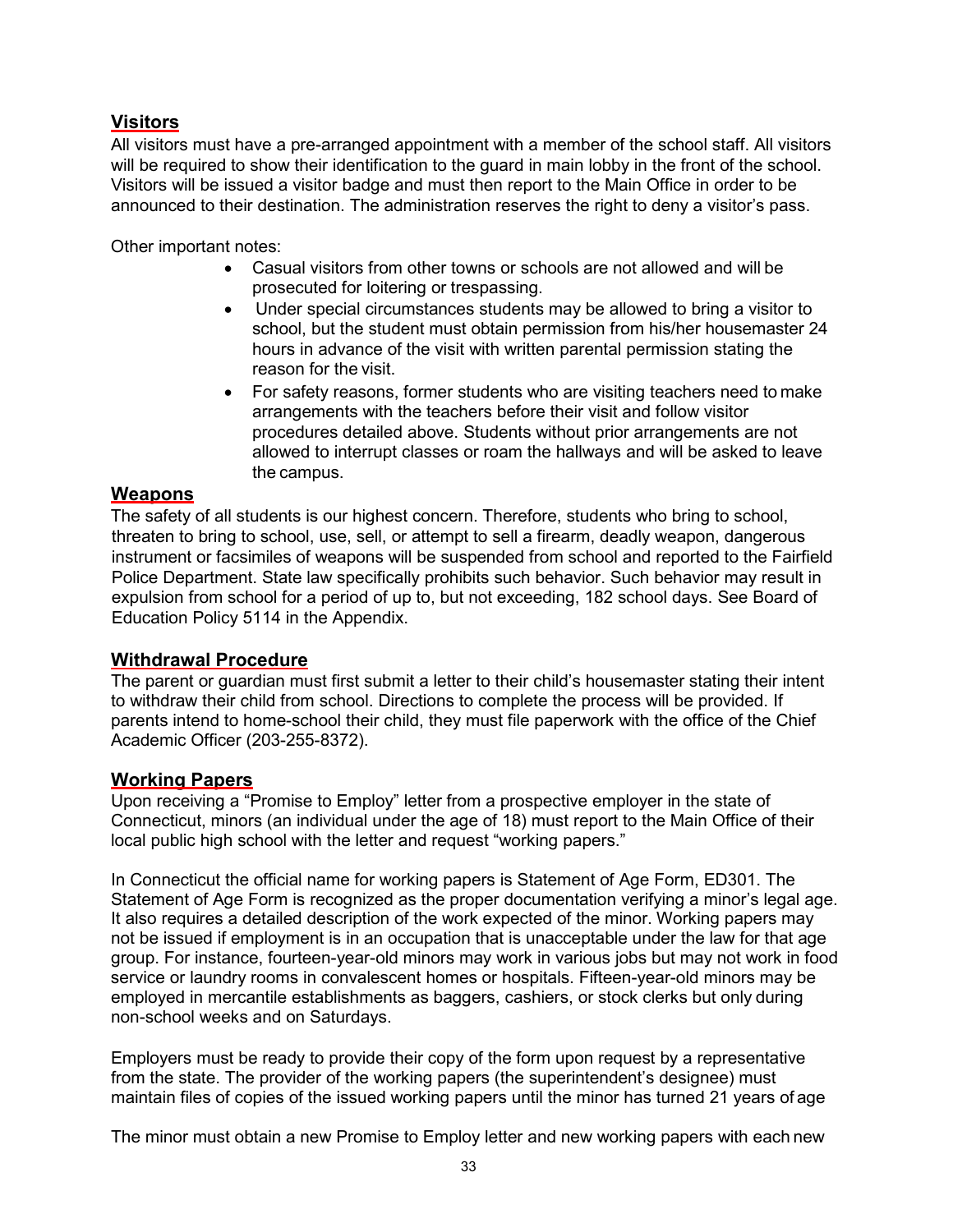job until the age of 18. Working papers issued in Connecticut are not valid in any other state, and out-of-state working papers are not valid in Connecticut. For more information, please call the Main Office at 255-7200 or go to [www.ctdol.state.ct.us.](http://www.ctdol.state.ct.us/)

# **Parent TeacherAssociation**

The FLHS PTA is dedicated to enhancing the educational experience of all FLHS students, strengthening the connection between school and home, fostering collaboration with teachers, and advocating on behalf of education, families, and staff. Parents/guardians may become members anytime by going online to **flhspta.org,** or to **join.myschoolanywhere.com** and typing in the code, **flhspta**.

When you join the PTA, you help raise funds to support numerous programs and activities at FLHS, including:

- College scholarships for seniors
- Teacher Grants
- Battle of the Houses
- Freshman Picnic
- Junior and Senior Post Prom Parties
- Programs for students and parents
- Mid-Term & Finals Breakfasts
- School Beautification
- Reflections Contest
- Staff Appreciation Events
- PTA Newsletter and Directory

We encourage you to not only become a member, but to become an active volunteer. Parents/guardians will also receive the *Falcon Flash* as part of their PTA membership. Families must be in our My School Anywhere database in order to receive the weekly email newsletter.

#### **2019-2020 Executive Board & Committee Chairs**

| <b>Position</b>            | Volunteer                  | <b>Email</b>               |
|----------------------------|----------------------------|----------------------------|
| President                  | Christi McEldowney         | flhsptapresident@gmail.com |
| <b>President Elect</b>     | Daina Senatore             | Dainasen10@gmail.com       |
| Treasurer                  | Jane Corbett               | janecorbett@gmail.com      |
| Recording Secretary        | Amy Cooke                  | agred@hotmail.com          |
| Corresponding<br>Secretary | Gina Lucjaz                | ginaluczaj@gmail.com       |
| Co-VP Volunteer            | TBD                        |                            |
| Co-VP Volunteer            | <b>Christine Magliocco</b> | chrisiancale@aol.com       |
| <b>VP Fundraising</b>      | OPEN                       |                            |
| VP Programs                | TBD                        |                            |
| Past President             | Steve Baker                | srbaker@optonline.net      |

We invite you to visit the FLHS PTA website at [www.flhspta.org fo](http://www.flhspta.org/)r news, events, membership. Contact [flhsptapresident@gmail.com f](mailto:flhsptapresident@gmail.com)or additional information.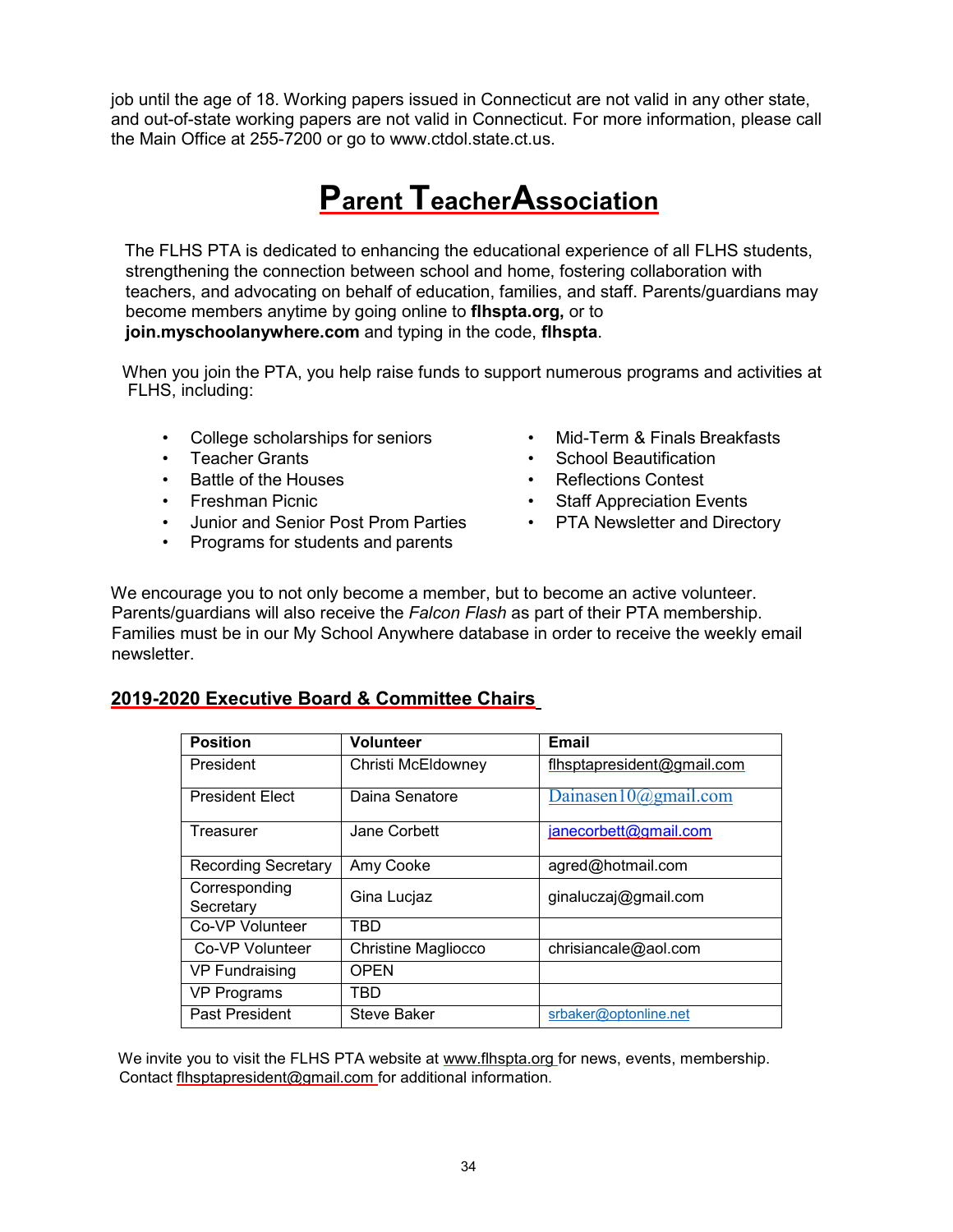# **APPENDIX**

# **Fairfield Ludlowe High School Attendance Policy**

#### **Purpose**:

The purpose of the Fairfield Ludlowe High School class attendance policy reflects our desire to have each student attend all classes and arrive on time in order to support a positive learning environment. Students and parents are expected to familiarize themselves with the attendance policy. It is expected that parents will support the intent of the policy and encourage their students to have good attendance. Any questions should be directed to the student's Dean.

### **Monitoring of Attendance by Parents and Students:**

Student attendance will be available on the student's Infinite Campus Portal. Parents and students are expected to monitor their attendance via Infinite Campus for tardies, unexcused absences, and excused absences.

#### **Notification of Absences:**

It is the responsibility of students to attend all classes. When a student has been absent from class or school, it is the responsibility of the student and/or parent to provide a verified excuse to the house office within two (2) days following the absence.

Preferably, phone calls to excuse an absence, lateness, or early dismissal must be made to the house office prior to the absence or on the day of the absence. Parent notes are acceptable in all cases, and when used to request an **early dismissal**, the note must be presented **before** the student is dismissed in order to be considered excused. Parent communication, whether a phone call or a note, must include the following:

- student's name
- date and time of the absence, late arrival or dismissal
- specific reason for the absence
- signature of the parent or guardian, and
- day-time phone number where a parent or guardian can be reached to verify the

note. If the school cannot verify the information, the absence, lateness, or dismissal will be recorded as unexcused.

The school attendance policy includes two different aspects of a student's attendance, **full day attendance to school** and **attendance to individual classes**.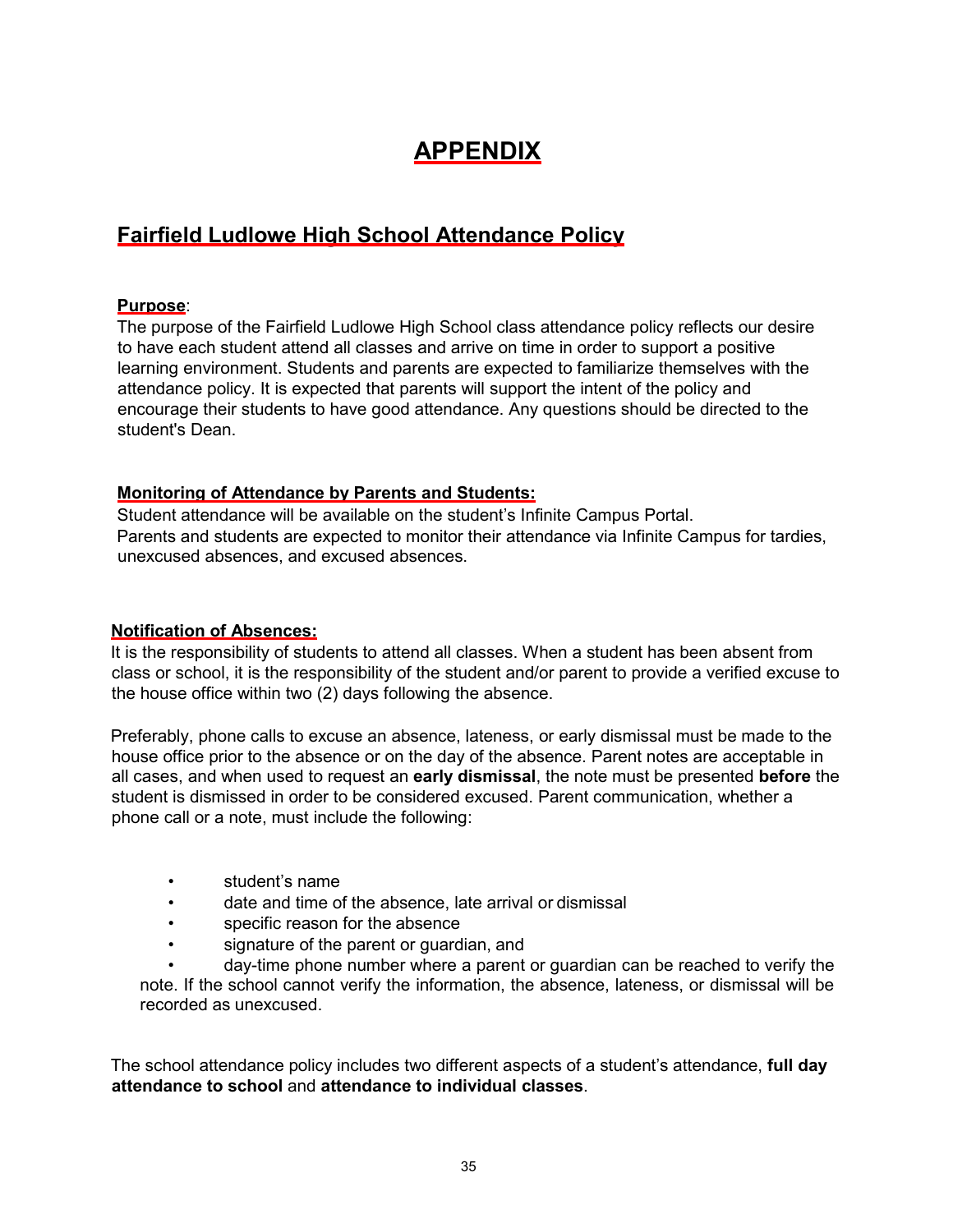# **Full Day Attendance to School**

Definition: A "full day of school" is defined as more than half of a school day. A regular school day is in session for 6 hours and 40 minutes.

Per Connecticut state law and Board of Education policy 5113

**For absences one (1) through nine (9),** a student's absence from school is considered "excused" when a student's guardian/parent approves such absence and submits appropriate documentation to school officials.

**For the tenth (10<sup>th</sup>) absence and all absences thereafter**, a student's absence from school is considered excused for the following reasons:

- Student illness (must be verified in writing by a licensed medical professional to be deemed excused, regardless of the length of the absence)
- Death in a student's family or other emergency beyond the control of the student's family
- Mandated court appearances (documentation required)
- Lack of transportation that is normally provided by a district other than the one the student attends (no parental documentation required)
- Extraordinary educational opportunities pre-approved by District administration and to be in accordance with Connecticut State Department of Education.
- All other reasons will be considered **unexcused**.

Definition: "Unexcused absences" are those times when a student misses class(es) or school and there is no approved reason.

#### **All unexcused absences count towards loss of credit**.

An unexcused absence will result in forfeiture of make-up privileges and severely weaken a student's case should they attempt to appeal for reinstatement of credit.

# **Attendance to Individual Classes**

#### **Attendance Impact on Course Credit**

A student will lose credit in a course when the number of accumulated absences exceeds the maximum number of allowed absences, which are:

#### **Full-year course = 12 Semester course = 6 Health and PE courses = 4**

Loss of credit in a course can be caused by an accumulation of either **UNEXCUSED** or **EXCUSED** absences. Excused absences will count as .5 of an absence towards loss of credit. Unexcused absences will count as 1.5 absences. Loss of credit in a course may result in failure to meet graduation requirements.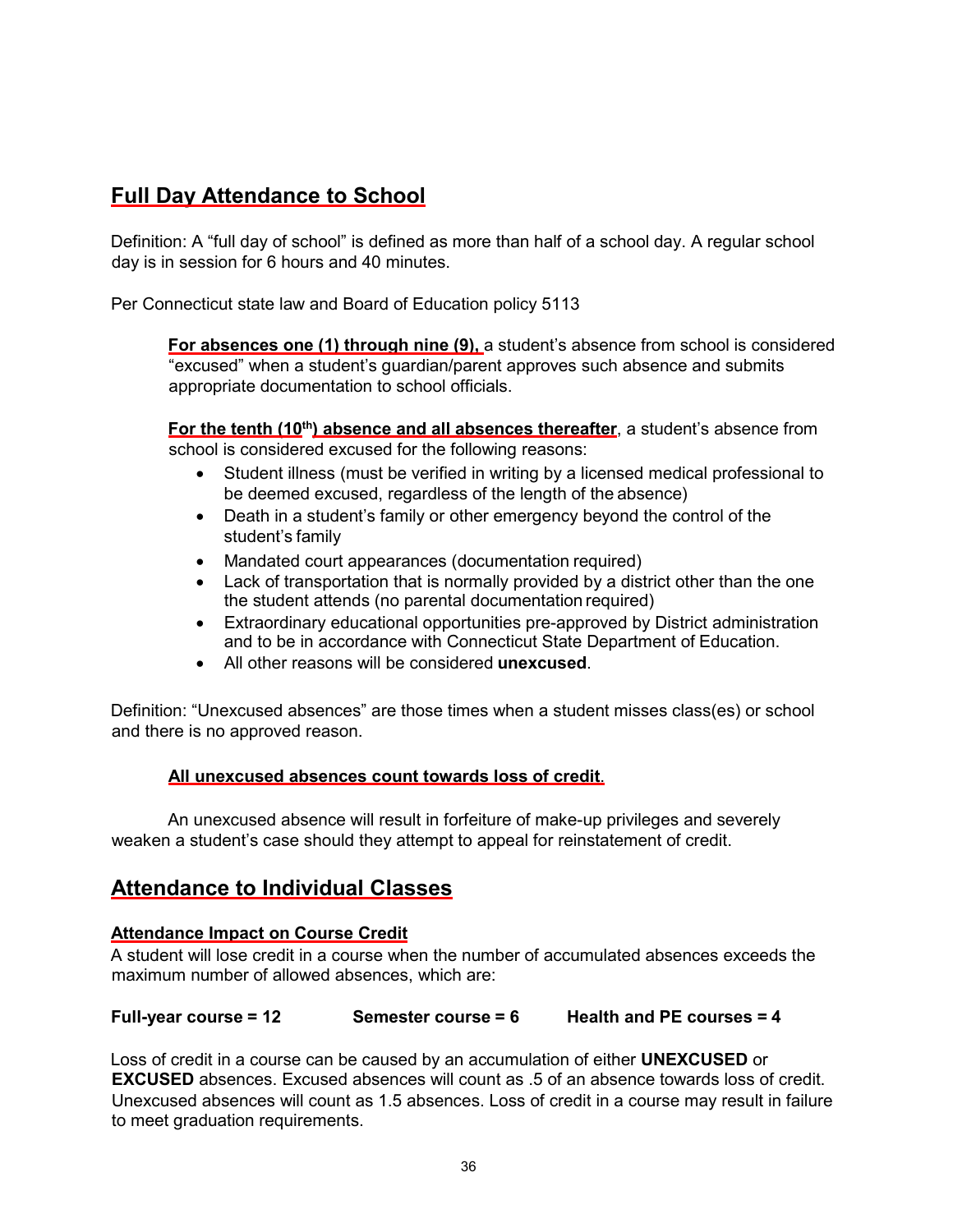*Excused absences which count towards loss of credit include the following:*

- *Illness*
- *College visits*
- *Doctor appointments*
- *Dentist appointments*
- *Driving test appointments*
- *Family vacations*
- *Family celebrations*
- *Non-school sponsored athletic, performing arts or other events*

*Excused absences that DO NOT count towards the loss of credit include, but are not limited to, the following:*

- *Religious Holidays*
- *Scheduled office and guidance appointments*
- *Homebound instruction*
- *Special absences*
	- *a. Class meetings*
	- *b. Field Trips*
	- *c. Sports and/or other extracurricular activities sponsored by the school*
	- *In-school and out-of-school suspensions*

#### *All unexcused absences count toward loss of credit*

#### **Loss of Credit**

When a student has lost credit, a letter will be sent explaining the procedure for requesting a hearing before the Appeals Board. Deadlines will be indicated for the request of an appeal. It will be the student's responsibility to meet the deadline without reminder from the Dean.

If credit is lost the student is still expected to attend the class. Some courses require a minimum grade for the student to take the next course in the sequence. All courses require a passing grade for the student to advance to the next level. A final letter grade will appear on the transcript even though credit is lost.

#### **Right of Appeal**

The Attendance Policy incorporates the right to appeal for lost credit to support students who, through no fault of their own, were unable to attend school or a class due to a legitimate illness or other condition beyond the students'/parents' control. In January and June, students who have lost credit will have an opportunity to appeal to have credit reinstated.

A student's decision to appeal must take into consideration the student's total attendance record. For students who lost credit, any further unexcused absences after the date of the loss will weaken the student's chances to have credit reinstated. Students wishing to appeal must follow the directions given to them by their Dean.

The Appeals Board will be composed of three teachers, the student's counselor, and the student's Dean. The Appeals Board will hear the student's case and make a decision on whether to reinstate credit or not. An Appeals Board decision is considered final.

The decision will only be reviewed by the Headmaster upon written request by the parent and student as a result of the introduction of new information which was not presented to the appeals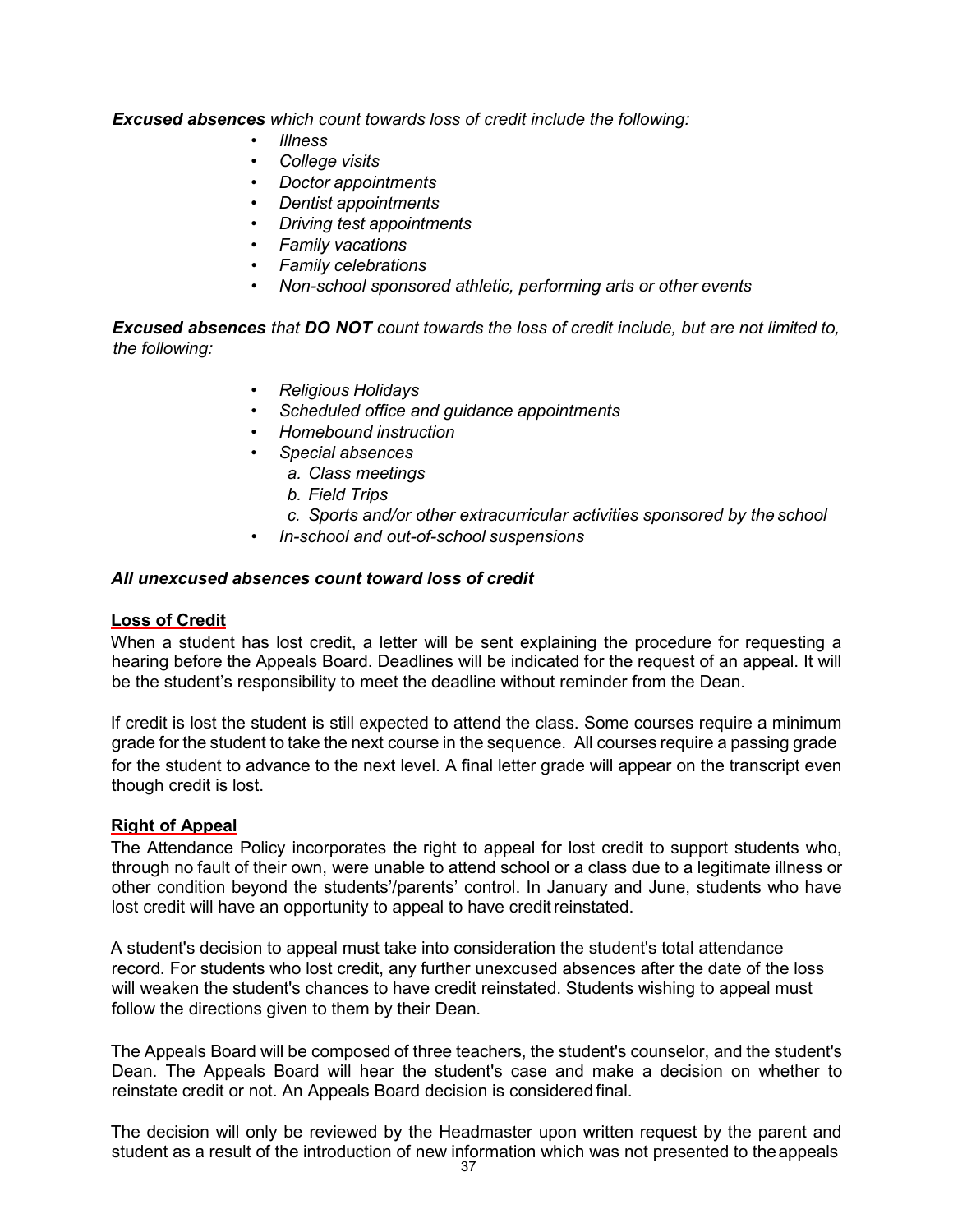meeting. Students should submit letters with the new information to the Headmaster's secretary within one month after the Appeals Board's decision for first-semester classes and before the start of the next school year for second-semester or full-year courses.

# **Tardies and Early Dismissals**

#### **Tardies:**

Students are expected to be on time to school and to class. Unexcused tardies will appear on a student's attendance record as TC (Tardy to Class). Excused tardies will be recorded as TE (Tardy Excused). Unexcused lateness to class may result in disciplinary consequences and have a negative impact on credit reinstatement. Both unexcused and excused tardies count as .2 towards the attendance threshold.

When arriving late to school, all students are required to sign in at the house office accurately indicating the time of arrival, the reason for lateness, and present a parent/guardian note or indicate that a phone call from a parent had already been placed. The student will then go immediately to class. Failure to sign in upon arrival will cause class absences or lateness to be unexcused.

Driving to school or choosing to ride with a person who drives is considered a personal choice. Lateness to school due to a transportation problem will be recorded as an unexcused absence. Unexcused lateness to class may result in after-school detention or Saturday detention.

#### **Early Dismissals:**

Once students have reported to school, they are expected to remain in school and attend all classes. Under the following conditions, students may be dismissed early:

- 1. A written request from a parent must be presented or a phone call must bereceived prior to dismissal.
- 2. The student must sign out at the house office when leaving school. If a student returns to school, the student must sign back in to verify the time of return. Failure to meet the above two conditions will cause any class absences to be considered unexcused. Such absences will be counted towards loss of credit, and make-up privileges will be forfeited.
- 3. In cases of illness while in school, the student MUST report to the nurse's office. To miss a class or go home without the permission of the nurse will cause resulting absences to be considered unexcused. Such absences will be counted towards the loss of credit, and make-up privileges will be forfeited.

#### **Activity Participation:**

In order for students to be eligible to participate in after-school extracurricular activities such as athletic practices, games, dances, or proms, a student must be in attendance in school for a minimum of three hours and twenty minutes (half a day) on the day of the activity (arrive by 10:50 a.m. or sign out no earlier than 10:50 a.m.). If students are absent from school on a Friday, they cannot participate in a Saturday athletic event without expressed permission by the Athletics Director or Headmaster.

**Edited Fall 2015**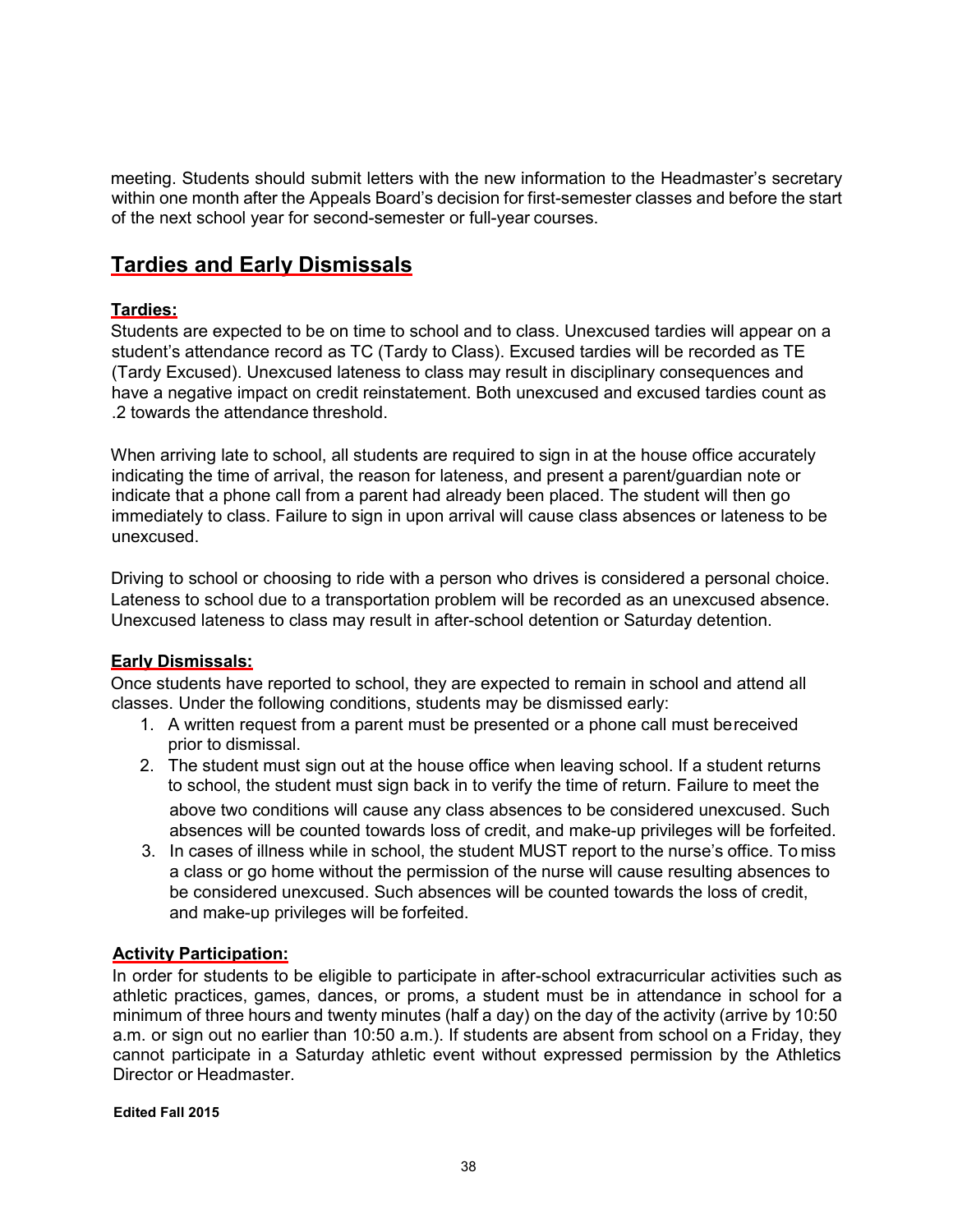# **FAIRFIELD BOARD OF EDUCATION POLICIES:**

The entire Fairfield Board of Education Policy Manual is available in all school and district offices and online at [www.fairfieldschools.org.](http://www.fairfieldschools.org/)

# **ATTENDANCE, EXCUSED ABSENCES, AND TRUANCY 5113**

Connecticut state law requires parents/guardians to cause their children, ages five through eighteen inclusive, to attend school regularly during the hours and terms the public school is in session. Parents/guardians or persons having control of a child five years of age have the option of not sending the child to school until ages six or seven. Mandatory attendance terminates upon graduation or withdrawal with written parent/guardian consent at age seventeen.

A student is considered to be "in attendance" if present at his/her assigned school, or an activity sponsored by the school (e.g., field trip), for at least half of the regular school day. A student who is serving an out-of-school suspension or expulsion should always be considered absent. A student not meeting the definition of "in attendance" shall be considered absent.

Classroom learning experiences are the basis for public school education. Time lost from class is lost instructional opportunity. The Board of Education requires that accurate records be kept of the attendance of each child, and students should not be absent from school without parental knowledge and consent.

#### **Excused Absence**

For absences one through nine, an absence shall be considered "excused" when a child does not attend school and appropriate documentation is provided by the student's parent/guardian approving the absence, due to:

- A. Illness or injury,
- B. Death in the immediate family,
- C. Religious obligation,
- D. Court appearance,
- E. School sponsored activity,
- F. Lack of transportation that is normally provided by a district other than the one the students attends, (This reason does not require documentation.)
- G. An emergency, or
- H. Other exceptional circumstances and extraordinary educational opportunities preapproved by a District administrator and in accordance with SDE guidelines. Written excuse for such absences should be submitted to school officials by the child's parent or guardian. All other absences with or without written explanation shall be considered unexcused.

A student's absence from school shall be considered unexcused unless:

- A. The absence meets the definition of an excused absence and meets the documentation requirements; or
- B. The absence meets the definition of a disciplinary absence, which is the result of school or District disciplinary action and are excluded from these State Board of Education approved definitions.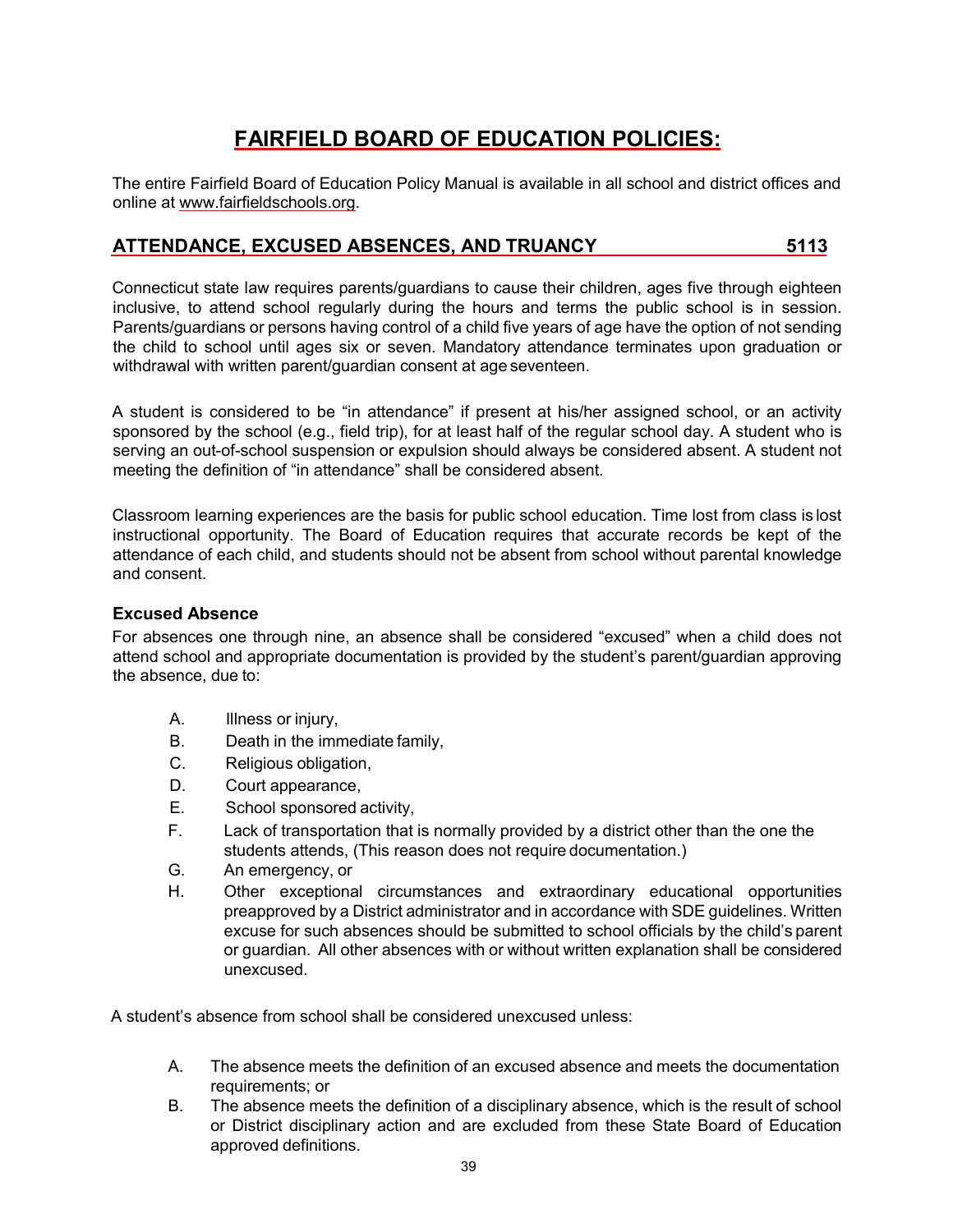When the school in which a child is enrolled receives no notification of the child's absence from a parent/guardian or other person having control of the child a reasonable effort shall be made by school personnel to notify by telephone, email, or mail such parent/guardian or other person having control of the child.

#### **Unexcused Absence**

Board policy with respect to unexcused absences stresses prevention and inquiry leading to remediation of absences. The schools will make all reasonable efforts to keep parents/guardians and students informed as to attendance problems and will make all reasonable efforts to help students improve their attendance when such improvement is warranted. Only when all local resources are exhausted is referral to legal authorities recommended.

A student's absence from school shall be considered "unexcused" unless the absence meets the definitions, listed above, for an "excused" absence, including the documentation requirements; or if the absence is the result of school or District disciplinary action.

#### **Release of Student During School Day/Dismissal**

The Board recognizes the need for students to be in school for the full instructional day. It is encouraged that early dismissal should be requested only in emergency or unusual situations.

Request for release of a student during the school day originating outside the schools must be handled by the administration to ensure maximum provisions for the safety and welfare of thestudent.

Students who become ill during the school day may be excused by the school nurse. School personnel will notify parent/guardian to arrange transportation.

No student may be permitted to leave school at any time other than at regular dismissal without the approval of the student's parent/guardian. If a court official with legal permission to take custody of a child, or if a police officer arrests a student, the parent/guardian should be notified of these situations by the administration.

#### **Truancy**

The Board of Education must provide each child with a continuing education which will prepare the student to assume adult roles and responsibilities. Therefore, regular attendance and punctuality are expected from all children enrolled in our schools. By statute, responsibility for assuring that students attend school rests with the parent(s)/guardian(s) or other person having control of the child. Every effort must be made to keep absences and tardiness to a minimum. To assist parent(s)/guardian(s) and others in meeting this responsibility, the Board of Education has developed the following procedures regarding students ages five (5) to eighteen (18) inclusive.

- 1. Notify parents/guardians or other person having control of each child enrolled, ages five (5) to eighteen (18) inclusive, in writing, of the obligations of the parents/guardians pursuant to student attendance (C.G.S. 10-184).
- 2. Obtain from each parent/guardian or other persons having control of an enrolled child a telephone number or other means of contacting such parent/guardian or other person during the school day.
- 3. Establish a system for monitoring student's individualabsences/tardies.
- 4. Notify, by telephone, email, or mail the parent(s)/guardian(s) or other such person(s) whenever a child fails to report to school on a regularly scheduled school day and no indication has been received by school personnel that the child's parent/guardian or other person is aware of the student's absence.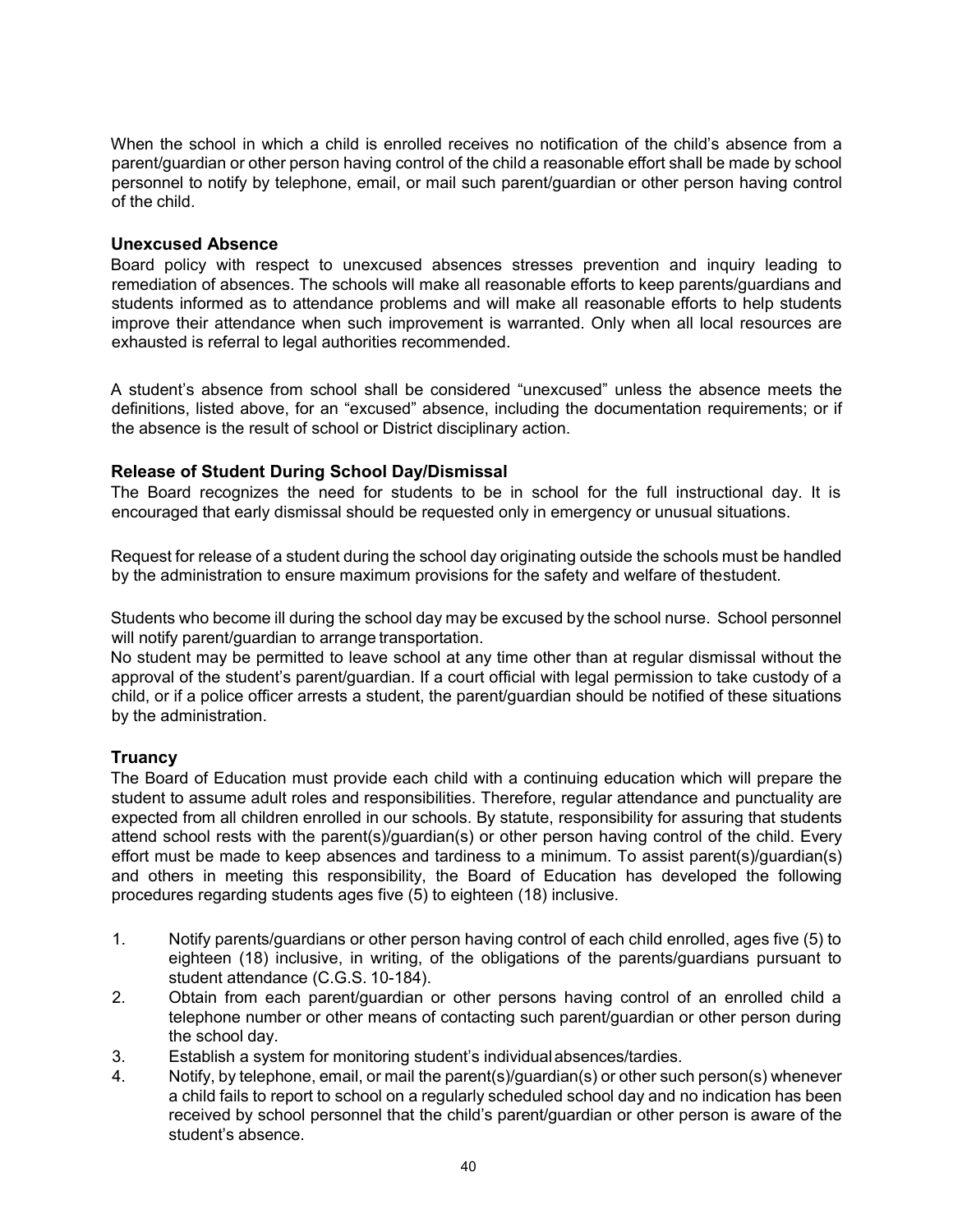- 5. Identify a student as "truant" when the student has four (4) unexcused absences in any one month or ten (10) unexcused absences in any school year.
- 6. Hold a meeting with appropriate staff and the parent/guardian or other person having control of the child identified as a "truant" within ten (10) days of such designation to review the reasons for the truant behavior and to evaluate the situation.
- 7. Referral will be made to the PPT to determine whether or not an educational evaluation is appropriate, prior to filing a written complaint with the SuperiorCourt.
- 8. File a written complaint by the Superintendent with the Superior Court alleging that the acts or omissions of any child identified as a "truant" are such that the student's family is a "family with service needs" if the parent or other person having control of the child identified as "truant" fails:
	- a. to attend the required meeting to evaluate why the child's truant or
	- b. to cooperate with the school in trying to solve the truancyproblem.

Provide for the coordination of services and refer enrolled students who are truants to community agencies providing child and family services.

A student who is identified as a "truant" may be subject to the following consequences:

- A. Promotion to the next grade may be contingent upon the student successfully completing a summer school program
- B. The student may be retained in the same grade in order to acquire the skills necessary for promotion to the next grade level

Legal Reference: Connecticut General Statutes 10-184 Duties of parents. (as amended by PA 98-243 and PA 00-157) 10-198 Policies and procedures concerning truants (as amended by PA 00- 157 and PA 11-136) 10-199 through 10-202 Attendance, truancy in general. (Revised 1995 - PA 95-304) 10-221(b) Board of education to prescribe rules. *Campbell v New Milford*, 193 Conn 93 (1984). *Action taken by State Board of Education on January 2, 2008, to define "attendance." Action taken by the State Board of Education on June 27, 2012 to define "excused" and "unexcused" absences.* Approved 8/27/04

Approved 6/11/2013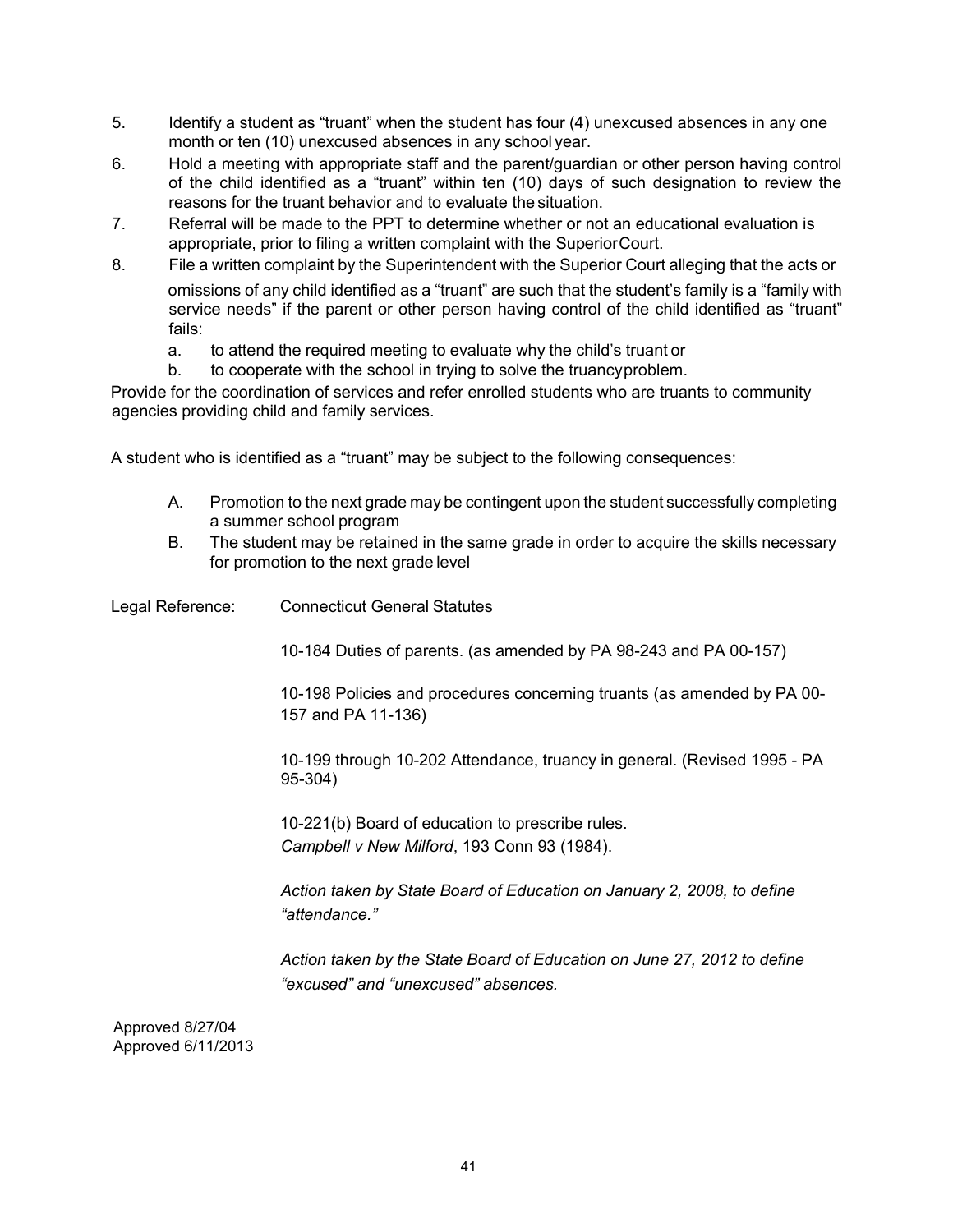### **STUDENT DISCIPLINE—SUSPENSION/EXPULSION 5114**

#### **I. Definitions**

- A. **Emergency** means a situation in which the continued presence of the student in school poses such a danger to persons or property or such a disruption of the educational process that a hearing may be delayed until a time as soon after the exclusion of such student as possible.
- B. **Exclusion** means any denial of public school privileges to a student for disciplinary purposes.
- C. **Expulsion** means the exclusion of a student from school privileges for more than ten (10) consecutive school days. The expulsion period may not extend beyond one calendar year.
- D. **In-School Suspension** means an exclusion from regular classroom activity for no more than five (5) consecutive school days, but not exclusion from school, provided such exclusion shall not extend beyond the end of the school year in which such inschool suspension was imposed. No student shall be placed on in-school suspension more than fifteen (15) times or a total of fifty (50) days in one school year, whichever results in fewer days of exclusion.
- E. **Removal** is the exclusion of a student for a class period of ninety (90) minutes or less.
- F. **School Days** shall mean days when school is in session for students.
- **School-Sponsored Activity** means any activity sponsored, recognized or authorized by the Board and includes activities conducted on or off schoolproperty.
- H. **Seriously Disruptive of the Educational Process** means any conduct that markedly interrupts or severely impedes the day-to-day operation of a school.
- I. **Suspension** means the exclusion of a student from school and/or transportation services for not more than ten (10) consecutive school days, provided such suspension shall not extend beyond the end of the school year in which such suspension is imposed; and further provided no student shall be suspended more than ten (10) times or a total of fifty (50) days in one school year, whichever results in fewer days of exclusion, unless such student is granted a formal hearing as provided below.
- J. Notwithstanding the foregoing, the reassignment of a student from one regular education classroom program in the district to another regular education classroom program in the district shall not constitute a suspension or expulsion.

#### K. **II. Scope of the Student DisciplinePolicy**

#### A. *Conduct on School Grounds or at a School-Sponsored Activity:*

Students may be disciplined for conduct on school grounds or at any school-sponsored activity that endangers persons or property, is seriously disruptive of the educational process, or that violates a publicized policy of the Board. B. *Conduct off School Grounds:*

1. Students may be disciplined for conduct off school grounds if such conduct is seriously disruptive of the educational process and violative of a publicized policy of the Board. In making a determination as to whether such conduct is seriously disruptive of the educational process, the Administration and the Board of Education may consider, but such consideration shall not be limited to, the following factors: (1) whether the incident occurred within close proximity of a school; (2) whether other students from the school were involved or whether there was any gang involvement; (3) whether the conduct involved violence, threats of violence, or the unlawful use of a weapon, as defined in section Conn. Gen. Stat. § 29-38, and whether any injuries occurred; and (4) whether the conduct involved the use of alcohol.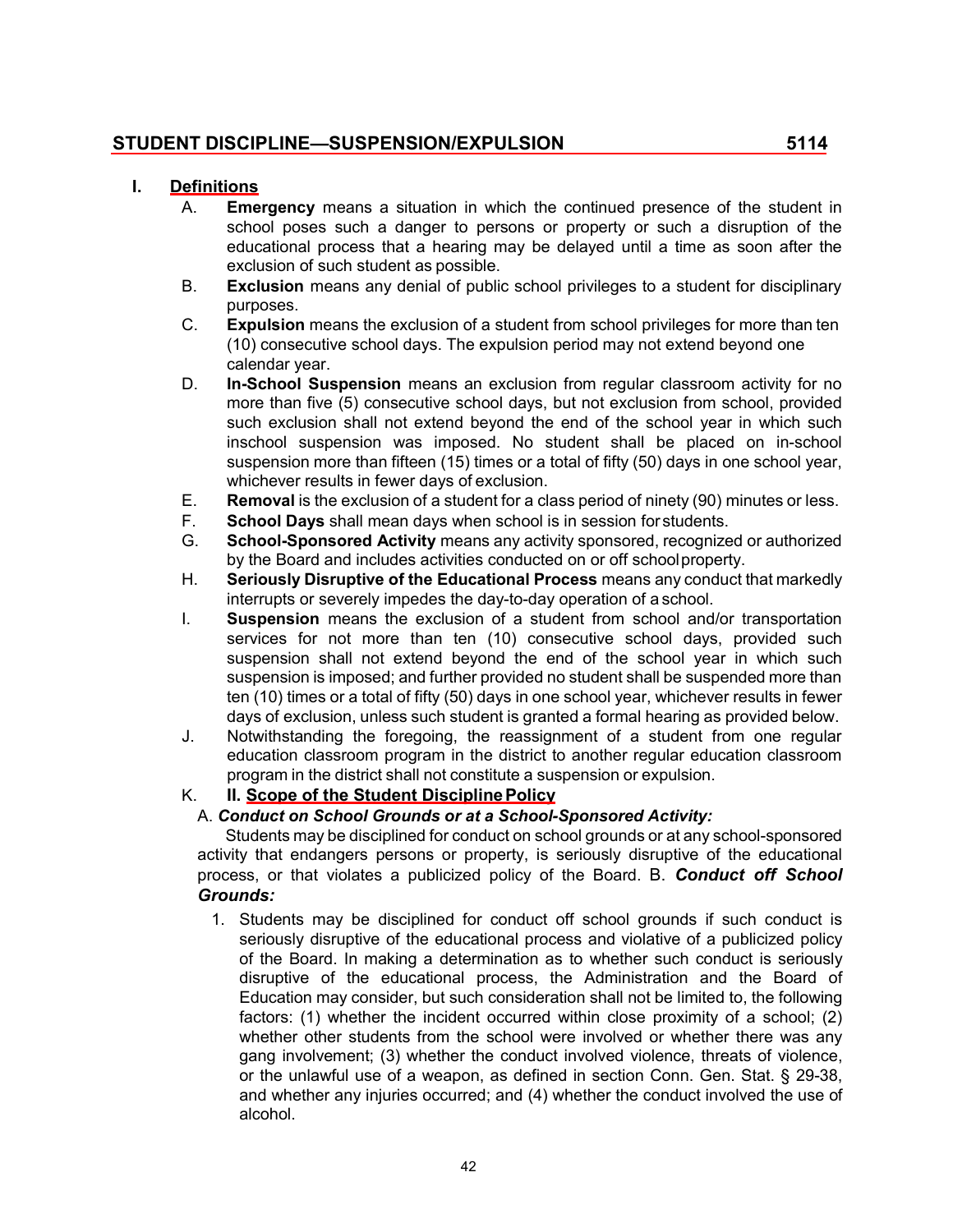In making a determination as to whether such conduct is seriously disruptive of the educational process, the Administration and/or the Board of Education may also consider whether such off-campus conduct involved the use of drugs.

2. When considering whether conduct off school grounds is seriously disruptive of the educational process, the term "weapon" means any pistol or revolver, any dirk knife or switch knife, any knife having an automatic spring release devise by which a blade is released from the handle, having a blade of over one and one-half inches in length, and any other dangerous or deadly weapon or instrument, including any BB gun, sling shot. blackjack, sand bag, metal or brass knuckles, stiletto, knife, the edged portion of the blade of which is four inches and over in length, or any martial arts weapon as defined below at section VII.B.

#### **III. Actions Leading to Disciplinary Action, including Removal from Class,Suspension and/or Expulsion**

Conduct which may lead to disciplinary action (including, but not limited to, suspension and/or expulsion) includes conduct on school grounds or at a school-sponsored activity, and conduct off school grounds, as set forth above. Such conduct includes, but is not limited to, the following:

- 1. Striking or assaulting a student, members of the school staff or otherpersons.
- 2. Theft.
- 3. The use of obscene or profane language or gestures.
- 4. Violation of smoking, dress, transportation regulations, or other regulations and/or policies governing student conduct.
- 5. Refusal to obey a member of the school staff, law enforcement authorities, or school volunteers, or disruptive classroom behavior.
- 6. Any act of harassment based on an individual's sex, sexual orientation, race, color, religion, disability, national origin or ancestry.
- 7. Refusal by a student to identify himself/herself to a staff member when asked, or misidentification of oneself to such person(s).
- 8. A walk-out from or sit-in within a classroom or school building or schoolgrounds.
- 9. Blackmailing, threatening or intimidating school staff or students (or acting in a manner that could be construed to constitute blackmail, a threat, or intimidation, regardless of whether intended as a joke).
- 10. Possession of any weapon, weapon facsimile, deadly weapon, pistol, knife, blackjack, bludgeon, box cutter, metal knuckles, pellet gun, explosive device, firearm, whether loaded or unloaded, whether functional or not, or any other dangerousobject.
- 11. Unauthorized entrance into any school facility or portion of a school facility or aiding or abetting an unauthorized entrance.
- 12. Possession or ignition of any fireworks or other explosive materials, or ignition of any material causing a fire.
- 13. Unauthorized possession, sale, distribution, use or consumption of tobacco, drugs, narcotics or alcoholic beverages (or any facsimile of tobacco, drugs, narcotics or alcoholic beverages, or any item represented to be tobacco, drugs or alcoholic

beverages). For the purposes of this Paragraph 13, the term "drugs" shall include, but shall not be limited to, any medicinal preparation (prescription and non-prescription) and any controlled substance whose possession, sale, distribution, use or consumption is illegal under state and/or federal law.

- 14. Possession of paraphernalia used or designed to be used in the consumption, sale or distribution of drugs, alcohol or tobacco, as described in subparagraph (13)above.
- 15. The destruction of real, personal or school property, such as, cutting, defacing or otherwise damaging property in any way.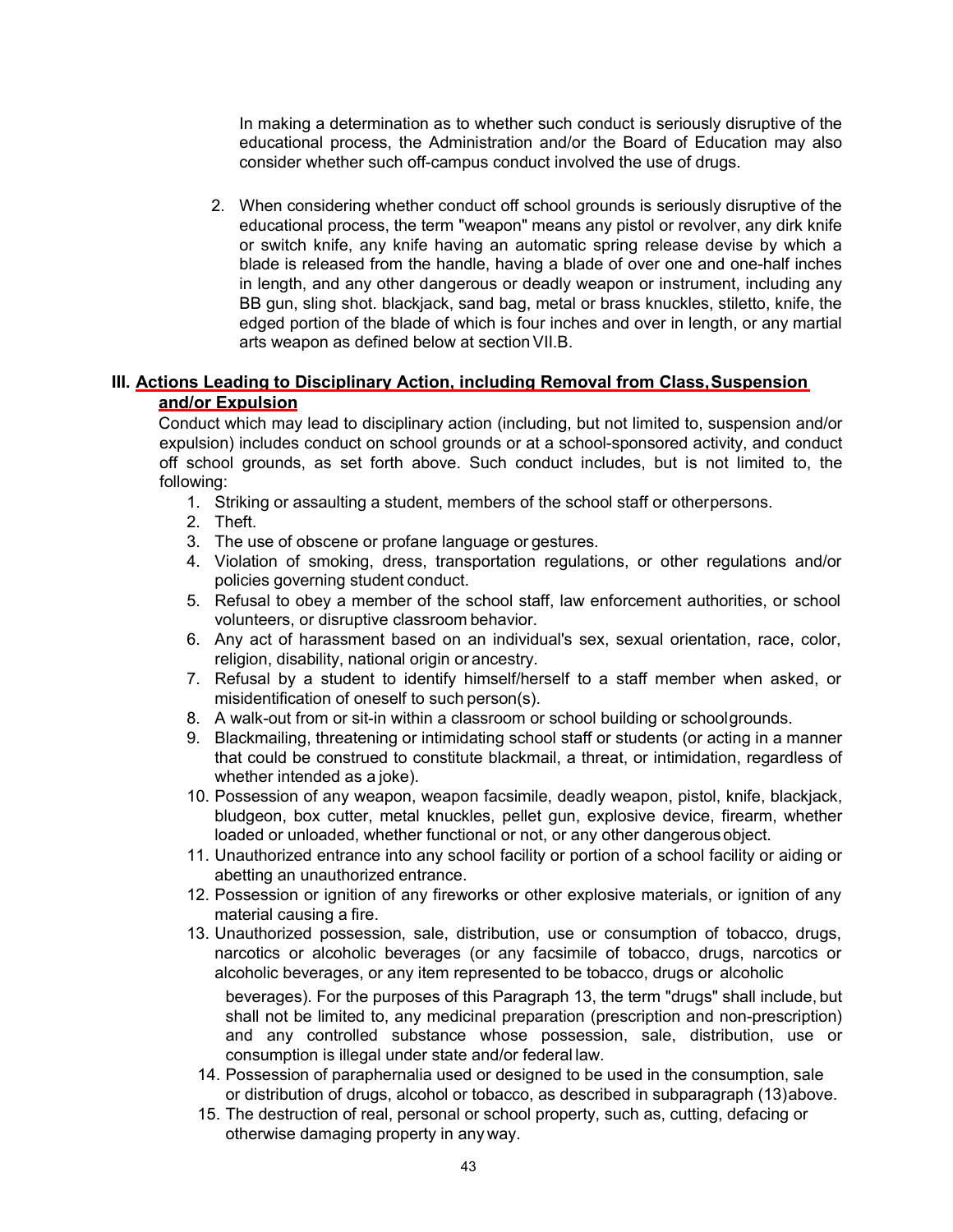- 16. Accumulation of offenses such as school and class tardiness, class or study hall cutting, or failure to attend detention.
- 17. Trespassing on school grounds while on out-of-school suspension or expulsion.
- 18. Making false bomb threats or other threats to the safety of students, staff members, and/or other persons.
- 19. Defiance of school rules and the valid authority of teachers, supervisors, administrators, other staff members and/or law enforcementauthorities.
- 20. Throwing snowballs, rocks, sticks and/or similar objects, except as specifically authorized by school staff.
- 21. Unauthorized and/or reckless and/or improper operation of a motor vehicle on school grounds or at any school-sponsored activity.
- 22. Leaving school grounds, school transportation or a school-sponsored activity without authorization.
- 23. Use of or copying of the academic work of another individual and presenting it as the student's own work, without proper attribution.
- 24. Possession and/or use of a radio, walkman, beeper, paging device, cellular telephone, walkie talkie or similar electronic device on school grounds or at a school-sponsored activity without the written permission of the principal or his/herdesignee.
- 25. Unauthorized use of any school computer, computer system, computer software, Internet connection or similar school property or system, or the use of such property or system for unauthorized purposes.
- 26. Possession and/or use of a laser pointer.
- 27. Hazing.
- 28. Bullying is defined under Sec. 10-222d. as amended by PA 08-160 as: any overt acts by a student or a group of students directed against another student with the intent to ridicule, humiliate, or intimidate the other student while on school grounds or at a school-sponsored activity, which acts are committed more than once against any student during the school year.
- 29. Any other violation of school rules or regulations or a series of violations which makes the presence of the student in school seriously disruptive of the educational process and/or a danger to persons or property.
- 30. Any action prohibited by any Federal or State law which would indicate that the student presents a danger to any person in the school community or schoolproperty.

#### **FAMILY LIFE AND SEX EDUCATION 6142.1**

The Board of Education recognizes that helping students attain a mature and responsible attitude toward human sexuality is a continuous task of every generation. Parents or guardians have the primary responsibility to assist their children in developing moral values. The schools should support and supplement parents or guardians' efforts in the areas of family life and sex education by offering students factual information and opportunities to discuss concerns, issues, and attitudes inherent in family life and sexual behavior, including traditional moral values.

To comply with the provisions of the No Child Left Behind Act, the Superintendent will, in writing, notify the professional staff of the federal requirements concerning sex education and the prohibitions and restrictions concerning distribution of contraceptives or materials that encourage sexual activities. The District will comply with federal guidelines concerning age appropriate sexeducation.